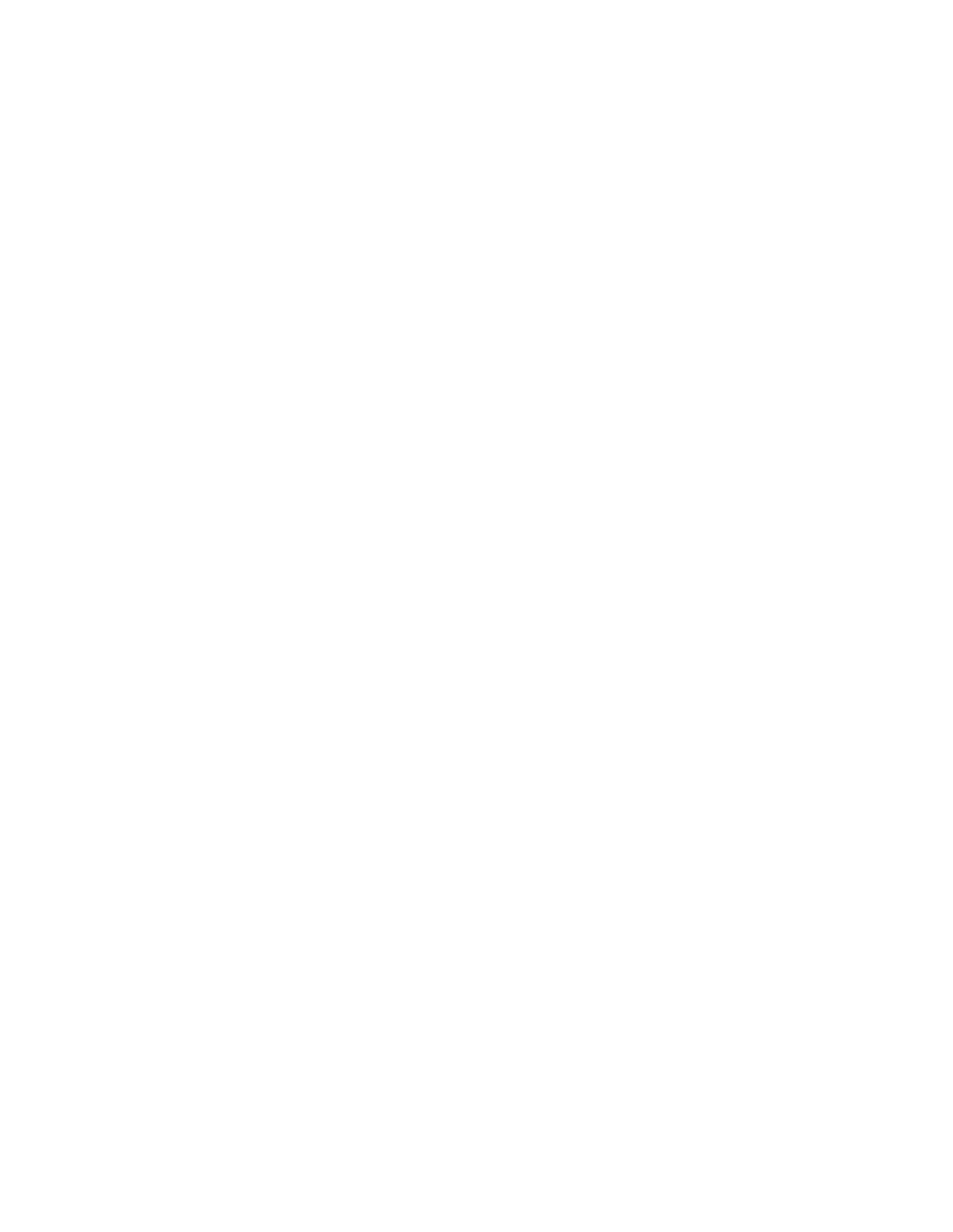## Neurospora 2012

## March 8 - 11

Asilomar Conference Center

Pacific Grove California

## Scientific Organizers

Matt Sachs

Stephan Seiler

Department of Biology Texas A&M University College Station, TX

 Institute for Microbiology & Genetics University of Goettingen Goettingen, GERMANY

### Neurospora Policy Committee

Matt Sachs Department of Biology Texas A&M University College Station, TX

Michael Freitag Biochemistry and Biophysics Oregon State University

Stephan Seiler Institute for Microbiology & Genetics University of Goettingen Goettingen, GERMANY

Meritxell Riquelme Department of Microbiology Center for Scientific Research and Higher Education Ensenada, MEXICO

## Reception sponsor

-----------

Intrexon Corporation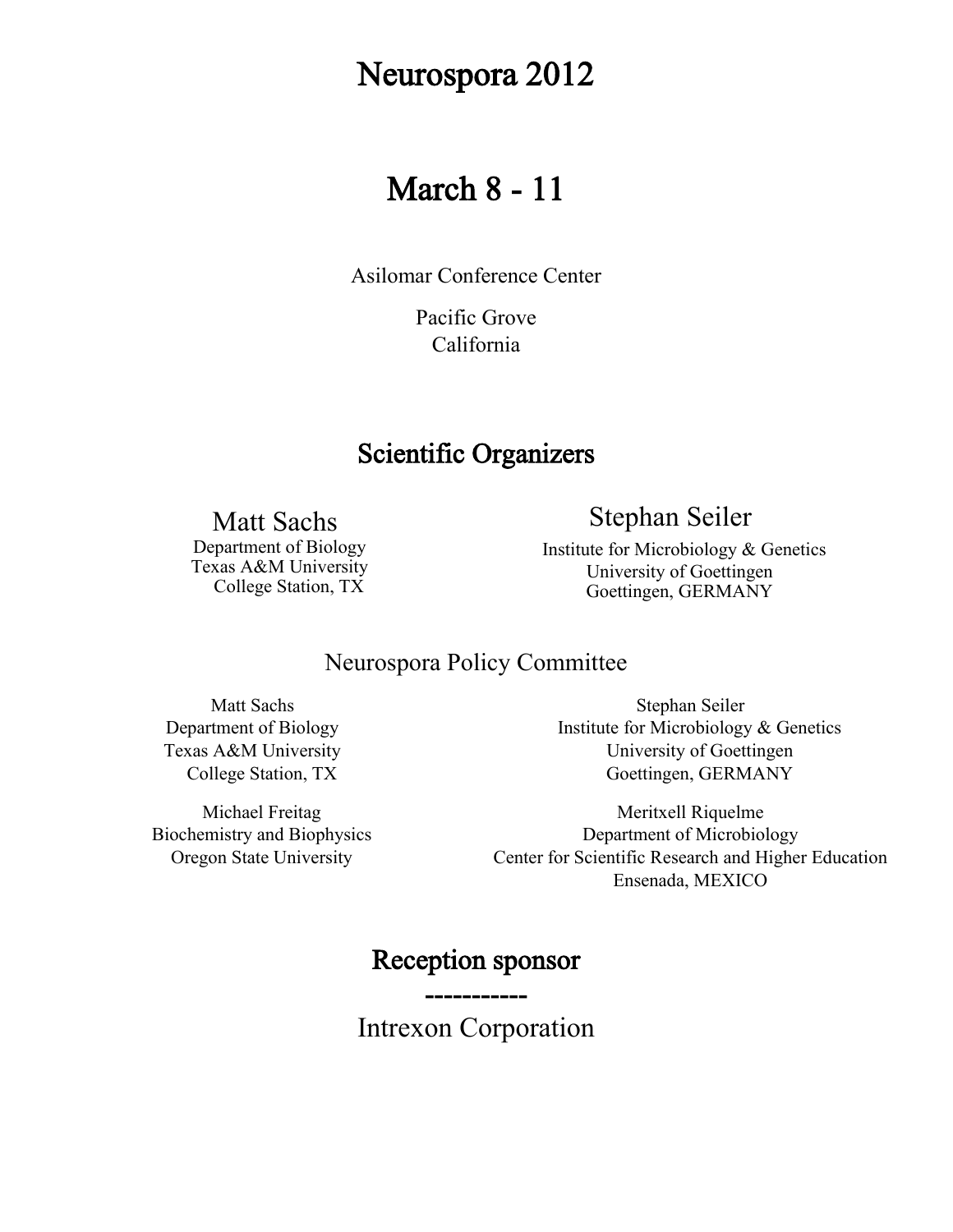| <b>DAY</b>      | <b>MORNING</b>             | <b>AFTERNOON</b>          | <b>EVENING</b>    |  |
|-----------------|----------------------------|---------------------------|-------------------|--|
| <b>Thursday</b> |                            | Arrival                   | Dinner            |  |
| March 8         |                            | Registration              | Mixer (Kiln)      |  |
| Friday          | <b>Breakfast</b>           | Lunch                     | Dinner            |  |
| March 9         | Plenary Session I          | Plenary Session II        | Poster Session I  |  |
| <b>Saturday</b> | <b>Breakfast</b>           | Lunch                     | <b>B</b> anquet   |  |
| March 10        | <b>Plenary Session III</b> | <b>Plenary Session IV</b> | Poster Session II |  |
| <b>Sunday</b>   | <b>Breakfast</b>           | Lunch                     |                   |  |
| March 11        | Plenary Session V          | Departure                 |                   |  |

All Plenary Sessions will be held in the Fred Farr Forum. Posters will be displayed in Kiln throughout the meeting. They may be set up Friday and be displayed until the end of the poster session on Saturday evening.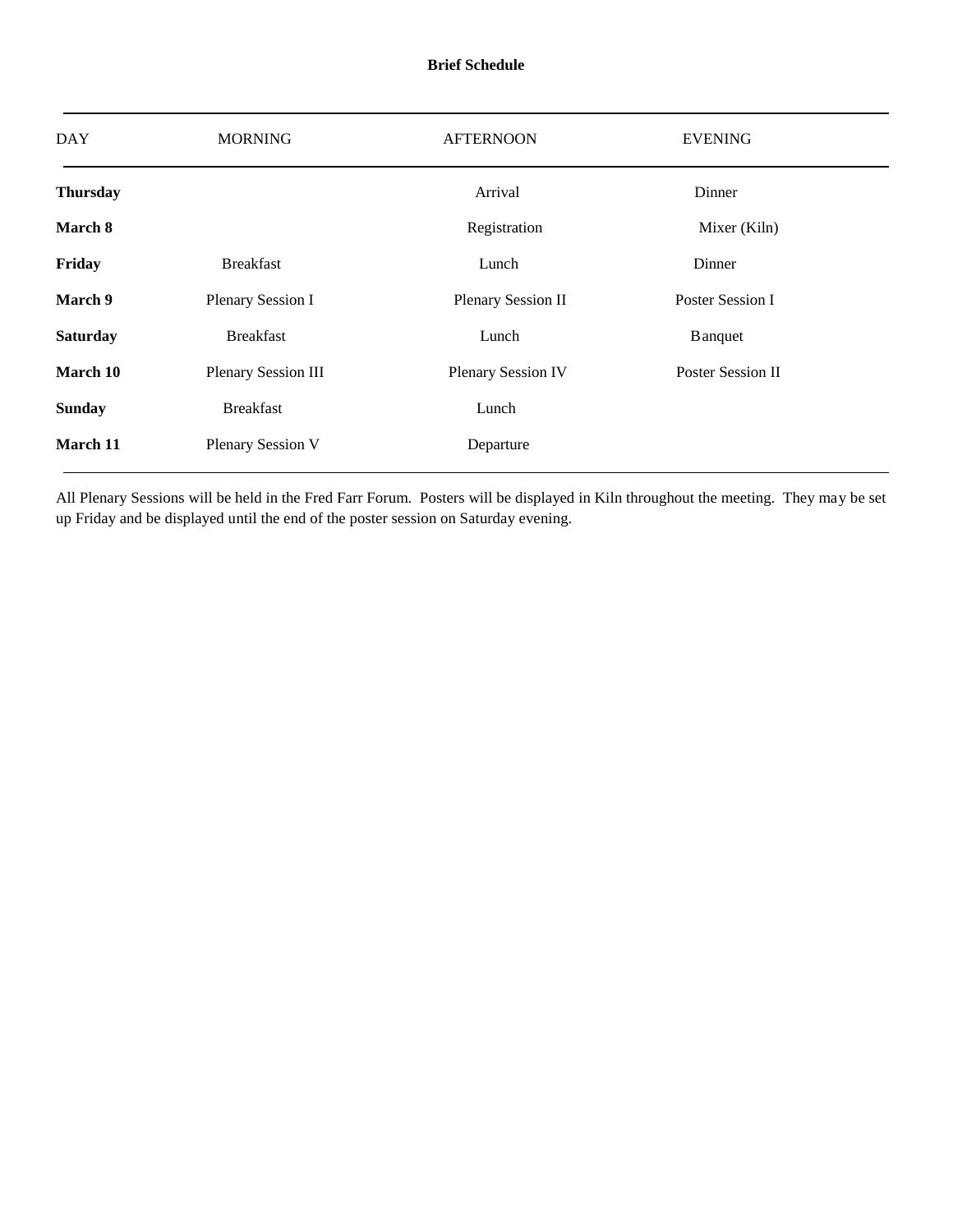#### Schedule of Activities

#### **Thursday, March 8**

| $16.00 - 18.00$ | Registration, Administration                    |
|-----------------|-------------------------------------------------|
| 18.00           | Dinner, Crocker                                 |
| $19.00 - 22.00$ | Mixer (Kiln), Sponsored by Intrexon Corporation |

#### **Friday, March 9**

| $7.30 - 8.30$                                                    | Breakfast, Crocker                                                                                                                                                                                                                                                                                                                                                 |                        |                             |  |
|------------------------------------------------------------------|--------------------------------------------------------------------------------------------------------------------------------------------------------------------------------------------------------------------------------------------------------------------------------------------------------------------------------------------------------------------|------------------------|-----------------------------|--|
| <b>Morning</b>                                                   | <b>Cell Biology and Morphogenesis</b>                                                                                                                                                                                                                                                                                                                              | <b>Fred Farr Forum</b> | (Chair: Meritxell Riquelme) |  |
| $8.30 - 8.40$<br>$8.40 - 9.00$<br>$9.00 - 9.20$<br>$9.20 - 9.40$ | Welcome and announcements (NPC)<br>Michael Plamann Dynein heavy chain mutations cause multiple mislocalization phenotypes<br>Steve Free Neurospora cell wall synthesis and functions<br><b>Leonora Martínez-Núñez</b> Localization of the $\beta$ (1-3) endoglucanases <b>EGLC-1</b> and <b>EGLC-2</b> and their role in the<br>morphogenesis of Neurospora crassa |                        |                             |  |
| $9.40 - 10.00$                                                   | <b>Rosa Mourino-Perez</b> Timeline of proteins involved in septum formation in <i>Neurospora crassa</i>                                                                                                                                                                                                                                                            |                        |                             |  |
| $10.00 - 10.30$ Coffee break                                     |                                                                                                                                                                                                                                                                                                                                                                    |                        |                             |  |
|                                                                  | $10.30 - 11.10$ Greg Jedd Beadle & Tatum Award Lecture Bioinformatics identifies septal pore associated proteins<br>in Neurospora crassa                                                                                                                                                                                                                           |                        |                             |  |
|                                                                  | $11.10 - 11.30$ Lynn Epstein The <i>Neurospora crassa</i> mutant Ncdelta Egt-1 identifies an ergothioneine<br>biosynthetic gene and demonstrates that ergothioneine enhances conidial survival and<br>protects against peroxide toxicity during conidial germination                                                                                               |                        |                             |  |
|                                                                  | $11.30 - 11.50$ Frank Nargang Components and Function of the Neurospora TOB complex                                                                                                                                                                                                                                                                                |                        |                             |  |
|                                                                  | $12.00 - 14.00$ Lunch, Crocker                                                                                                                                                                                                                                                                                                                                     |                        |                             |  |

Business Meeting and Presentation of Awards

| Afternoon                    | <b>Gene Regulation</b>                         | <b>Fred Farr Forum</b>                                                                                               | (Chair: Jason Stajich) |
|------------------------------|------------------------------------------------|----------------------------------------------------------------------------------------------------------------------|------------------------|
|                              | <i>Neurospora</i> gene expression              | $14.30 - 14.50$ Luis Corrochano Interactions between light and development in the regulation of                      |                        |
|                              | DNA-protein complexes                          | 14.50 – 15.10 <b>Fernanda Freitas</b> Functional and structural characterization of N. crassa proteins identified in |                        |
|                              |                                                | 15.10 – 15.30 Michael Rountree The control and function of Histone H3 Lysine 27 trimethylation                       |                        |
|                              |                                                | 15.30 – 15.50 Michael Freitag Centromere foundation proteins of <i>Neurospora</i>                                    |                        |
| $15.50 - 16.20$ Coffee break |                                                |                                                                                                                      |                        |
|                              |                                                | $16.20 - 16.40$ Kyle Pomraning A dynamin-like protein affects both RIP and premeiotic recombination                  |                        |
|                              | transcriptase-like gene from Neurospora crassa | 16.40 – 17.00 Eugene Gladyshev Biochemical properties of NcRVT protein encoded by a reverse                          |                        |
|                              |                                                | 17.00 – 17.20 <b>David Kowbel</b> Antisense transcription in the fungus <i>Neurospora crassa</i>                     |                        |
|                              |                                                | 17.20 - 17.40 Yi Liu Small RNA biogenesis pathways in Neurospora                                                     |                        |

#### **Evening**

18.00 Dinner, Crocker

19.00 – 22.00 Poster session, Kiln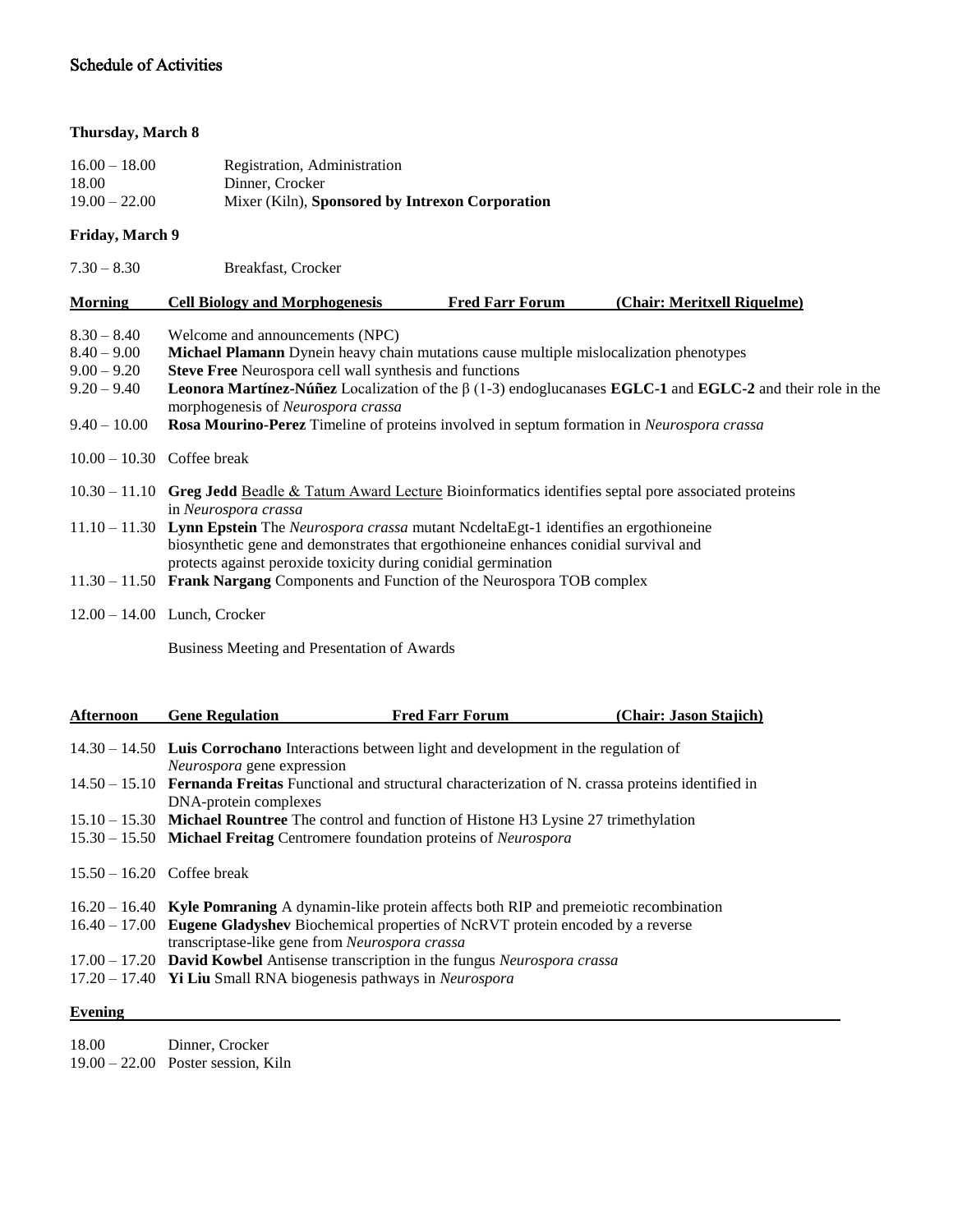#### **Saturday, March 10**

| <b>Morning</b>                                  | <b>Signaling and Development</b>                                                                                                                                                                                                                                                                                                                                                                                                                                                                                | <b>Fred Farr Forum</b> | (Chair: André Fleißner) |
|-------------------------------------------------|-----------------------------------------------------------------------------------------------------------------------------------------------------------------------------------------------------------------------------------------------------------------------------------------------------------------------------------------------------------------------------------------------------------------------------------------------------------------------------------------------------------------|------------------------|-------------------------|
| $7.30 - 8.30$                                   | Breakfast, Crocker                                                                                                                                                                                                                                                                                                                                                                                                                                                                                              |                        |                         |
| $8.30 - 8.50$                                   | Stefanie Pöggeler A homolog of the mammalian STRIPAK complex controls sexual                                                                                                                                                                                                                                                                                                                                                                                                                                    |                        |                         |
| $8.50 - 9.10$<br>$9.10 - 9.30$<br>$9.30 - 9.50$ | development in Sordaria macrospora<br>André Fleißner Structural features of sterols influence cell signaling and fusion<br>Javier Palma-Guerrero $lfd-1$ : a novel gene required for membrane merge during cell fusion in<br>Neurospora crassa<br>Maria Célia Bertolini Extracellular pH and glycogen metabolism regulation in Neurospora<br>crassa. New insights into the pH signaling pathway                                                                                                                 |                        |                         |
| $9.50 - 10.20$                                  | Coffee break                                                                                                                                                                                                                                                                                                                                                                                                                                                                                                    |                        |                         |
|                                                 | 10.20 - 10.40 Oded Yarden Phosphorylation of COT1 at S189 is required for early polar growth and is involved<br>in regulation of micro/macro-conidiation in association with MOB2A/B                                                                                                                                                                                                                                                                                                                            |                        |                         |
|                                                 | $10.40 - 11.00$ Jacqueline Servin Global analysis of serine-threonine protein kinase genes<br>11.00 - 11.20 Barry Bowmann Calcium ATPases in the ER and Golgi are required for normal morphological<br>development in Neurospora crassa.                                                                                                                                                                                                                                                                        |                        |                         |
|                                                 | 11.20 - 11.40 Nick Read Calcium signaling in Neurospora crassa                                                                                                                                                                                                                                                                                                                                                                                                                                                  |                        |                         |
|                                                 | 12.00 - 13.00 Lunch, Crocker                                                                                                                                                                                                                                                                                                                                                                                                                                                                                    |                        |                         |
| <b>Afternoon</b>                                | <b>Light and circadian clock</b>                                                                                                                                                                                                                                                                                                                                                                                                                                                                                | <b>Fred Farr Forum</b> | (Chair: Luis Larrondo)  |
|                                                 | 14.30 - 14.50 Deb Bell-Pedersen Direct Transcriptional Control of the OS MAPK Pathway by the Circadian Clock<br>14.50 - 15.10 Jennifer Hurley Light inducible system for tunable protein expression in Neurospora crassa<br>15.10 - 15.30 Christian Heintzen Global light- and temperature responses in a clockless strain of Neurospora<br>15.30 - 15.50 Patricia Lakin-Thomas Potential components of the FRQ-less oscillator                                                                                 |                        |                         |
|                                                 | $15.50 - 16.20$ Coffee break                                                                                                                                                                                                                                                                                                                                                                                                                                                                                    |                        |                         |
| $17.20 - 17.40$                                 | 16.20 - 16.40 Martha Merrow Temperature compensation of circadian entrainment in Neurospora and human cells<br>16.40 - 17.00 Chandrashekara Mallappa Roles for CSP-1 in light and circadian clock-regulated gene expression<br>17.00 - 17.20 Luis Larrondo Transcriptional regulators and time-of-day-specific gene expression in the<br>Neurospora circadian system: a spatiotemporal approach<br>Michael Brunner Light-activated and clock-controlled transcription activation by the<br>white collar complex |                        |                         |
| <b>Evening</b>                                  |                                                                                                                                                                                                                                                                                                                                                                                                                                                                                                                 |                        |                         |

18.00 – 19.30 Banquet, Crocker Banquet Speaker: **Jennifer Loros**

19.30 – 22.00 Poster session (Kiln)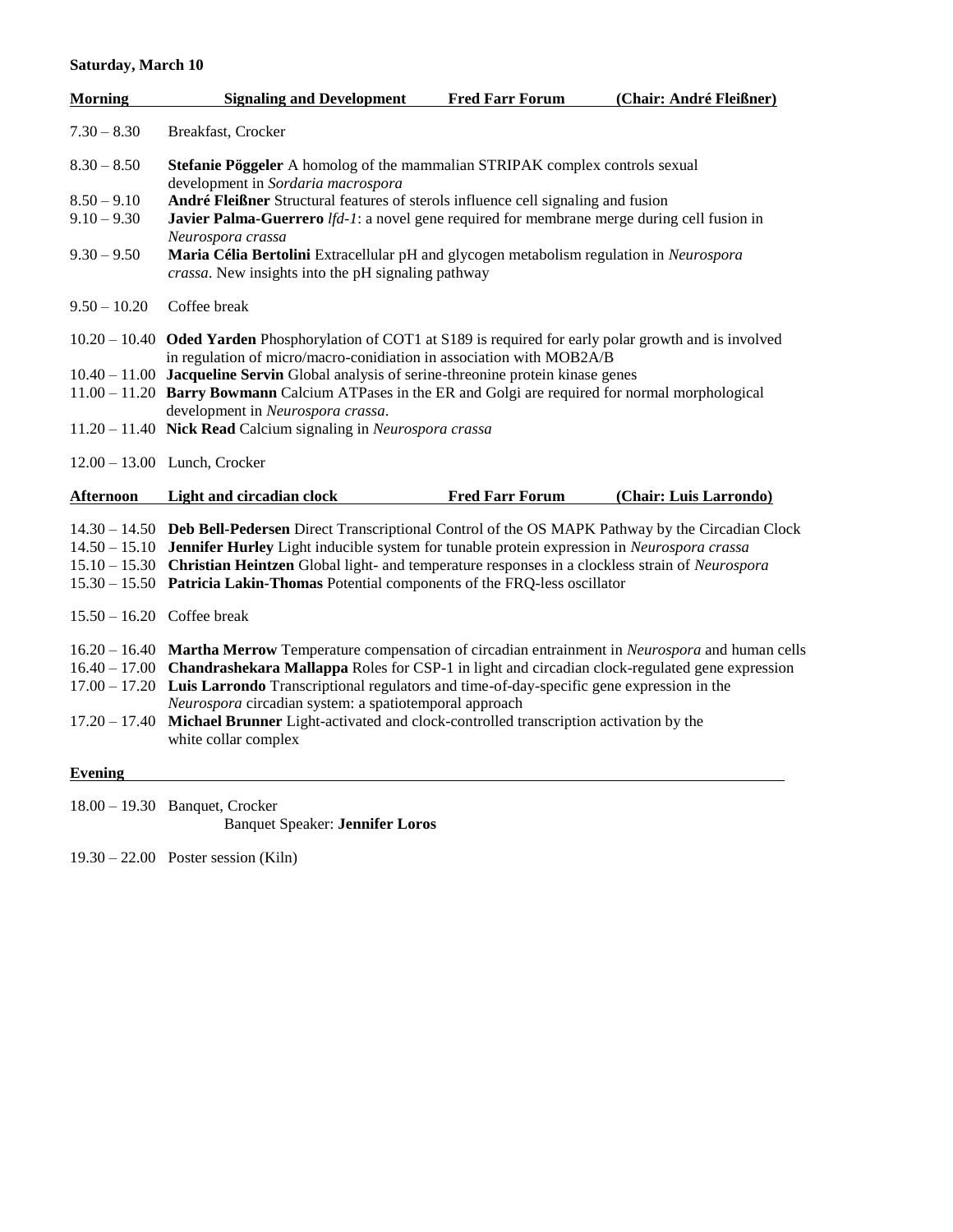#### **Sunday, March 11**

| <b>Morning</b>                 | <b>Genomics, Evolution and Technology</b>                                                                                                                                                                                                                                                                                                                                                              | <b>Fred Farr Forum</b> | (Chair: Charles Hall) |
|--------------------------------|--------------------------------------------------------------------------------------------------------------------------------------------------------------------------------------------------------------------------------------------------------------------------------------------------------------------------------------------------------------------------------------------------------|------------------------|-----------------------|
| $7.30 - 8.30$                  | Breakfast, Crocker                                                                                                                                                                                                                                                                                                                                                                                     |                        |                       |
| $8.30 - 8.50$<br>$8.50 - 9.10$ | <b>Scott Baker</b> Associating genes with phenotypes in <i>Neurospora</i> mutant strains<br><b>Charles Hall Perkins Award Recipient</b> The development of genetics and genomics for analysis<br>of complex traits in the model filamentous fungus, Neurospora crassa                                                                                                                                  |                        |                       |
| $9.10 - 9.30$                  | <b>Chris Ellison</b> Perkins Award Recipient Harnessing natural variation to identify gene regulatory<br>networks in Neurospora crassa                                                                                                                                                                                                                                                                 |                        |                       |
| $9.30 - 9.50$                  | <b>Elizabeth Znameroski</b> Induction of lignocellulose degrading enzymes in <i>Neurospora crassa</i><br>by cellodextrins                                                                                                                                                                                                                                                                              |                        |                       |
| $9.50 - 10.20$                 | Coffee break                                                                                                                                                                                                                                                                                                                                                                                           |                        |                       |
| $11.20 - 11.40$                | $10.20 - 10.40$ David Catcheside Insights into recombination using gfp and next generation sequencing<br>$10.40 - 11.00$ Jason Stajich Comparative genomics of <i>Neurospora</i> and other fungi with FungiDB<br>11.00 - 11.20 Jeremy Zucker Genome-scale reconstruction and validation of Neurospora crassa metabolism<br><b>Jay Dunlap et al.</b> The Neurospora Functional Genomics Program Project |                        |                       |
| 11.00                          | Checkout                                                                                                                                                                                                                                                                                                                                                                                               |                        |                       |
|                                | $12.00 - 13.00$ Lunch, Crocker (or box lunches)                                                                                                                                                                                                                                                                                                                                                        |                        |                       |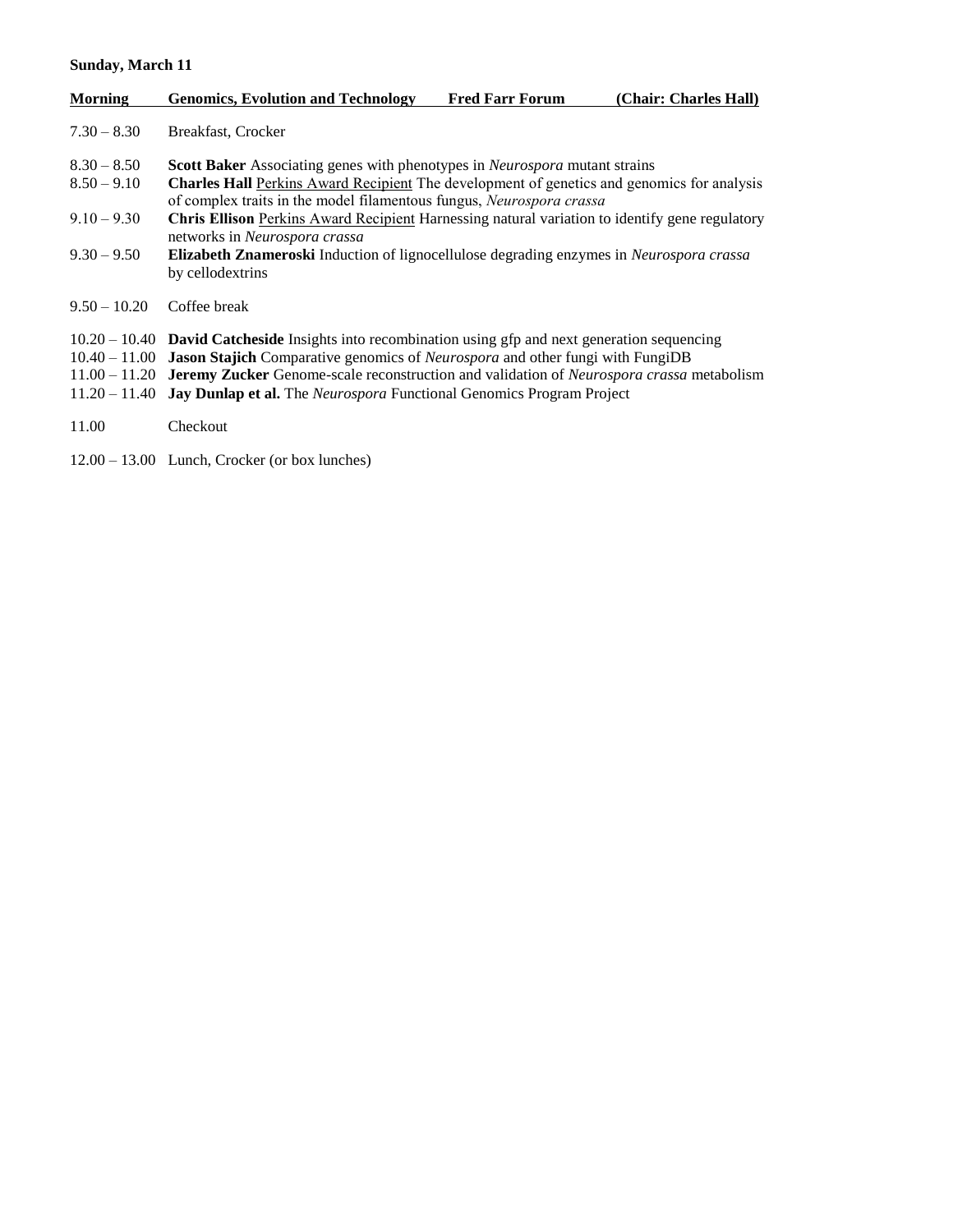#### **Invited Talk Abstracts**

#### **Dynein heavy chain mutations cause multiple mislocalization phenotypes**

Robert Schnittker, Senthilkumar Sivaguraunathan, David Razafsky, Stephen King, and Michael Plamann School of Biological Sciences, University of Missouri-Kansas City, MO 64110 plamannm@umkc.edu

Cytoplasmic dynein transports cargoes that are crucial for a variety of cellular functions. We utilized the ascomycete fungus *Neurospora crass*a in a series of genetic, cell biological and biochemical analyses to study dynein function and regulation. Thirty-four dynein heavy chain mutations were isolated using a genetic screen and characterized by performing a series of localization studies. Our studies revealed that dynein can mislocalize as long linear tracks, comet tails, aggregates, and dispersed signals in mutant strains and can alter microtubule organization and nuclear distribution to varying degrees. Biochemical analyses of dynein from one of the mutant strains revealed a potential link between in vitro biochemical properties and intracellular function of dynein. We propose a model in which dynein normally cycles to the hyphal tip and from there to distal regions as it performs its transport functions. The multiple mislocalization phenotypes we observed may represent the entrapment of dynein at different stages of the dynein transport cycle.

#### **Neurospora cell wall biosynthesis and functions.**

Stephen J. Free, Abhiram Maddi, and Asuma Tanaka, SUNY University at Buffalo, Dept. of Biological Sciences, Buffalo, NY 14260 [free@buffalo.edu](mailto:free@buffalo.edu)

The cell wall is a vital structure for the growth and survival of filamentous fungi. The wall consists of a chitin/β-1,3-glucan matrix into which integral cell wall proteins are covalently incorporated. The chitin and glucans are synthesized on plasma membraneassociated chitin and glucan synthases. The cell wall proteins are synthesized on ER-associated ribosomes and pass through the canonical secretory pathway before being secreted into the cell wall space. The chitin, glucans and cell wall proteins are cross-linked together to generate the cell wall structure. We have demonstrated that the N-linked galactomannans are required for the incorporation of cell wall proteins into the cell wall chitin/glucan matrix. These galactomannans are generated by the post-translational modification of cell wall proteins as they pass through the secretory pathway. We have also identified two GPI-anchored cell wall  $\alpha$ -1,6mannanases, DFG5 and DCW1, which are required for the incorporation of the cell wall proteins into the cell wall. We present a model in which DFG5 and DCW1 function to cross-link the galactomannans into the cell wall, and thereby incorporate cell wall proteins into the cell wall matrix. We also report that an  $\alpha$ -1.3-glucan synthase functions in a cell wall biosynthesis during the development of aerial hyphae and conidia. We show that α-1,3-glucan is found in the cell walls of developing conidia, and that mutants lacking the α-1,3-glucan synthases are defective in aerial hyphae and conidia development. This demonstrates that differences in cell wall glucans, as well as differences in cell wall proteins, contribute to cell type-specificity.

**Localization of the β (1-3) endoglucanases EGLC-1 and EGLC-2 and their role in the morphogenesis of** *Neurospora crassa***.**  Martinez-Nunez, Leonora; Riquelme, Meritxell Centro de Investigacion Cientifica y Educacion Superior de Ensenada, Baja California, Mexico.

The unitary model of cell wall growth suggests that the polarized extension of hyphae in filamentous fungi is the combined result of the synthesis and discharge of new cell wall polymers, the action of hydrolytic enzymes that provide plasticity to the wall and turgor pressure to drive cell expansion. There is limited information on enzymes capable of hydrolyzing cell wall polymers and that could be contributing to plasticize the cell wall. EGLC-1 and EGLC-2 are putative β (1-3) endoglucanases in *Neurospora crassa*, with potential binding sites for a glucosyl phosphatidylinositol group (GPI), which would allow them to get anchored into the plasma membrane. Using fusion PCR and cloning plasmid, two recombinant vectors were constructed to tag each of the putative endoglucanases with GFP. In one vector, the gfp sequence was inserted within the eglc-1 encoding sequence, just after the signal peptide encoding sequence. For the eglc-2 sequence, the gfp sequence was inserted before the GPI-binding site. These plasmids were expressed in *N. crassa* strain FGSC # 9717 and prototrophic strains expressing EGLC-1-GFP or EGLC-2-GFP were analyzed by confocal laser scanning microscopy to monitor the location of the GFP-tagged proteins. Both proteins were localized in the hyphal apical plasma membrane and in septa. The fluorescence patterns observed at each of these sites were different for each protein. These results show that lytic activity of enzymes such as endoglucanases EGLC-1 and EGLC-2 in *N. crassa* are present in fungal morphogenesis, where they probably play a role in cell wall remodeling, as postulated by the unitary model of cell wall growth.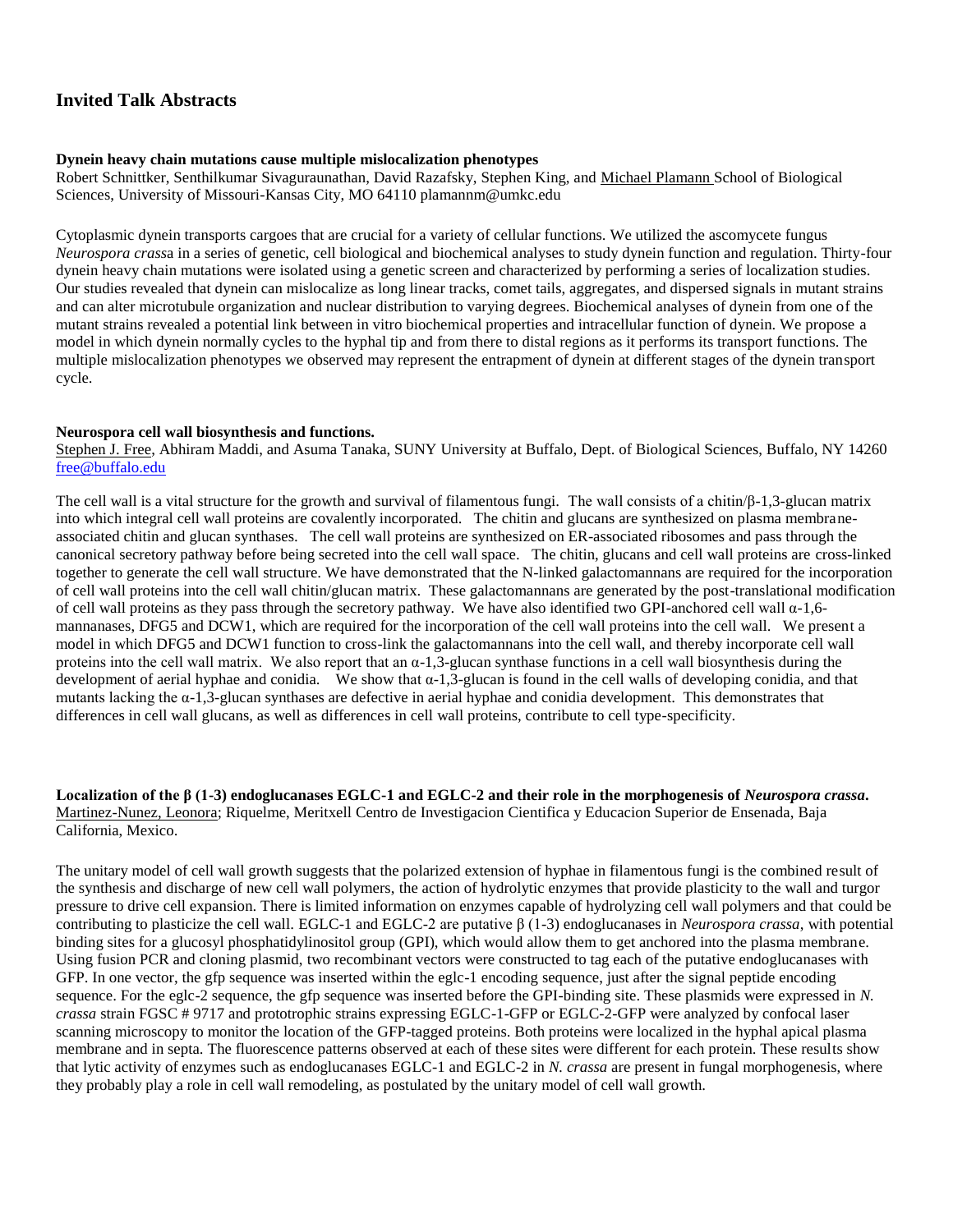#### **Timeline of proteins involved in septum formation in** *Neurospora crassa*

Delgado-Alvarez, Diego L.<sup>1</sup>, Olga A. Callejas-Negrete<sup>1</sup>, Arianne Ramirez-Del Villar<sup>1</sup>, Stephan Seiler<sup>2</sup>, Salomon Bartnicki-Garcia<sup>1</sup>, Rosa R. Mourino- Perez<sup>1 1</sup>Departamento de Microbiologia. CICESE, Mexico. <sup>2</sup>University of Goettingen, Germany.

The cellular machinery responsible for cytokinesis and septum formation is well conserved in the eukaryotes. These processes share three basic steps: selection of the division plane, assembly of an actin contractile ring (CAR) and the constriction of the CAR coupled with the invagination of plasma membrane at these sites. To maintain an orderly sequence of these steps, spatial cues and temporal controls must play a crucial role. To study temporal distribution, we performed live-cell imaging of *Neurospora crassa* strains carrying GFP fusions involved in different stages of septum formation. For site selection, we used the landmark protein Bud4. To monitor actin ring formation, we followed the starting Rho4 module (Rho4, Bud3 and Rgf3), responsible for the activation of formin (Bni), which in turn promotes actin polymerization. We imaged the actin cytoskeleton by means of five actin binding proteins: TPM, coronin, FIM, Arp3 and Lifeact. We measured the times at which the proteins appeared in relation to the internalization of plasma membrane labeled with FM4-64. We were able to construct a timeline of the proteins involved in septum formation. For the most part the sequence was the same as in other organisms. Surprisingly, we found that actin cables are formed at future septation sites much earlier than previously thought.

#### **Bioinformatics identifies septal pore associated proteins in** *Neurospora crassa*

Gregory Jedd, Temasek Life Sciences Laboratory, and Department of Biological Sciences, National University of Singapore, Singapore 117604

Like animals and plants, multicellular fungal hyphae possess cell-to-cell channels that allow intercellular cooperation, and communication. Using a combination of mass spectrometry of Neurospora Woronin body associated proteins, and a bioinformatics approach that identifies related proteins based on composition and character, we have identified 17 septal pore associated (SPA) proteins that localize in rings around the pore, and in pore-centered foci. SPA proteins are not homologous at the primary sequence level, but share overall physical properties with intrinsically disordered proteins. Some SPA proteins form aggregates at the septal pore, and in vitro assembly assays suggest self-assembly through a novel non-amyloidal mechanism involving mainly random coil structural moieties. SPA loss-of-function phenotypes include excessive septation, septal pore degeneration, and uncontrolled Woronin body activation. These data identify a new family of disordered proteins that control cell-to-cell communication, and diverse aspects of septal homeostasis.

**The** *Neurospora crassa* **mutant NcdeltaEgt-1 identifies an ergothioneine biosynthetic gene and demonstrates that ergothioneine enhances conidial survival and protects against peroxide toxicity during conidial germination.**  Lynn Epstein<sup>1</sup>, Marco H. Bello<sup>1</sup>, Viviana Barrera-Perez<sup>1</sup>, and Dexter Morin<sup>2</sup>. <sup>1</sup>Department of Plant Pathology and <sup>2</sup>, Department of Molecular Biosciences, University of California, Davis, CA 95616, USA. [lepstein@ucdavis.edu](mailto:lepstein@ucdavis.edu)

Ergothioneine (EGT) is a histidine derivative with sulfur on the imidazole ring and a trimethylated amine; it has been postulated to have an antioxidant function. We used the EGT monobromobimane derivative to identify EGT by LC/MS and for quantification. EGT concentrations are significantly  $(\alpha=0.05)$  higher  $(5X)$  in wild type conidia than in mycelia. The knockout in gene NCU04343 does not produce EGT. An *in silico* analysis suggests that 1) the gene, named NcEgt-1, was acquired early in the mycota lineage as a fusion of two adjacent prokaryotic genes, that was then lost in the Saccharomycotina, and that 2) NcEgt-1 catalyzes the first two steps of EGT biosynthesis from histidine to hercynine to hercynylcysteine sulfoxide. Comparisons of the wild type with the knock-out indicate that endogenous EGT 1) helps protect conidia during the quiescent period between conidiogenesis and germination, 2) has a role in conidial longevity, 3) quenches peroxide *in vivo* and 4) helps protect conidia during the germination process from peroxide but not from superoxide or  $Cu^{2+}$ . The data will be discussed in relation to the translocation of glutathione from vacuoles to the cytoplasm before germ tube emergence.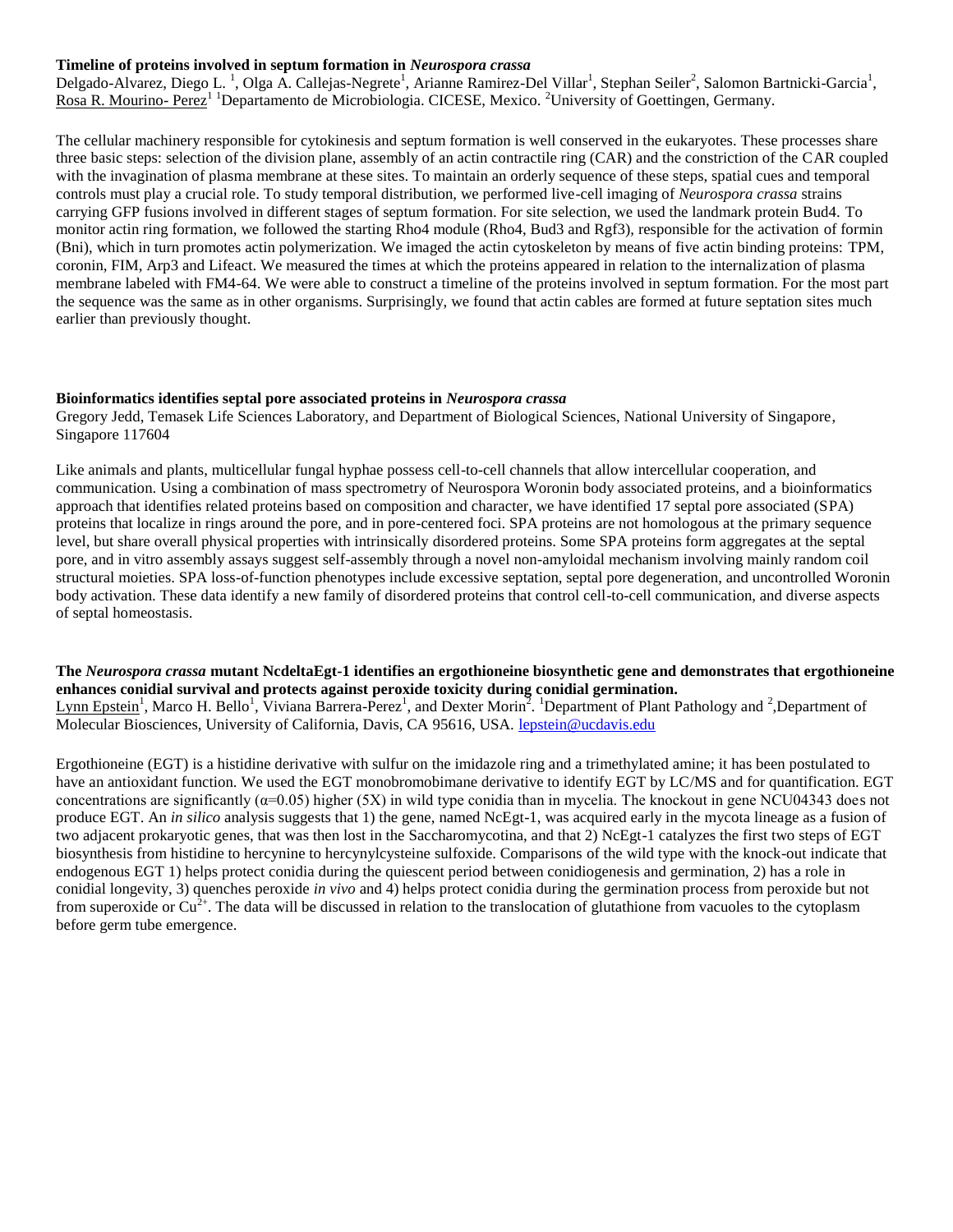#### **Components and function of the** *Neurospora crassa* **TOB complex.**

Frank E. Nargang, Sebastian W.K. Lackey, and Jeremy G. Wideman. Department of Biological Sciences, University of Alberta, Edmonton, Alberta T6G 2E9. Email: frank.nargang@ualberta.ca.

Various proteins of the mitochondrial outer membrane, including all beta-barrel proteins, are inserted into the membrane by the TOB complex (topogenesis of beta-barrel proteins), also known as the SAM complex (sorting and assembly machinery). The major protein of the complex is Tob55. We have found that Tob55 exists in various complexes that can be purified from the outer membrane. The core complex consists of Tob55, Tob38, and Tob37 whereas the holo complex also includes the Mdm10 protein. The three core complex components are essential for viability. Deficiency of any holo-complex protein results in inefficient beta-barrel protein assembly. Mdm10 is a multifunctional protein that has also been identified as a component of the ERMES complex (endoplasmic reticulum-mitochondrial encounter structure) that has been recently identified in *Saccharomyces cerevisiae*. The complex is thought to be important for lipid and calcium exchange between the two organelles. Other components of the ERMES complex include Mdm12 and Mmm1. We have shown that deficiency of these proteins also decreases beta-barrel assembly into the outer membrane. Mutants lacking any of the ERMES complex members are also characterized by enlarged mitochondria. We are currently investigating the roles of different functional domains in the proteins of the TOB and ERMES complexes.

#### **Interactions between light and development in the regulation of** *Neurospora* **gene expression**

Carmen Ruger-Herreros, Luis M. Corrochano, Universidad de Sevilla, Sevilla, Spain. corrochano@us.es

Several environmental cues, including blue light, promote conidiation, a developmental pathway that leads to conidiophores and the production of conidia. The activation by light of key regulatory genes may explain the activation by light of conidiation. Several mutants have been isolated that are blocked at different stages of conidiation. Mutation in *fluffyoid* (*fld*) or *fluffy* (*fl*) block conidiation during formation of minor or major constrictions, respectively. The FL protein is a 792-amino acid polypeptide with a Zn2Cys6 binuclear zinc cluster from the Gal4p family. Blue light activates *fl*, and light regulation operates through the transient binding of the White Collar Complex (WCC) to the promoter of *fl*. We proposed earlier that FLD regulates *fl* expression by promoting its repression in the dark. We have identified *fld* after sequencing in the *fld* mutant candidate genes located in the vicinity of the *fld* locus. The FLD protein contains 676 amino acids with a Zn2Cys6 binuclear zinc cluster in the amino-end. The gene *fld* is not induced by light, but is missregulated in the absence of *fl* suggesting an interaction between FLD and FL. We have observed the activation by light of a set of *Neurospora* genes in the absence of *fl* suggesting that FL inhibits the WCC. FL, FLD, and the WCC may compete directly or indirectly for regulatory binding sites in some promoters resulting in light and/or developmental regulation.

#### **Functional and structural characterization of N. crassa proteins identified in DNA-protein complexes.**

<sup>1</sup>Fernanda Z Freitas, <sup>2</sup>Angelo J Magro, <sup>1</sup>Henrique C dePaoli, <sup>2</sup>Marcos RM Fontes, <sup>1</sup>Maria C Bertolini. <sup>1</sup>IQ-UNESP, Araraquara, SP, Brazil. <sup>2</sup>IB-UNESP, Botucatu, SP, Brazil

Eukaryotic gene expression is regulated by combining DNA-protein(s) interactions and simultaneous changes in chromatin structure. Attempts to identify protein(s) binding the *gsn* promoter STRE motif returned five transcriptional regulators candidates. Among them, the ORFs NCU03482 and NCU06679 products are noteworthy. Analysis of their polypeptide sequences revealed protein domains involved in transcription regulation. The NCU03482 product (RUVBL1-like helicase) belongs to the AAA/Tip49 family involved with chromatin remodeling and transcription regulation. The NCU06679 product (HAT type-B-subunit-2), features five WD-40 domains and comprise a family of eukaryotic proteins implicated in transcription regulation. Their three-dimensional structures were determined based on the protein structures of, respectively, human RUVBL1 (PDB 2C9O) and *Drosophila* Nurf55 (PDB 2XYI). Both have NLS but no DNA-binding sites. The recombinant RUVBL1-like was able to form a DNA-protein complex with the STRE *gsn* promoter fragment suggesting that it might oligomerize to exert its activity. Our search also reveals that *N. crassa* RUVBL1 and Nurf55, together with the other candidates, have orthologues in MLL1/MLL, BAF53, Sin3A,and NuA4 chromatin modification complexes, thus forming a multiprotein-complex that might modulate the chromatin dynamics at the *gsn* locus controlling *gsn* transcript levels.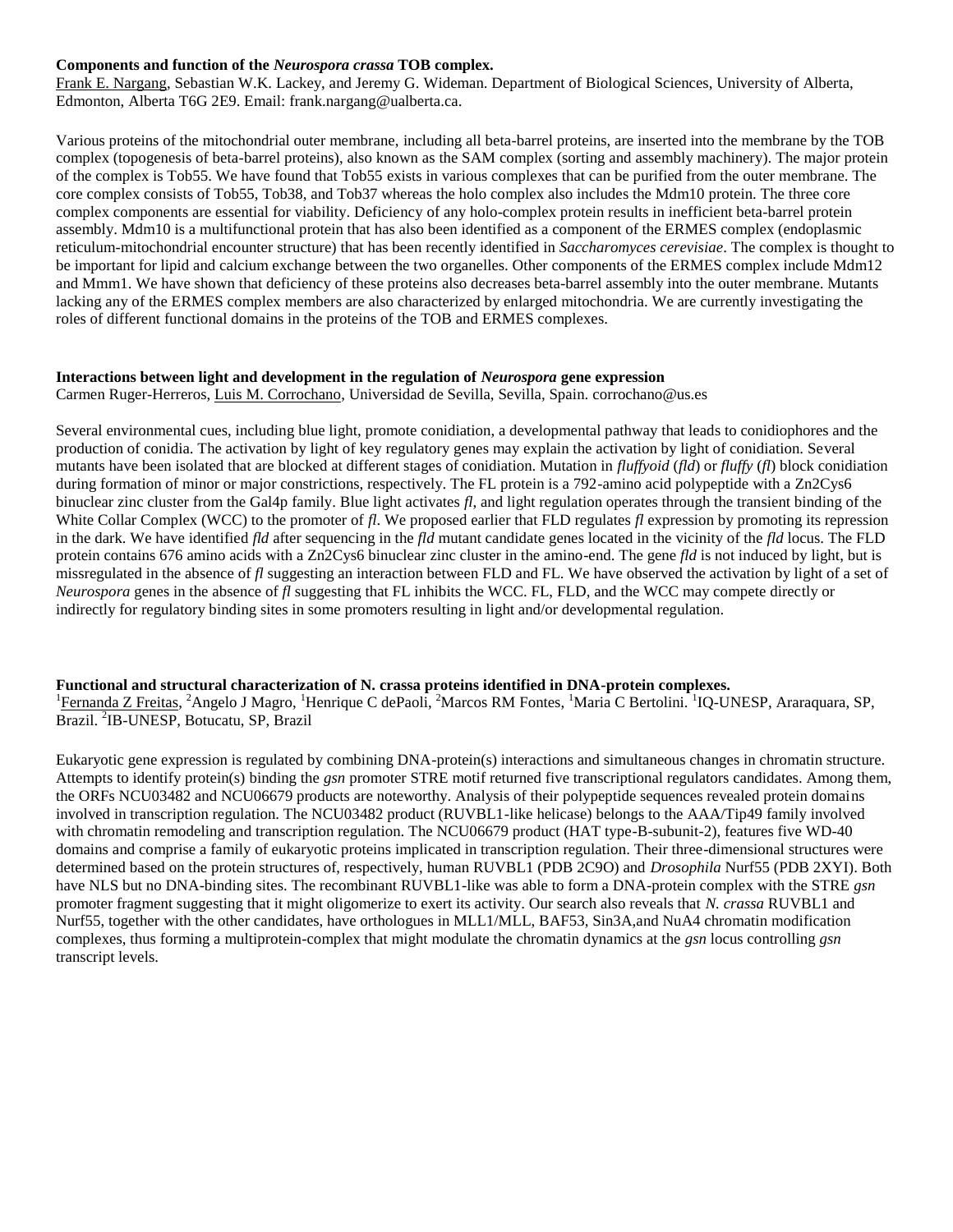#### **Control and function of histone H3 lysine 27 trimethylation in Neurospora**

Michael R. Rountree<sup>1</sup>, Kirsty S.F. Jamieson<sup>1</sup>, Zachary A. Lewis<sup>2</sup>, Jason E. Stajich<sup>3</sup> and Eric U. Selker<sup>1</sup>. <sup>1</sup> Institute of Molecular Biology, University of Oregon, Eugene, OR 97403. <sup>2</sup> Department of Microbiology, University of Georgia, Athens, GA 30602. <sup>3</sup> Department of Plant Pathology and Microbiology, University of California, Riverside, CA 92521

Histones carry substantial information in the form of reversible covalent modifications that play important roles in genetic and epigenetic process, including gene expression, recombination, repair and DNA methylation. Trimethylation of lysine 27 of histone H3 (H3K27me3) is the basis of the epigenetically-inherited repression/"cellular memory" by the Polycomb Group (PcG) proteins, first discovered in Drosophila. Although not fully understood, H3K27me3 plays roles in higher eukaryotes in homeotic gene regulation, X-chromosome inactivation, imprinting and cell proliferation. While budding and fission yeast lack H3K27me3, Neurospora possesses this modification and offers a great model to study it. H3K27me3 occupies ~7% of the Neurospora genome showing particular concentration near telomeres. Our studies of the control and function of H3K27me3 in Neurospora will be presented.

#### **Centromere foundation proteins of Neurospora**

Kristina M. Smith, Pallavi Phatale, Jonathan M. Galazka, Sarah Ferrer, Alec J. Peters, Lanelle Connolly and Michael Freitag. Department of Biochemistry and Biophysics, Oregon State University, Corvallis, OR 97331, USA.

Centromeric DNA, the centromere-specific histone H3 variant (CenH3), and centromeric DNA binding proteins form the foundation for attachment of kinetochore protein complex assembly. Correct assembly and proper maintenance of these large and cell cycleregulated complexes is essential for attachment of spindle microtubules, which transport chromosomes into daughter nuclei during nuclear division. Over the past decade little information has emerged on centromere and kinetochore organization in filamentous fungi, even though these protein complexes are essential, and to date, only centromeres of *Neurospora crassa* have been studied in any detail. This was enabled by early groundbreaking studies on the underlying centromeric DNA structure [1, 2] and the availability of an arsenal of genetic, biochemical and cytological tools to study centromere proteins and centromere DNA composition. We analyzed the almost complete Neurospora genome for the presence of satellite or other near-repetitive sequences [3], confirming earlier studies [2] that predicted Neurospora centromeric DNA to be composed of relics of transposable elements. To learn more about centromere assembly and maintenance, we subjected *Neurospora crassa* to ChIP-sequencing with tagged CenH3, CEN-C and CEN-T, as well as antibodies against histone modifications thought to be required for centromere function [3]. Our findings suggest that centromere maintenance in Neurospora is qualitatively different from that in fission yeast, where expression of small RNA and subsequent heterochromatin formation is required for the assembly but not maintenance of centromeres. To better understand centromere assembly we are dissecting protein interactions between different centromere foundation proteins, namely CenH3, CEN-B, CEN-C and CEN-T, by genetic and biochemical means.

[1] M. Centola and J. Carbon, 1994, Mol. Cell. Biol. 14: 1510-1519.

[2] E. B. Cambareri *et al.,* 1998, Mol. Cell. Biol. 18: 5465-5477.

[3] K. M. Smith *et al.*, 2011, Mol. Cell. Biol. 31: 2528-2542.

#### **A dynamin-like protein affects both RIP and premeiotic recombination**

Kyle R. Pomraning<sup>1</sup>, Ann Kobsa<sup>2</sup>, Eric U. Selker<sup>2</sup> and Michael Freitag<sup>11</sup> Program for Molecular and Cellular Biology and Department of Biochemistry & Biophysics, Oregon State University, Corvallis, OR, USA; <sup>2</sup>Institute of Molecular Biology, University of Oregon, Eugene, OR, USA.

Repeat-induced point mutation (RIP) and premeiotic recombination affect gene-sized duplications in many filamentous fungi. RIP causes G:C to T:A transition mutations while premeiotic recombination can result in loss of repeated DNA segments [1]. Both processes occur after fertilization but prior to meiosis and can be very efficient, in some cases mutating and/or deleting the duplication in essentially every nucleus. At least in *Neurospora crassa*, RIP has countered the expansion of gene and transposon families [2], suggesting that genome streamlining and protection from transposition events may yield long-term benefits to Neurospora populations. We employ genetic approaches to elucidate the mechanism of premeiotic recombination and RIP. Here we report the successful identification of semi-dominant mutations that affect both of these processes by using UV mutagenesis, followed by a screen for reduced RIP of linked duplications of *hph* and *pan-2*. Classical genetic mapping and complementation tests revealed that a mutation in the histone H3 gene,  $h\dot{H}3^{dim-4}$ , is responsible for greatly reduced RIP of one mutant. We identified two additional mutations by bulk segregant analysis and high-throughput Illumina sequencing. Single point mutations were found in the same gene, encoding a novel dynamin-like long GTPase, albeit in different conserved domains. Both premeiotic recombination and RIP frequencies are affected, supporting the idea that these processes are mechanistically linked. To investigate this further, we are screening the Neurospora single gene deletion collection for mutants that show RIP defects, starting with deletion mutants that are known or expected to affect recombination pathways. [1] Galagan, J., and Selker, E.U. (2004). Trends in Genetics 20, 417-423. [2] Selker, E.U. (1990). Annu. Rev. Genet. 24, 579-613.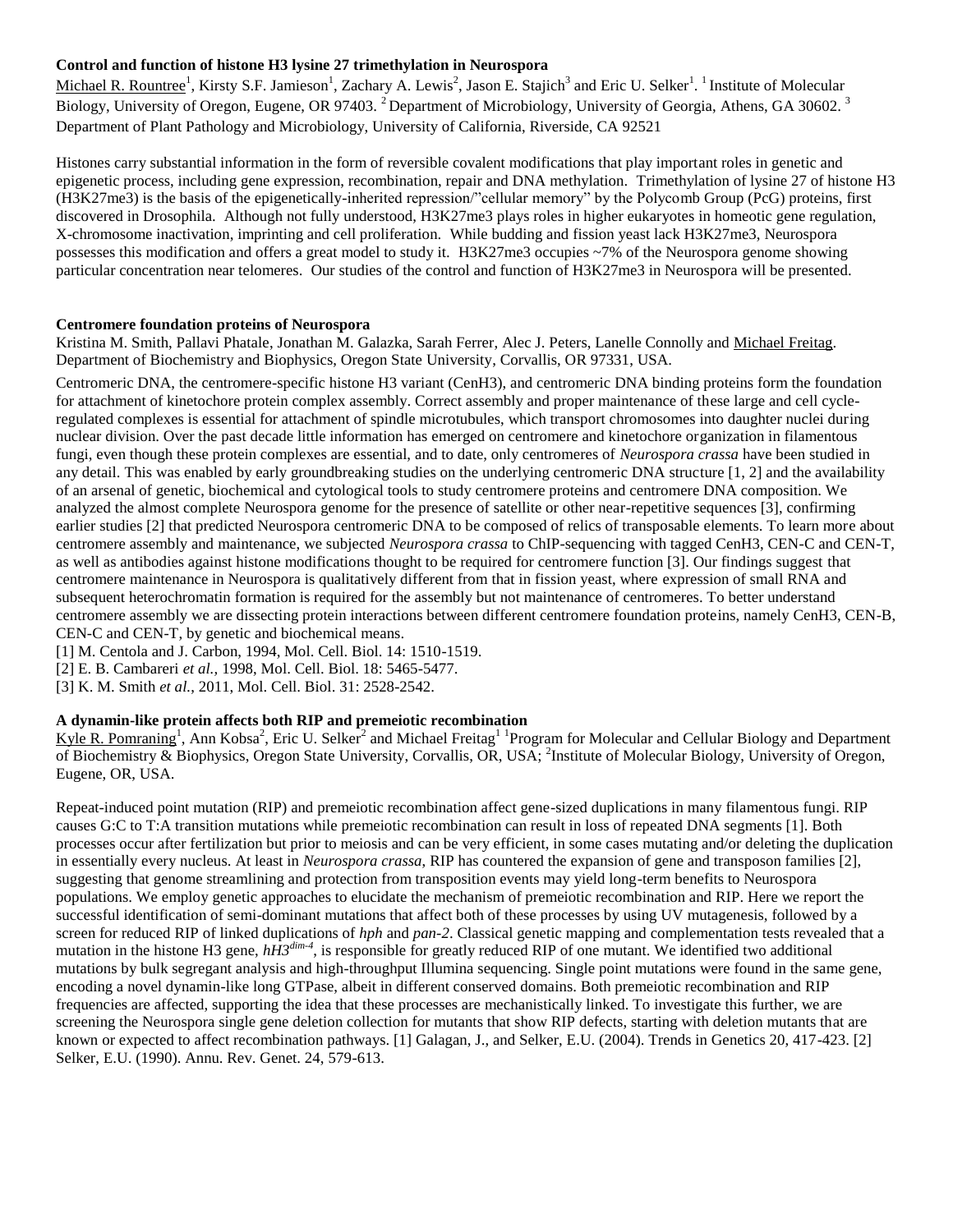**Biochemical properties of NcRVT protein encoded by a reverse transcriptase-like gene from** *Neurospora crassa*

Eugene Gladyshev (1), Irina Arkhipova (2), Nancy Kleckner (1) (1) Molecular and Cellular Biology, Harvard University, Cambridge, MA 02138 and (2) Josephine Bay Paul Center, Marine Biological Laboratory, Woods Hole, MA 02543

NcRVT belongs to a recently discovered class of reverse transcriptase-related cellular genes of fungi, animals, plants and bacteria. NcRVT protein can be purified from vegetative mycelia of wild-type Neurospora strains grown in the presence of 0.1 ug/ml blasticidin, an antibiotic that blocks protein synthesis. An optional ammonium fractionation step may be used to concentrate NcRVT protein prior to centrifugation in a sucrose density gradient. Further purification is achieved by ion-exchange chromatography on DEAE Sepharose, where the protein can be eluted in a nearly pure form. In the presence of manganese, purified NcRVT protein has a potent terminal transferase activity with a pronounced preference for ribo- over deoxyribonucleoside triphosphates. Site-directed mutagenesis of a catalytic aspartate residue confirmed its essential role in this activity, ruling out the presence of any other co-purified polymerases. NcRVT cannot initiate polymerization de novo, instead it extends 12-14 nt RNAs that appear to be non- covalently associated with the protein. NcRVT does not readily accept exogenous primers or common primer-template combinations, however extension of co-purified tRNA, ribosomal RNA, and small nucleolar RNA fragments has been observed. Experiments are currently in progress to determine the nature of the associated RNAs as well as of NcRVT extension products in vivo.

#### **Antisense transcription in the fungus** *Neurospora crassa.*

David Kowbel<sup>1</sup>, James Craig<sup>1</sup>, Charles Hall<sup>1</sup>, and N. Louise Glass<sup>1</sup>. <sup>1</sup>Department of Plant and Microbial Biology, University of California, Berkeley CA, 94720-3102 USA.

Antisense transcription is important for gene regulation in eukaryotes. We assessed the amount of sense and antisense transcription by sequencing the polyadenylated ends of mRNA isolated from the filamentous fungus *Neurospora crassa* and mapped to the *Neurospora crassa* genome. Sense and antisense transcripts orientation are resolved by visualization of the polyadenylated ends on the Integrative Genome Viewer ( IGV ) from the Broad Institute. Most of the antisense ends map to the 3'UTR and are due to expression from the overlapping 3'UTR of adjacent genes. Excluding these regions, antisense expression from over 200 genes accounted for approximately 2% of all mRNAs in the Neurospora genome. Multiple sites may also be utilized for each gene resulting in alternative transcript ends or partial transcripts. The inclusion of coverage files from RNAseq experiments and *Neurospora crassa* ESTS from NCBI mapped to the IGV revealed that antisense transcripts may also arise from non-coding RNA genes.

#### **Small RNA biogenesis pathways in** *Neurospora*

Zhihong Xue, Haiyan Yuan, and Yi Liu. Department of Physiology, The University of Texas Southwestern Medical Center, 5323 Harry Hines Blvd., Dallas, TX 75390, USA

Argonaute proteins are required for the biogenesis of some small RNAs, including the PIWI-interacting RNAs and some microRNAs. How Argonautes mediate the production of sRNAs independent of their slicer activity is not known. We previously showed that the maturation of the *Neurospora* miRNA-like sRNA, milR-1, requires the Argonaute protein QDE-2, Dicer, and QIP. Here, we reconstitute this Argonaute-dependent sRNA biogenesis pathway *in vitro* and discover that the exosome, a major eukaryotic RNA processing complex, is also required for milR-1 production. Our results demonstrate that QDE-2 mediates milR-1 maturation by recruiting the exosome and QIP and by determining the size of milR-1. The exonuclease QIP first unwinds the pre-milR-1 duplex and then mediates 3' to 5' trimming of the pre-milRNA together with exosome. Together, our results establish the biochemical mechanism of an Argonaute-dependent small RNA biogenesis pathway and the critical roles of the exosome in small RNA processing.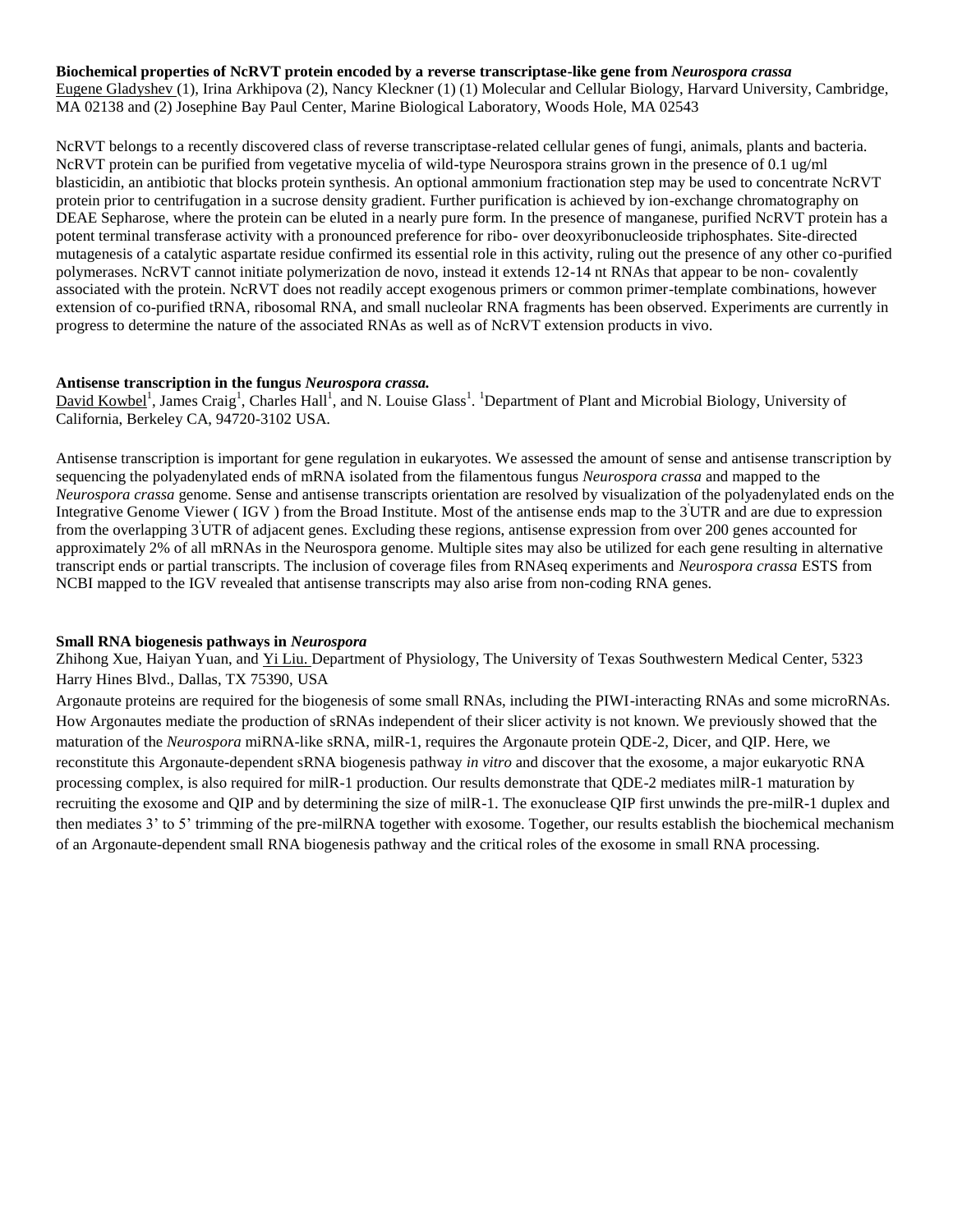#### **A homolog of the mammalian STRIPAK complex controls sexual development in** *Sordaria macrospora*

Stefanie Pöggeler<sup>1,</sup> Sandra Bloemendal<sup>2</sup>, Yasmine Bernhards<sup>1</sup>, Kathrin Bartho<sup>3</sup>, Anne Dettmann<sup>4</sup>, Oliver Voigt<sup>1</sup>, Ines Teichert<sup>2</sup>, Stephan Seiler<sup>4</sup>, Dirk Andreas Wolters<sup>3</sup>, and Ulrich Kück<sup>2</sup>. <sup>1</sup>Institut für Mikrobiologie und Genetik, Abteilung Genetik eukaryotischer Mikroorganismen, Georg-August-Universität Göttingen, Grisebachstr. 8, 37077 Göttingen, Germany, [spoegge@gwdg.de.](mailto:spoegge@gwdg.de) <sup>2</sup>Lehrstuhl für Allgemeine und Molekulare Botanik, Ruhr-Universität Bochum, Universitätsstr. 150, 44780 Bochum, Germany. <sup>3</sup>Lehrstuhl für Analytische Chemie, Ruhr-Universität Bochum, Universitätsstr. 150, 44780 Bochum, Germany. <sup>4</sup>Institut für Mikrobiologie und Genetik, Abteilung Molekulare Mikrobiologie und Genetik, Georg-August-Universität Göttingen, Grisebachstr. 8, 37077 Göttingen, Germany

The filamentous ascomycete *Sordaria macrospora* is used as a model to study fruiting body development. The fruiting bodies of *S. macrospora* are composed of many different cell types and their development is a complex cellular differentiation process controlled by many developmentally regulated genes. We generated numerous mutants of *S. macrospora* which are blocked at various stages of fruiting-body development. Molecular genetics procedures have been applied to isolate and characterize genes that regulate this developmental process. Among the genes isolated by complementing the mutants was the *pro11* gene, encoding a conserved WD40 repeat protein. PRO11 shows significant homology to vertebrate proteins of the striatin-family. Members of this family are highly conserved eukaryotic multimodular proteins and are central components of the striatin-interacting phosphatase and kinase (STRIPAK) complex. Using tandem affinity purification, yeast two-hybrid, co-immunoprecipitation and mutant analyses, we found that previously identified developmental proteins are additional subunits of a STRIPAK complex in *S. macrospora*. This includes the putative kinase activator SmMOB3 and the striatin interacting protein PRO22, together with the scaffolding subunit of protein phosphatase 2A (PP2A). Analysis of truncated gene products identified domains essential for direct protein-protein interactions within this complex. Complementation analysis using knockout mutants revealed a crucial role of the STRIPAK complex during sexual development. We propose that the developmental switch from vegetative growth to sexual propagation structures relies on the integrity of the multimodular STRIPAK complex.

#### **Specific Structural Features of Sterols Affect Growth and Development of** *Neurospora crassa*

Martin Weichert<sup>[1]</sup>, Ewald Priegnitz<sup>[1]</sup>, Raphael Brandt<sup>[1]</sup>, Thorben Nawrath<sup>[2]</sup>, Stefan Schulz<sup>[2]</sup> and André Fleißner<sup>[1]</sup>. <sup>1</sup>Institut für Genetik, Technische Universität Braunschweig, Spielmannstraße 7, D-38106 Braunschweig, Germany. <sup>2</sup>Institut für Organische Chemie, Technische Universität Braunschweig, Hagenring 30, D-38106 Braunschweig, Germany

Ergosterol is the main membrane sterol of fungi. Deficiencies in ergosterol biosynthesis result in pleiotropic defects in growth and development of *Neurospora crassa*. Phenotypic comparison of mutants affected at different steps of sterol biosynthesis revealed that the accumulation of different ergosterol precursors causes specific developmental defects. For example, deletion of *erg-2*, which encodes an enzyme mediating the last step in the pathway, strongly impairs both vegetative tropic hyphal interactions related to hyphal fusion and subsequent cell merger.

In wild type, fusion of conidial germ tubes requires the coordinated dynamic recruitment of the MAP kinase MAK-2 and the cytoplasmic protein SO to the tips of interacting cells. In  $\Delta erg$ -2 fusion germlings, both MAK-2 and SO mislocalize, suggesting that the sterol composition of the plasma membrane strongly influences the assembly and function of membrane associated signaling complexes.

In contrast to  $\Delta erg$ -2, mutant strains deficient in ERG-10a and ERG-10b, two enzymes with redundant function that act upstream of ERG-2, are not affected in cell-cell communication. However, *erg10a/b* fusion germling pairs frequently arrest at the stage of plasma membrane merger, similar to mutants deficient in the PRM1 protein, a potential plasma membrane fusogen.

By relating the sterol composition and fusion competence of several additional *erg* mutants, we find that the accumulation of sterol intermediates specifically impairs distinct steps of germling fusion. While the presence of two double bonds in the sterol side chain provokes Δ*erg-2-*like deficiencies, the absence of a double bond in the sterol ring system causes Δ*Prm1*-like defects. Thus, simply the presence or absence of individual double bonds within the sterol molecule can have profound effects on fungal growth and development.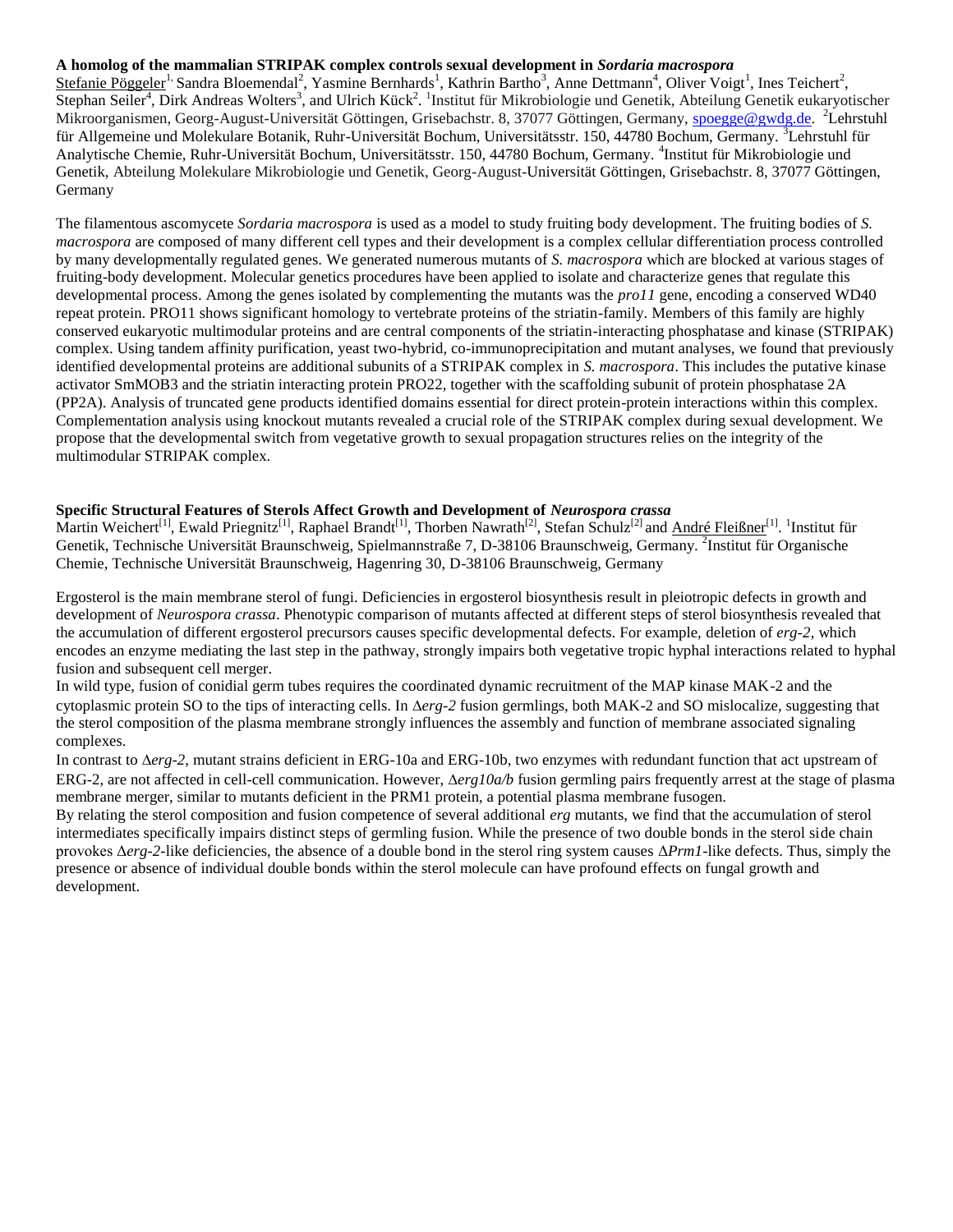#### *lfd-1***: a novel gene required for membrane merger during cell fusion in** *Neurospora crassa***.**

Javier Palma-Guerrero, Abigail C. Leeder and N. Louise Glass. Plant and Microbial Biology Department, University of California-Berkeley

Cell–cell fusion is essential for a variety of developmental steps in many eukaryotic organisms. In *Neurospora crassa* cell fusion occurs during all stages of growth and reproduction, specifically between germlings and hyphae during vegetative growth and at multiple steps during sexual reproduction. The process of cell fusion in *N. crassa*, similar to the process in other organisms, follows three consecutive steps: 1) "precontact", involves the attraction between cells directing their growth towards each other, 2) Adhesion and cell wall breakdown, 3) plasma membrane merger and fusion pore formation. Although the molecular mechanisms associated with intracellular membrane fusion are well characterized, the molecular mechanisms of plasma membrane merger between cells are poorly understood. Only one gene codifying a protein involved in this last step of cell fusion has been previously identified in *N. crassa*: *Prm-1*. Mutations in *Prm-1* show a 50% reduction in both vegetative and sexual cell fusion. Here we describe a novel gene, *late fusion defect-1 (lfd-1)*, which is also involved in late cell fusion events in *N. crassa*. Strains containing mutations in this novel gene are affected in either plasma membrane merger or in events immediately preceding it. Our data suggest that *lfd-1* is part of the cell fusion machinery, acting complementary, but independently, of PRM-1.

#### **Extracellular pH and glycogen metabolism regulation in** *Neurospora crassa***. New insights into the pH signaling pathway** Maria Célia Bertolini. Instituto de Química, UNESP, Departamento de Bioquímica e Tecnologia Química, BRAZIL

Glycogen is a polysaccharide widely distributed in microorganisms and animal cells and its metabolism is under intricate regulation. Its accumulation in a specific situation results from the balance between glycogen synthase and glycogen phosphorylase activities that control synthesis and degradation, respectively. These enzymes are highly regulated at transcriptional and post-translational levels. The existence of a DNA motif for the *Aspergillus nidulans* pH responsive transcription factor PacC in the promoter of the gene encoding glycogen synthase (*gsn*) in *Neurospora crassa* prompted us to investigate whether this protein regulates glycogen accumulation. Transcription factors such as PacC in *A. nidulans* and Rim101p in *Saccharomyces cerevisiae* play a role in the signaling pathway that mediates adaptation to ambient pH by inducing the expression of alkaline genes and repressing acidic genes. We show that *pacC* is over-expressed and *gsn* is down-regulated in wild-type *N. crassa* at pH 7.8 and this result coincides with low glycogen accumulation. In the *N. crassa pacCKO* strain the glycogen levels and *gsn* expression at alkaline pH were, respectively, similar to and higher than the wild-type strain at normal pH (5.8). These results characterize *gsn* as an acidic gene and suggest a regulatory role for PACC in *gsn* expression. The truncated recombinant protein, containing the DNA-binding domain specifically bound to a *gsn* DNA fragment containing the PacC motif. DNA-protein complexes were observed with extracts from cells grown at normal and alkaline pH and were confirmed by ChIP analysis. The PACC present in these extracts showed equal molecular mass, indicating that the protein is already processed at normal pH, in contrast to *A. nidulans.* Together, these results show that the pH signaling pathway controls glycogen accumulation by regulating *gsn* expression and suggest the existence of a different mechanism for PACC activation in *N. crassa.*

#### **Phosphorylation of COT1 at S189 is required for early polar growth and is involved in regulation of micro/macro-conidiation in association with MOB2A/B**

Liran Aharoni<sup>1</sup>, Carmit Ziv<sup>1</sup>, Stephan Seiler<sup>2</sup> She Chen<sup>3</sup>, Yi Liu<sup>4</sup>, and <u>Oded Yarden<sup>1 1</sup>The Hebrew University of Jerusalem, Israel,</u> <sup>2</sup>University of Goettingen, Germany, <sup>3</sup>National Institute of Biological Sciences, China and <sup>4</sup>The University of Texas, USA [Oded.Yarden@huji.ac.il](mailto:Oded.Yarden@huji.ac.il)

NDR kinases require the interaction with MOB proteins for activity and function in the regulation of growth and development in a variety of organisms. Two NDR kinases, DBF2 and COT1, have been identified in *Neurospora crassa*. DBF2 is a member of the septation initiation network and COT1 is involved in the regulation of polar cell morphology. The N-terminal region of COT1 is sufficient for the formation of the COT1-MOB2A/B heterodimer and MOB2A/B have been suggested to have overlapping functions within the COT1 pathway. Using MS analysis we have identified a novel phosphorylation site within the COT1 N-terminal region at serine189. Site directed mutagenesis and gene replacement were used to form *cot-1*<sup>S189A</sup> and *cot-1*<sup>S189E</sup> strains, mimicking nonphosphorylated and constitutively phosphorylated forms of COT1. As conidial germination rate in *cot-1* S189A was reduced by over 60%, but phosphorylation state of S189 had no effect on hyphal elongation, we concluded that phosphorylation of S189 is important during early phases of polar growth. In the presence of a  $cot$ - $I^{S189A}$  allele, hypermicroconidiation was found to occur in a  $\Box$ *mob-2b* background. In addition, when *cot-1* S189E *mob-2a mob-2a* was completely suppressed. Taken together, our results indicate that S189 plays a role in conidiation and germination and that the former may be mediated by MOB2A/B. Furthermore, even though MOB2A/B may have overlapping functions in hyphal tip extension and branching, they have distinct COT1-dependent roles in regulation of micro and macroconidiation.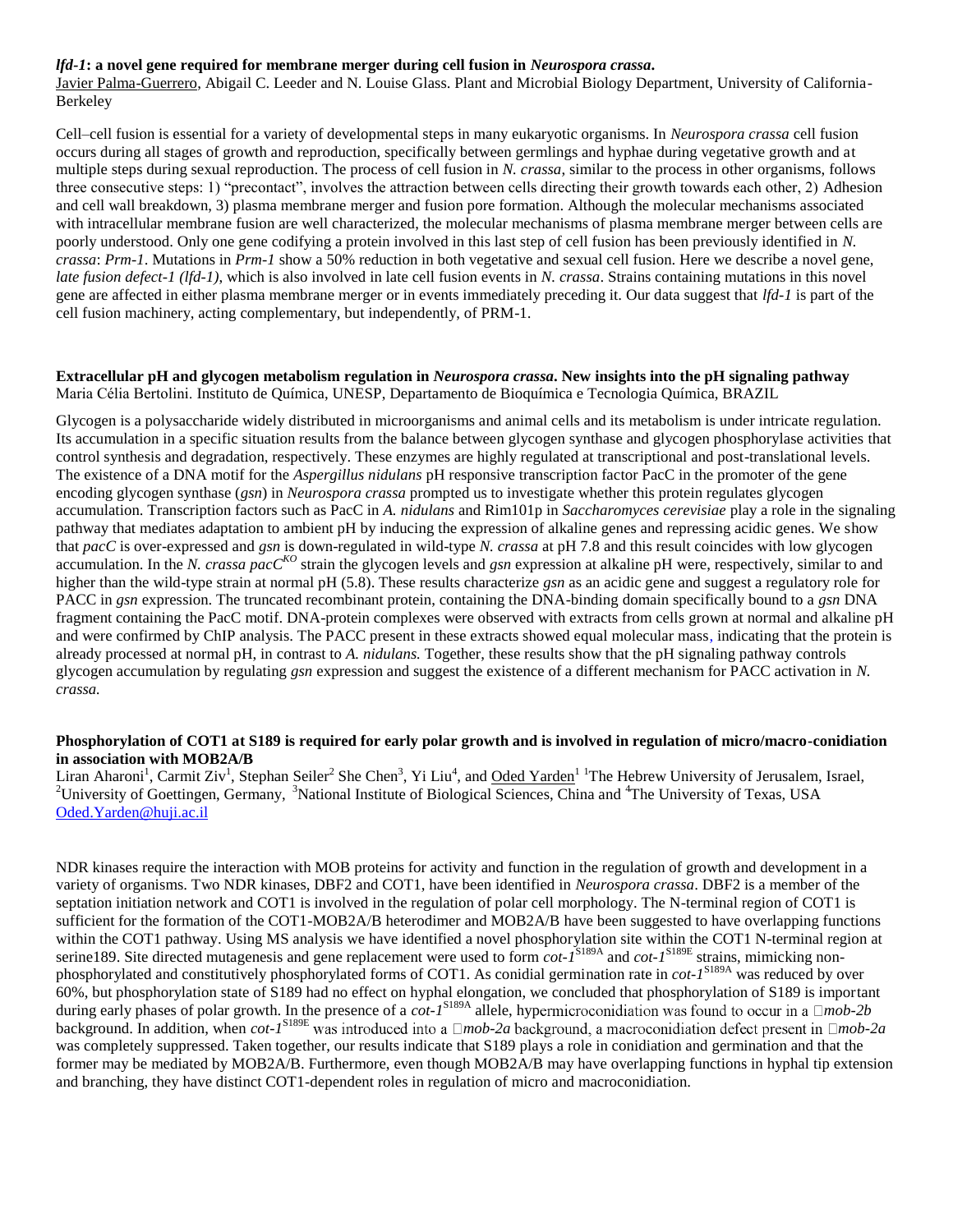#### **Global analysis of serine-threonine protein kinase genes in** *Neurospora crassa*

Jacqueline A. Servin<sup>1</sup>, Gyungsoon Park<sup>1</sup>, Gloria E. Turner<sup>2</sup>, Lorena Altamirano<sup>1</sup>, Hildur V. Colot<sup>3</sup>, Patrick Collopy<sup>3</sup>, Liubov Litvinkova<sup>1</sup>, Liande Li<sup>1</sup>, Carol A. Jones<sup>1</sup>, Fitz-Gerald Diala<sup>1</sup>, Jay C. Dunlap<sup>3</sup> and Katherine A. Borkovich<sup>1</sup>. Department of Plant Pathology and Microbiology, Institute for Integrative Genome Biology, University of California, Riverside, <sup>2</sup>Department of Chemistry and Biochemistry, University of California, Los Angeles, <sup>3</sup>Department of Genetics, Dartmouth Medical School, Hanover, NH

The *Neurospora crassa* genome knockout project funded by an NIH Program Project has produced over 8,000 unique strains representing systematic single gene deletions. Earlier work focused on the analyses of knockout strains corresponding to annotated transcription factors in *N. crassa*. Here, we analyzed another class of proteins, serine-threonine (S/T) protein kinases, which are crucial to eukaryotic signaling pathways. We were able to isolate viable mutants for 77 of the 86 kinase genes included in this study. Of these, 57% exhibited at least one growth or developmental phenotype; 40% possessed a defect in more than one trait. Serinethreonine kinase knockouts were subjected to chemical screening using a panel of eight chemical treatments, with 25 mutants exhibiting sensitivity or resistance to at least one chemical. This brought the total percentage of S/T mutants with phenotypes in our study to 71%. The *apg-1* gene encodes a S/T kinase required for autophagy in other organisms. The *apg-1* knockout mutant possessed the greatest number of phenotypes, including defects in asexual and sexual growth and development and altered sensitivity to five chemical treatments. We showed that NCU02245/*stk-19* is required for chemotropic interactions between female and male cells during mating. Finally, we demonstrated allelism between the S/T kinase gene NCU00406 and velvet (*vel*), which encodes a p21 activated protein kinase (PAK) gene important for asexual and sexual growth and development in *Neurospora*.

#### **Calcium ATPases in the ER and Golgi are required for normal morphological development in** *Neurospora crassa***.**

Barry Bowman and Emma Jean Bowman, University of California, Santa Cruz, CA 95060

Calcium is essential for growth, but becomes toxic at cytosolic concentrations above ~0.2 uM. Polar growth in filamentous fungi has been hypothesized to depend upon a calcium gradient at the hyphal tip. We have investigated the role of five transport proteins in maintaining calcium homeostasis in *N. crassa.* CAX, is a  $Ca^{2+}/H^+$  exchange protein that moves calcium into vacuoles. The other four are  $Ca^{2+}$ -ATPases. NCA-1 is in the ER, NCA-2 and NCA-3 are in the plasma membrane. New data with GFP-tagged protein showed the PMR Ca<sup>2+</sup>-ATPase resides in a Golgi compartment. Deletion of the *pmr* gene, but not the other genes, dramatically changes the morphology of hyphae, resulting in a highly branched, aconidial mycelium. The Dpmr strain will not grow if calcium or manganese are omitted from Vogel's medium, unlike the wild type which grows at normal rates. Addition of a high concentration of  $Mn^{+2}$  (1) mM), partially, but not completely, suppresses the morphological defects. This may be due to the role of Mn as a required cofactor for glycosylating enzymes in the Golgi. In the double mutant strain Dpmr Dnca-2, cellular calcium is elevated nearly ~40-fold, compared to Dpmr, and the hyper-branching phenotype of Dpmr is suppressed. By contrast the Dpmr Dnca-1 strain, which accumulates less calcium than the wild type, has a more extreme hyper-branching phenotype, resulting in tight, spherical colonies on Vogel's medium. The data indicate that the calcium  $Ca^{2+}-ATP$ ases in the ER and Golgi are essential for normal morphological development and play an important role in controlling intracellular levels of calcium.

#### **Calcium signaling and homeostasis during colony initiation in** *Neurospora crassa*

Nick D Read, Meiling Chu, Chiachen Chang and Alberto Muñoz. Fungal Cell Biology Group, Institute of Cell Biology, University of Edinburgh, Edinburgh EH9 3JH

During colony formation in *Neurospora crassa*, germinating conidia form germ tubes that are involved in colony establishment, and conidial anastomosis tubes (CATs) that generate fused networks of conidial germlings. Calcium signalling and homeostasis are important for numerous processes in filamentous fungi but their roles in colony formation are little understood. In order to study this, we have used a combination of pharmacological treatments, screening of 57 mutants compromised in different components of the calcium signalling/homeostatic machinery, calcium measurement with the genetically encoded calcium sensitive probe aequorin, and live-cell imaging of calmodulin labelled with GFP. Macroconidia form CATs in the absence of external calcium but they do not fuse indicating that external calcium is required for CAT chemotropism. CAT fusion was found to be more sensitive than germ tube formation to the L-type calcium channel blockers verapamil, diltiazem and KP4. However, our results indicate that verapamil and diltiazem (but not KP4) probably also interact with other targets that perturb calcium homeostasis. A deletion mutant of the L-type calciumchannel, CCH-1, exhibited reduced CAT fusion and a double deletion mutant of the two calcium channel proteins CCH-1 and MID-1 exhibited an even greater reduction in CAT fusion. Other deletion mutants exhibiting reduced CAT fusion were NCU07966.2 (a calcium ATPase), HAM-3 (a calmodulin-binding striatin) and NCU01266.2 (a phospholipase C). The primary intracellular calcium receptor, calmodulin (CaM), regulates the activity of numerous target proteins. Two CaM antagonists (calmidazolium and trifluoperazine) were found to selectively inhibit CAT fusion. GFP labelled CaM localized as dynamic spots associated with the plasma membrane and within the cytoplasm. In germ tubes, Cam also localized at developing septa (CATs lack septa). However, CATs that were undergoing chemoattraction towards each other showed a distinctly different pattern of localization at their growing tips; CAT tips exhibited a very pronounced accumulation of Cam whilst germ tube tips did not. Various antifungal proteins and peptides have been found to either directly or indirectly target a range of components of the calcium signalling/homeostatic machinery of *N. crassa*.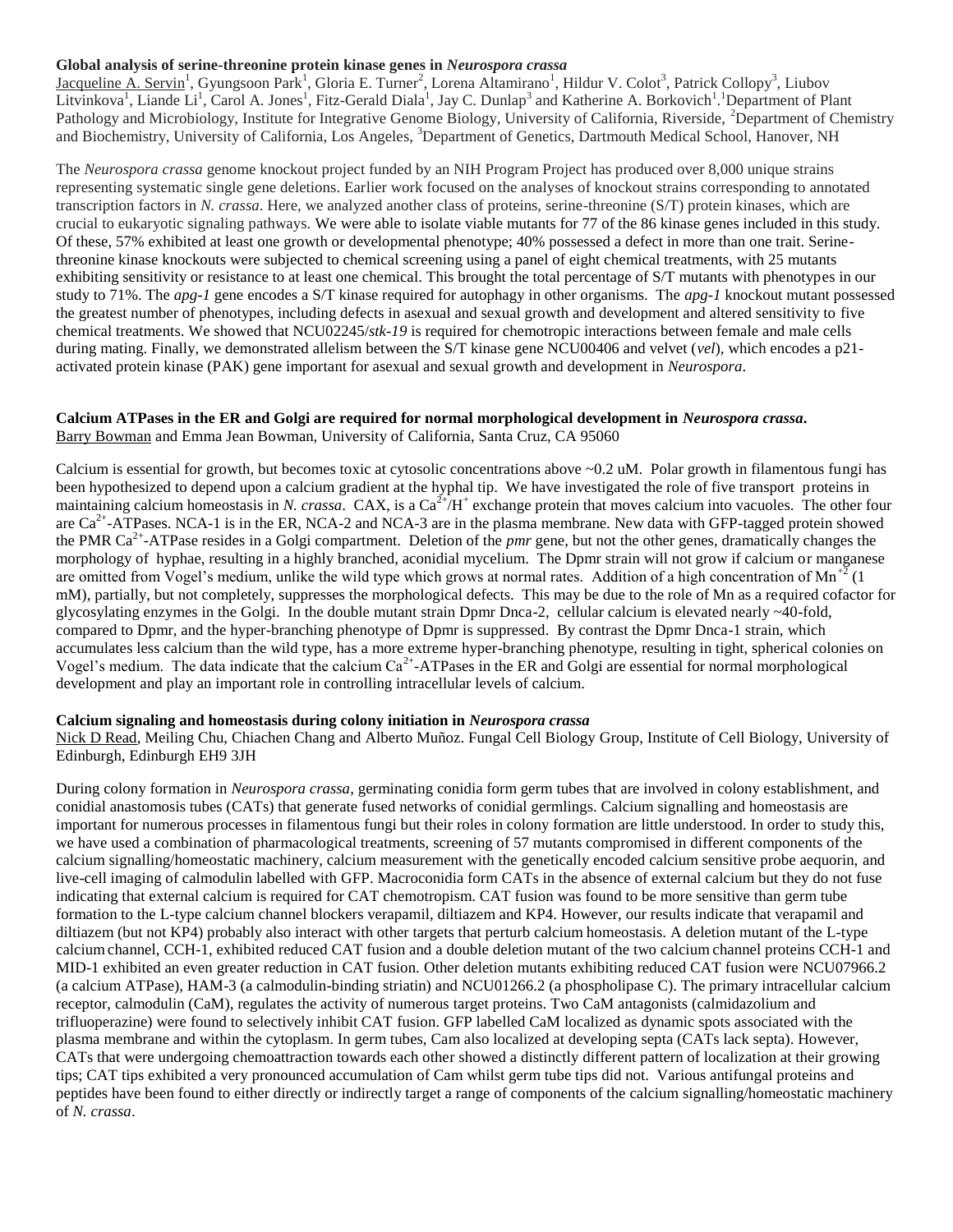#### **Circadian clock regulation of MAPK pathway activation in Neurospora**

Deborah Bell-Pedersen. Dept. of Biology, Texas A&M University, College Station TX 77843

About 20% of Neurospora genes are under control of the circadian clock system at the level of transcript accumulation, and the bulk of the clock-controlled mRNAs have peak accumulation in the late night to early morning. These data suggested the existence of global mechanisms for rhythmic control of gene expression. Consistent with this idea, we found that the Neurospora OS MAPK pathway, a phosphorelay signal transduction pathway that responds to changes in osmotic stress, functions as an output pathway from the FRQ/WCC oscillator. ChIP-seq with known oscillator proteins revealed that phosophorelay/MAPK pathway components are direct targets of the White Colar Complex (WCC), providing a direct connection between the clock and the output pathway. Activation of the p38 MAPK pathway by the FRQ/WCC oscillator culminates in rhythmic MAPK activity, which through time-ofday-specific activation of downstream effector molecules, controls rhythms in several target clock-controlled genes. In addition, MAPK activity controls key regulators of translation, suggesting a novel mechanism for circadian control of translation.

#### **Light inducible system for tunable protein expression in** *Neurospora crassa*

Jennifer M Hurley<sup>1</sup>, Chen-Hui Chen<sup>1</sup>, Jennifer J Loros<sup>2</sup>, and Jay C Dunlap<sup>1</sup>. <sup>1</sup>Department of Genetics <sup>2</sup>Department of Biochemistry Dartmouth Medical School, Hanover, NH 03755, USA

Fungi are able to perform extensive post-translational modification needed in the complex world of eukaryotic organisms, which makes them excellent tools to study a variety of eukaryotic processes as well as good candidates for protein production systems for hard to express proteins from more complex organisms. While there are several fungal protein expression systems in place, more could be done to exploit *Neurospora crassa*. Though some expression promoters in *Neurospora* have been studied, such as *ccg-1* and *qa-2*, these promoters are either leaky or do not induce protein expression at high levels. In order to create an *in vivo* protein expression in *Neurospora* with high expression and tightly regulation, we have harnessed the *vvd* promoter. By following the expression of genes under the regulation of the *vvd* promoter, we were able to demonstrate that, compared to a wild type *Neurospora* strain; there is a 1 to 2-fold higher level of expression of mRNA driven by the *vvd* promoter in a *vvd* knockout strain. Up to three fold more protein is expressed when driven by the *vvd* promoter than when driven by the *ccg-1* promoter. When exposed to measured amounts of light, mRNA expression shows a graded response under the *vvd* promoter and rapidly returns to basal levels when returned to the dark, demonstrating that the *vvd* promoter is a highly tunable and regulatable system for protein expression in *Neurospora crassa*. This work was supported by grants from the National Institutes of Health to J.M.H. (Grant F32 GM096574), J.J.L. (Grant R01 GM08336) and J.C.D (Grants GM34985 and P01GM68087)

#### **Global light and temperature responses in a clock-less strain of Neurospora**

Suzanne Hunt, Gustavo Urrutia, Seona Thompson, Mark Elvin, Wang Guo, Calvin Wu, Saikou Bah & Christian Heintzen

The Neurospora clock follows a blueprint shared by pro- and eukaryotic organisms where clock gene products produce molecular rhythmicity by engaging in positive and negative feedback interactions. The Neurospora FRQ-WHITE-COLLAR circadian oscillator (FWO) imposes rhythmicity onto processes such as asexual spore development.

However, in its absence other timers, often referred to as FRQ-less oscillators (FLO) can control rhythms in spore development. To identify molecular components of such timers and of genes under control of photoreceptors other than the WHITE-COLLAR COMPLEX (WCC) we created a strain in which all key components of the FWO were deleted.

Comparison of deep sequencing data obtained form a DFWO and a wild- type strain grown under different conditions of light and temperature should allow us to identify novel pathways that feed in to circadian and/or non-circadian oscillators.

#### **FRQ-less rhythms in** *Neurospora*

Patricia Lakin-Thomas, Department of Biology, York University, Toronto, ON, M3J 1P3, Canada, plakin@yorku.ca

In the circadian system of *Neurospora*, the feedback loop involving the FRQ, WC-1 and WC-2 gene products is an important component. However, rhythms in conidiation and in biochemistry can be seen under many different conditions when this FRQ/WCC feedback loop is not functioning. We are interested in those rhythms that can be observed in FRQ-less strains, and in the one or more FRQ-less oscillator(s) (FLOs) that must drive those rhythms. Our work is aimed at determining how many FLOs there may be and identifying the mechanism of rhythmicity. We are working with several previously-identified clock mutations, primarily *prd-1* and *prd-2*, and a new mutation tentatively named UV90, which affect rhythmicity in FRQ-less strains and are good candidates for components of the FLO. All three of these mutations affect several different FRQ-less rhythms, and also affect rhythmicity in FRQsufficient strains. Our data support a model in which a single FRQ-less oscillator and the FRQ/WCC feedback loop mutually interact to produce the complete circadian system.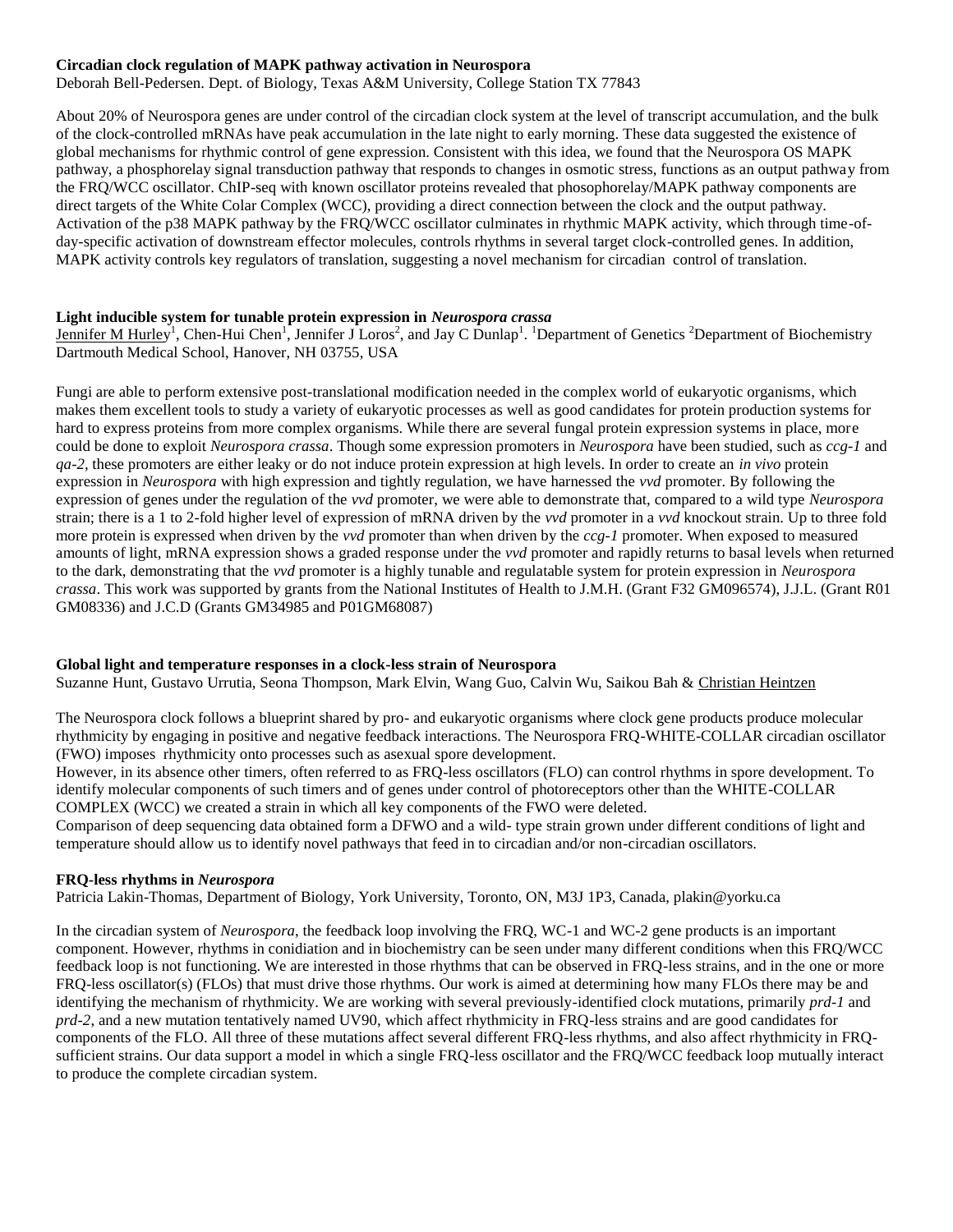#### **Temperature compensation of circadian entrainment in Neurospora and human cells**

Martha Merrow, Margien Raven, Sanne Roessingh, Annaleen Hulshof, Serge Daan and Maria Olmedo The University of Groningen, Groningen, The Netherlands [m.merrow@rug.nl](mailto:m.merrow@rug.nl)

Temperature compensation is one of several properties that are shared by all circadian clocks. It generally refers to the robustness of the free running period despite substantial changes in temperature. However, systems can be over or under compensated, and although they change less than might be expected based on test tube reactions, they do change substantially as the temperature moves higher or lower. Furthermore, we know that small changes in period can lead to large changes in entrained phase. We therefore systematically investigated entrainment over a broad range of temperatures for cellular clocks derived from poikilotherms (Neurospora) and homeotherms (human tissue culture cells).

#### **Roles for CSP-1 in Light and Circadian Clock-Regulated Gene Expression**

Chandrashekara Mallappa<sup>1</sup>, Nicole Knabe<sup>1</sup>, Kristina M. Smith<sup>2</sup>, Jillian M. Emerson<sup>1</sup>, Erin L. Bredeweg<sup>2</sup>, Fei Yang<sup>3</sup>, Deborah Bell-Pedersen<sup>3</sup>, Matthew S. Sachs<sup>3</sup>, Michael Freitag<sup>2</sup> and, Jay C. Dunlap<sup>1.</sup> <sup>1</sup>Department of Genetics, Dartmouth Medical School, Hanover, NH. <sup>2</sup> Program for Molecular and Cellular Biology, Department of Biochemistry and Biophysics, and Center for Genome Research and Biocomputing, Oregon State University, Corvallis, OR 97331. 3Department of Biology and Program for the Biology of Filamentous Fungi, Texas A&M University, College Station, TX

The *csp-1* gene encodes a transcription factor. It is induced by blue light (Chen et al. EMBO J. 2009) and is also regulated by the circadian clock (Lambreghts et al. GENETICS 2007). Both the gene and the CSP-1 are expressed with peaks in morning, and using ChIP-sequencing we find CSP-1 to bind to many regions of the genome and to influence the expression of both light- and clockcontrolled genes. RNA-seq analysis suggests that CSP-1 acts mainly as a repressor. CSP-1 acts as a second order clock regulator, serving to transduce clock regulation of gene expression from the core circadian oscillator to a bank of output clock-controlled genes (ccgs) as verified by ccg-luciferase gene fusions. CSP-1 is thus required for rhythmic or proper phase of expression of its target genes.

#### **Towards a four-dimensional understanding of transcriptional networks in** *Neurospora crassa***.**

Montenegro-Montero, A.<sup>1</sup>, Goity, A.<sup>1</sup>, Stevens-Lagos, A.<sup>1</sup>, Weirauch, M. T.<sup>2</sup>, Yang, A.<sup>2</sup>, Hughes, T. R.<sup>2</sup> and Larrondo, L. F.<sup>1</sup> <sup>1</sup>Dpto. Genetica Molecular y Microbiologea, FCB, Pontificia Universidad Catolica de Chile. llarrond@bio.puc.cl <sup>2</sup>Banting and Best Department of Medical Research, University of Toronto

It has been suggested that ~20% of the Neurospora-transcriptome may be under circadian control. Although a major mechanism relaying this temporal information from the circadian oscillator through the output-pathways might be at the transcriptional level, there is scarce information regarding the elements that could be exerting such a control. We are using several codon-optimized luciferase transcriptional and translational reporters to monitor time-of-day-specific gene expression and to identify key elements mediating this process. Thus, we have identified transcription factors -such as SUB-1- that affect the expression of known and novel *ccgs*, some of which also seem to be transcriptional regulators providing, therefore, access to a group of third-tier *ccgs*. In addition, we are characterizing several bZIP-coding genes -that exhibit rhythmic expression- as potential nodes of circadian control. These studies are being complemented with a Protein-Binding Microarray approach, in order to explore the networks and transcriptional cascades that could be involved in the control of the circadian output pathways. Finally, we are exploring the spatial differences observed in the temporal control of gene expression. Funding: FONDECYT1090513

#### **The global repressor CSP1 links metabolism and the circadian clock of** *Neurospora crassa*

Gencer Sancar<sup>1</sup>, Cigdem Sancar<sup>1</sup> and <u>Michael Brunner</u><sup>1</sup>. <sup>1</sup>University of Heidelberg Biochemistry Center, Circadian Rhythms and Molecular Clock, Im Neuenheimer Feld 328, 69120 Heidelberg, Germany

The WCC of the circadian clock of *Neurospora* activates morning-specific expression of the transcription repressor CSP1. Newly synthesized CSP1 forms a transient complex with the co-repressors RCM1 and RCO1. CSP1 is rapidly hyperphosphorylated and degraded via and the ubiquitin ligase UBR1. Many genes controlled by CSP1 are rhythmically expressed and peak in the evening. A negative feedback of CSP1 on its own transcription attenuates CSP1-mediated repression of target genes. CSP1 binds to the promoter of the *wc-1* gene and represses transcription of *wc1*. Over-expression of CSP1 results in reduced WC1 expression and lengthening of the circadian period. CSP1 is regulated by metabolic cues and links the circadian clock and metabolism.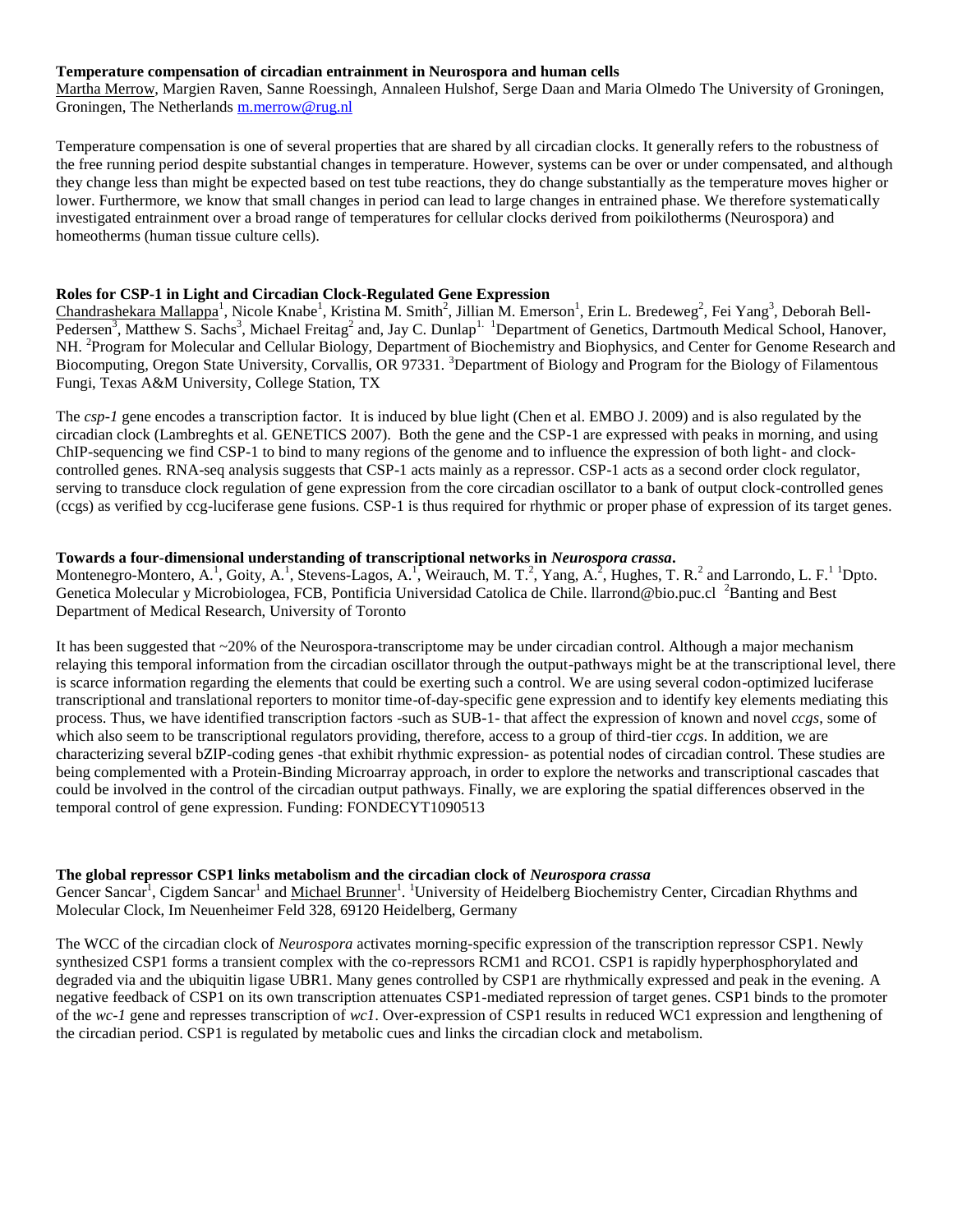#### **Associating genes with phenotypes in** *Neurospora* **mutant strains**

Scott E. Baker, Aric Weist, Mike Plamann, Igor Grigoriev, Joel Martin, Wendy Schackwitz, Michael Freitag and Kevin McCluskey. US DOE and FGSC

Next generation sequencing technologies have the potential to accelerate the pace of associating phenotypes with genotypes. The rich history of classical genetic analysis combined with a high quality reference genome sequence and community supported strain archive in the form of the Fungal Genetics Stock Center, make Neurospora crassa an ideal system to demonstrate the power of next generation sequencing methods. We have "re-sequenced" several mutant strains of N. crassa to generate a rich database of single nucleotide variants (SNVs), small insertion/deletions against which individual mutant strains can be compared. In addition, we used the high quality N. crassa genetic map to constrain the chromosomal region examined enabling us to quickly identify "unique" mutations in open reading frames and associate candidate mutations with phenotypes. Additional insight is provided from multi-strain comparisons of nuclear and mitochondrial genomes.

**The development of genetics and genomics for analysis of complex traits in the model filamentous fungus,** *Neurospora crassa***.** Charles Hall<sup>1</sup>, Christopher E. Ellison<sup>1</sup>, David Kowbel<sup>1</sup>, Juliet Welch<sup>1</sup>, Rachel B. Brem<sup>2</sup>, John W. Taylor<sup>1</sup>, N. Louise Glass<sup>1</sup>. Departments of <sup>1</sup>Plant & Microbial Biology and <sup>2</sup>Molecular and Cell Biology, University of California, Berkeley, CA 94720-3102, USA.

We have developed a set of strains and tools that will facilitate the rapid identification of genes and regulatory networks contributing to quantifiable traits in the filamentous ascomycete *N. crassa*. In all organisms combinations of genes acting at multiple sites in the genome control many traits. Previous studies that map genes by linkage to phenotype have suffered from poor resolution. RNA-seq from wild *N. crassa* isolates gives us both sequence and expression data. RNA-sequencing on 112 wild isolates from a Louisiana (LA) population of *N. crassa* has been completed. Relative expression levels have been determined for genes from each isolate and each isolate has been genotyped at approximately 74,000 high-frequency SNP positions. Within the LA population a whole-genome association study has been conducted to associate transcripts with SNPs affecting their expression both in *cis* and in *trans*. SNPs that are potential master regulators of transcription have been identified within the LA population. Several statistically significant transcript sets with common putative regulators that fall into defined functional categories have been identified. Current work is ongoing to test for linkage between SNPs and several phenotypes of interest including germling communication and hyphal architecture.

#### **Harnessing natural variation in gene expression levels to infer function of unknown genes in** *Neurospora crassa* Christopher Ellison, Charles Hall, David Kowbel, Juliet Welch, Rachel Brem, N. Louise Glass, John W. Taylor University of California, Berkeley

More than half of *Neurospora crassa* predicted genes are of unknown function. We have used natural variation in gene expression levels across 48 wild strains of *N. crassa* to identify candidate regulatory modules containing genes of known and unknown function. To illustrate the utility of these coexpression clusters for inferring function of unknown genes, we use them in combination with experimental characterization of deletion mutants to identify the functional role and downstream targets of a previously uncharacterized C2H2 zinc finger transcription factor. We additionally implicate two other genes of unknown function, both conserved among filamentous fungi, as playing a role in hyphal architecture and nitrogen catabolite repression, respectively.

#### **Induction of lignocellulose degrading enzymes in** *Neurospora crassa* **by cellodextrins.**

Elizabeth A. Znameroski, Samuel Coradetti, Christine Roche, Jordan Tsai, Anthony Iavarone, N. Louise Glass and Jamie H. D. Cate. Energy Biosciences Institute, University of California, Berkeley, CA.

*N. crassa* colonizes burnt grasslands and metabolizes both cellulose and hemicellulose. When switched from a favored carbon source to cellulose, *N. crassa* dramatically upregulates expression and secretion of a wide variety of genes encoding lignocellulolytic enzymes. The means by which *N. crassa* and other filamentous fungi sense the presence of cellulose in the environment remains unclear. Here, we show that a *N. crassa* mutant carrying deletions of two genes encoding extracellular beta-glucosidase enzymes and one intracellular beta-glucosidase enzyme (d3BG) lacks beta‐glucosidase activity, but efficiently induces cellulase gene expression and cellulolytic activity in the presence of cellobiose. These data indicate that cellobiose, or a modified cellobiose, functions as an inducer of lignocellulolytic gene expression and activity in *N. crassa*. We have also identified two cellodextrin transporters involved in sensing cellulose. A *N. crassa* mutant carrying deletions for both transporters is unable to induce cellulase gene expression in response to crystalline cellulose. Furthermore, a mutant lacking beta-glucosidase enzymes and transporters (d3BGdT) does not induce cellulase gene expression in response to cellobiose. We are currently characterizing the transport kinetics of each transporter in the d3BG background with the goal of understanding how transport of cellodextrins influences cellulose sensing and induction of cellulase expression.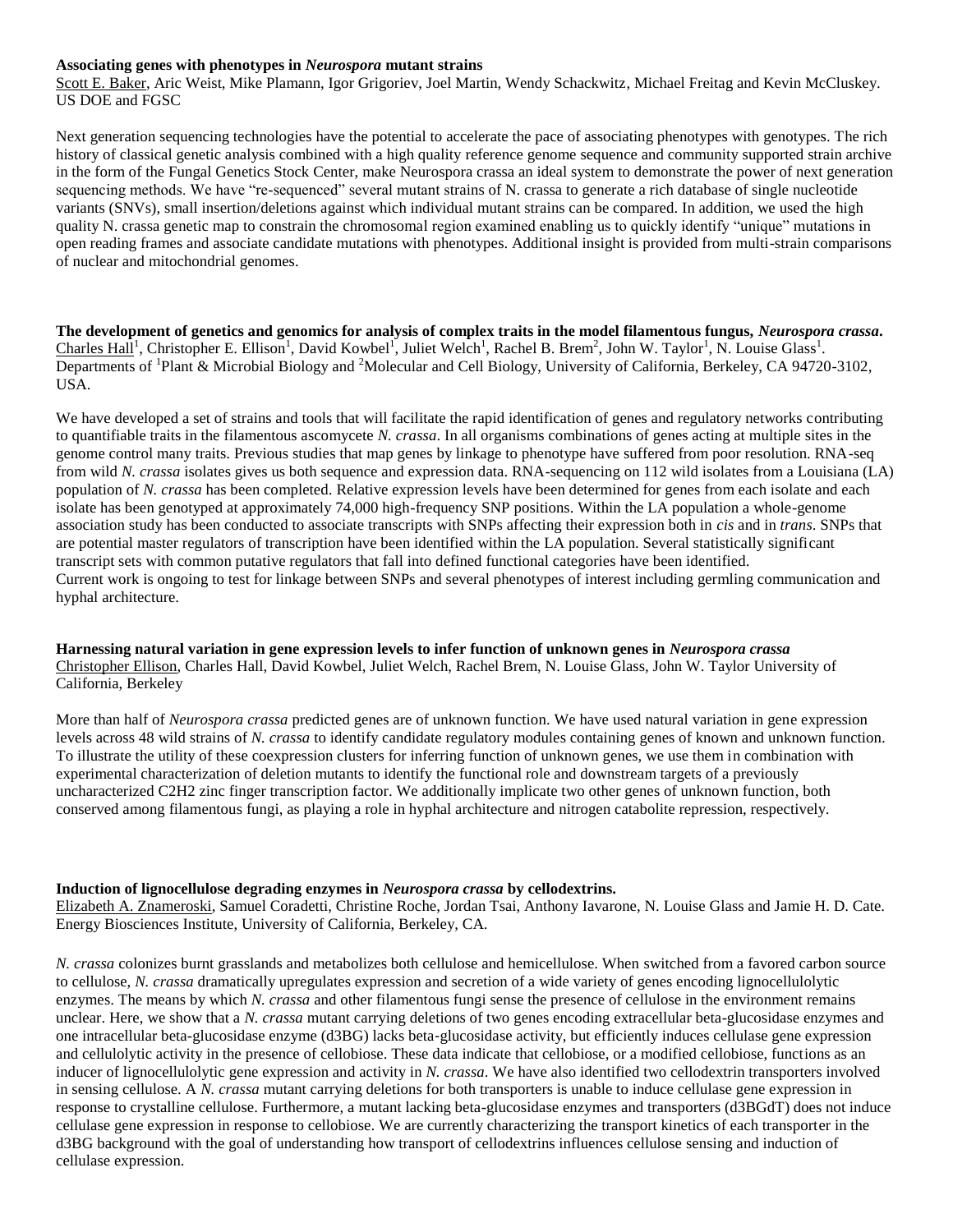#### **Insights into recombination using gfp and next generation sequencing.**

Fred Bowring, Jane Yeadon, Kyle R. Pomraning#, Kristina M. Smith#, Michael Freitag# and David Catcheside. School of Biological Sciences Flinders University, Adelaide, Australia; #Department of Biochemistry and Biophysics, Oregon State University, Corvallis, OR, USA.

Work with Neurospora has made significant contributions to understanding the mechanisms of genetic recombination. Mary Mitchell used Neurospora to provide the first definitive proof that the exchange of information between chromosomes involves gene conversion as well as crossing over. More recently, evidence that recombination may involve copy events that alternate between homologous chromosomes was first found in Neurospora and only more recently in other organisms.

The outcome of recombination events provides clues to the mechanisms involved. The best evidence comes from determining the genotype of all the products of recombination, the whole octad of spores arising from a single meiosis, because each spore carries information originally located in single DNA strands of the zygote in which the exchange events occurred. Such data is hard won as there are few loci where convenient scoring of the genotype is available and most depend on laborious testing of the ability of each individual spore from an octad to grow on specific media. Moreover, most studies of recombination have focussed on loci where recombination is relatively frequent. However, there is evidence that events at *am,* a locus that rarely undergoes recombination, involve proportionally more gene conversion and less crossing over, suggesting that recombination pathways may differ at such loci. Those clues are based on interpretation of "chromatid data" obtained by mapping SNPs carried by selectable recombinants between mutations that confer nutritional requirements. In these cases, as the whole octad is not available, distinguishing between conversion and crossing over is equivocal. Thus, the available data are constrained to a few loci and limited number of octads.

To overcome these limitations, we have developed a fluorescence‐based recombination reporter system and genome sequencing of whole octads. The gfp methodology has been used to obtain octad data for recombination at three loci, to examine the effect of a knockout mutation of the mismatch repair gene *msh-2* and to show that recombination at *his-3* occurs with normal timing even when the normal mechanism for initiation of recombination is blocked by a *spo-11* knockout.

#### **Comparative genomics of Neurospora and other fungi with FungiDB**

Jason Stajich<sup>1,2</sup>, Daniel Borcherding<sup>1</sup>, Raghuraman Ramamurthy<sup>1</sup>, Brian P Brunk<sup>2,3</sup>, John Brestelli<sup>3,4</sup>, Steve Fischer<sup>3,4</sup>, Omar S Harb<sup>2,3</sup>, Jessica C Kissinger<sup>5,6</sup>, Wei Li<sup>2,3</sup>, Deborah F Pinney<sup>3,4</sup> Chris J Stoeckert<sup>3,4</sup>, David S Roos<sup>2,3</sup>. <sup>1</sup>Plant Pathology and Microbiology, University of California, Riverside, CA USA. <sup>2</sup>Department of Biology, University of Pennsylvania, Philadelphia, PA USA. <sup>3</sup>Penn Center for Bioinformatics, University of Pennsylvania, Philadelphia, PA. <sup>4</sup>Department of Genetics, University of Pennsylvania School of Medicine, Philadelphia, PA USA. <sup>5</sup>Center for Tropical & Emerging Global Diseases, University of Georgia, Athens, GA USA. <sup>6</sup>Department of Genetics and Institute of Bioinformatics, University of Georgia, Athens, GA USA

FungiDB (http://FungiDB.org) is a functional genomic database and website tool for fungal genomes to enable data mining and analyses of the pan-fungal genomic resources. The resource was developed in partnership with the Eukaryotic Pathogen Bioinformatic resource center (http://EuPathDB.org). Built with the similar infrastructure and user interface of EuPathDB, FungiDB allows for sophisticated and integrated searches to be performed using an intuitive graphical system. The current release contains sequence and annotation for species spanning the Ascomycota, Basidiomycota, and Zygomycota fungi. The functional genomics data include gene expression data from microarray and RNA-Seq, yeast two hybrid interaction data, and variation data in the form of SNPs and indels across several groups of fungi with multiple resequenced strains. A user interface to the precomputed orthology and paralogy of complete gene sets from the supported fungal genomes along with key metazoan, plant, microbial eukaryotes, and bacteria enable phylogenetic profiling across the tree of life. *Neurospora crassa* genomic and functional data have been integrated into the database permitting comp The data-mining interface also permits the ability to make inferences using functional data in one species transformed by orthology into another species, providing a powerful resource for *in silico* experimentation. FungiDB is supported by the Burroughs Wellcome Fund.

#### **Genome-scale reconstruction and validation of** *Neurospora crassa* **metabolism.**

Jeremy Zucker<sup>1,2</sup>, Jonathan Dreyfuss<sup>2</sup>, Heather Hood<sup>4</sup>, Matthew Sachs<sup>3</sup>, Joseph Sturino<sup>3</sup>, James Galagan<sup>21</sup> Broad Institute of MIT and Harvard. <sup>2</sup>Boston University. <sup>3</sup>Texas A & M University <sup>4</sup>Oregon Health & Sciences University

Despite *Neurospora crassa*s rich history as a model organism, systematic efforts to computationally predict its phenotypes have so far been lacking. Here, we present the first genome-scale metabolic model of N. crassa. This model is based on the integration of an extensively curated *Neurospora*-specific knowledge base (*NeurosporaCyc*) and a novel optimization-based method called Fast Automated Reconstruction of Metabolism (FARM). To assess the model accuracy, we first performed an in silico knockout of each gene in the model and predicted growth/nogrowth on Vogels media using the technique of Flux Balance Analysis (FBA). We then attempted to rescue the essential genes by adding supplemental nutrients to the in silico media. Our gene essentiality predictions are highly consistent with experiment on 285 gene knockouts (sensitivity=100%, specificity=96%) and 43 supplemental rescue phenotypes (93% accuracy). To expand the range of phenotypes the model is capable of predicting, we also measured the ability of wild-type Neurospora to grow on 384 different carbon, nitrogen, sulfur, and phosphorous sources using Biolog phenotype arrays. Our model, phenotype data, and the supporting *NeurosporaCyc* website should provide a valuable resource for the Neurospora scientific community.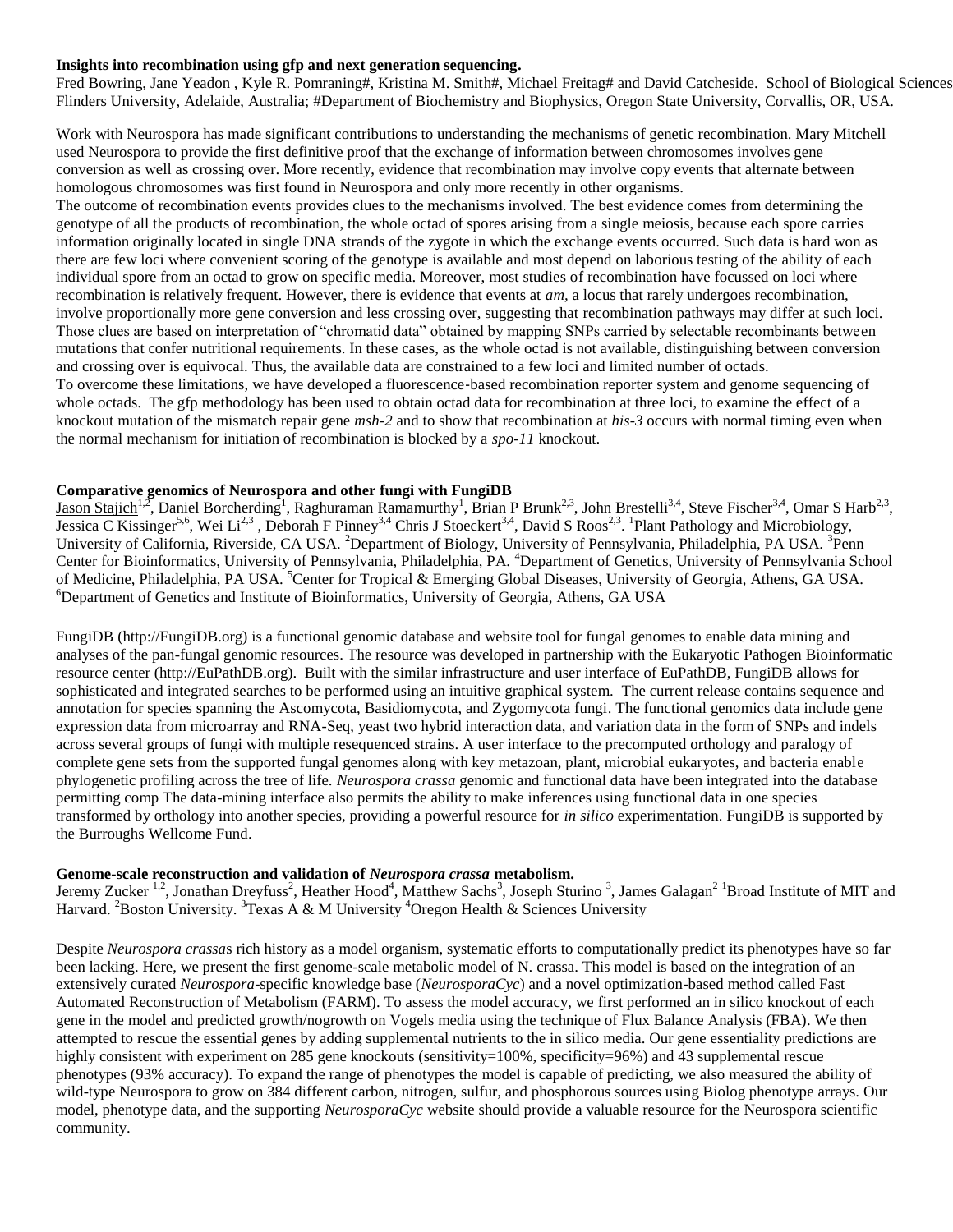#### **The Neurospora Functional Genomics Project**

The Program Project Consortium at Dartmouth Medical School, Yale, Broad Institute, Boston University, Texas A&M, University of Missouri- Kansas City, FGSC, Oregon State University, Oregon Health Sciences University, University of Oregon, UC Irvine

The central goal of the three interdependent efforts in this Program Project builds upon successful functional genomics, annotation, and expression analyses of *Neurospora crassa*. A primary goal will be to understand how *N. crassa* transitions from mycelial growth to complete asexual spore development. To do so we will focus on two key triggers of asexual development: light and desiccation. Project #1 will complete the Neurospora gene knockouts and extend the systematic disruption of genes to *Aspergillus*. We will also develop strains and tools for Projects #2 and #3, which aim to describe and reconstruct the cascading regulatory programs that underlie *N. crassa's* developmental response, from the level of chromatin structure through the gene regulatory network. To date, our work has focused on light regulation. Project #3 will use ChIP-seq mapping of histone modifications, transcription factor binding sites, sites of DNA methylation and nucleosome occupancy with corresponding transcriptome measurements to generate a deep description of genome and epigenome dynamics. Project #2, in an informatic-intensive systems biology approach, will integrate these data and use computational modeling to develop predictive models of the interconnected light and asexual development gene regulatory networks.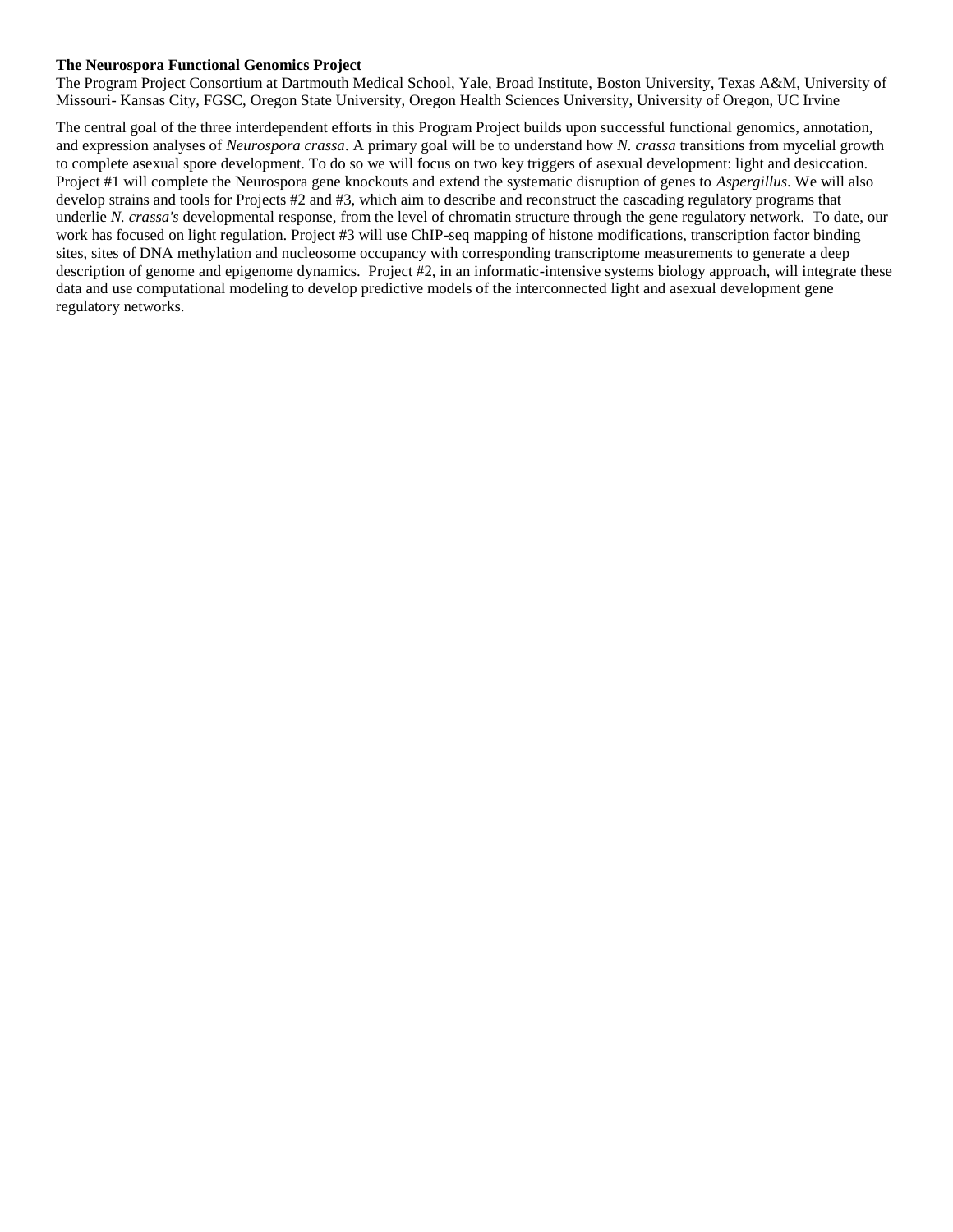## Poster Abstracts

#### **Cell Signaling and Development**

#### **1) HYM1 functions as dual scaffold for NDR and MAP kinase pathways in** *Neurospora crassa* **to coordinate hyphal polarity with cell communication and sexual development**

Anne Dettmann<sup>1</sup>, Julia Illgen<sup>2</sup>, Sabine Maerz<sup>1</sup>, Andre Fleissner<sup>2</sup>, and Stephan Seiler<sup>11</sup> Institute for Microbiology and Genetics, University of Gottingen, Germany<sup>2</sup> Institute for Genetics, Technische Universitat Braunschweig, Germany

HYM1/MO25-type proteins function as general co-activator proteins of germinal center kinases (GCKs), which activate nuclear-DBF2-related (NDR) kinase pathways and thereby regulate cellular morphogenesis and proliferation. Here we show that, in addition to a scaffold function of HYM1 for the POD6-COT1 GCK-NDR kinase complex in *N. crassa*, HYM1 is also critical for the NRC1- STE7-MAK2 MAP kinase pathway, which regulates vegetative cell-cell communication and sexual development. HYM1 interacts with all three kinases of the MAK2 MAP kinase cascade and co-localizes with MAK2 at the apex of growing cells. Deletion of *hym-1* phenocopies all defects observed for MAK2 pathway mutants by abolishing MAK2 activity. A NRC1-STE7 fusion protein reconstitutes MAK2 signaling, while constitutive activation of the individual MAPKKK and MAPKK proteins of the MAK2 pathway does not. These data identify HYM1 as novel scaffold for the NRC1-STE7-MAK2 pathway and establish HYM1 as central player for coordinating NDR and MAP kinase signaling during cell polarity, cell communication and sexual development.

#### **2) MAP Kinases and Protoperithecial Morphogenesis in** *Neurospora crassa*

Kathryn M. Lord, Alexander Lichius<sup>1</sup>, Chris E. Jeffree and Nick D. Read Fungal Cell Biology Group, Institute of Cell Biology, The University of Edinburgh, Edinburgh, UK, www.fungalcell.org; <sup>1</sup> currently at TU Vienna, Austria. [s0571434@sms.ed.ac.uk](mailto:s0571434@sms.ed.ac.uk)

Multicellular development in fungi is fundamentally different from that of animals or plants. In filamentous fungi, multicellular structures are formed by aggregation and adhesion of hyphae, followed by septation and specialization of hyphal compartments within the aggregate. The perithecium, a flask-shaped sexual fruitbody produced by *Neurospora crassa*, provides a model system in which to study fungal multicellular development. This study presents an intricate description of the early stages of protoperithecial morphogenesis in the *N. crassa* wild type and details the development of gene-deletion mutants of all nine mitogen-activated protein (MAP) kinases conserved in *N. crassa*. It confirms that all three MAP kinase cascades are required for sexual development. However, only the pheromone response and cell wall integrity pathways, but not the osmoregulatory pathway, are essential for hyphal cell fusion. Evidence of cell fusion-related processes, regulated through MAP kinase signaling, including: extracellular matrix deposition; hyphal attachment and enveloping, have been identified as novel features important for the construction of fertilizable protoperithecia. KML and AL both contributed equally to this work.

#### **3) Genetic interactions between G alpha and G beta subunits of heterotrimeric G proteins in** *Neurospora crassa* Alexander Michkov, Susan Won, Amruta Garud, Svetlana Krystofova and Katherine A. Borkovich. Department of Plant Pathology

and Microbiology University of California, Riverside Heterotrimeric G proteins consist of alpha, beta, and gamma subunits. Regulation is accomplished through the alternation between

binding of GDP (inactive form) and GTP (active form) on the alpha subunit and dissociation of the alpha subunit and beta-gamma dimer. *Neurospora crassa* has three G alpha subunits (GNA-1, GNA-2 and GNA-3), one G beta (GNB-1), and one G gamma (GNG-1). In this study, we analyze genetic epistasis and physical interactions between GNB-1 and the three *Neurospora* G alpha subunits. Using a biochemical approach, all three G alpha proteins could be coimmunoprecipitated in complexes that include GNG-1 and GNB-1. Using a genetic approach, strains lacking *gnb-1* and one G alpha gene as well as *gnb-1* mutants carrying constitutively activated, GTPase-deficient G alpha alleles are currently being analyzed for phenotypes.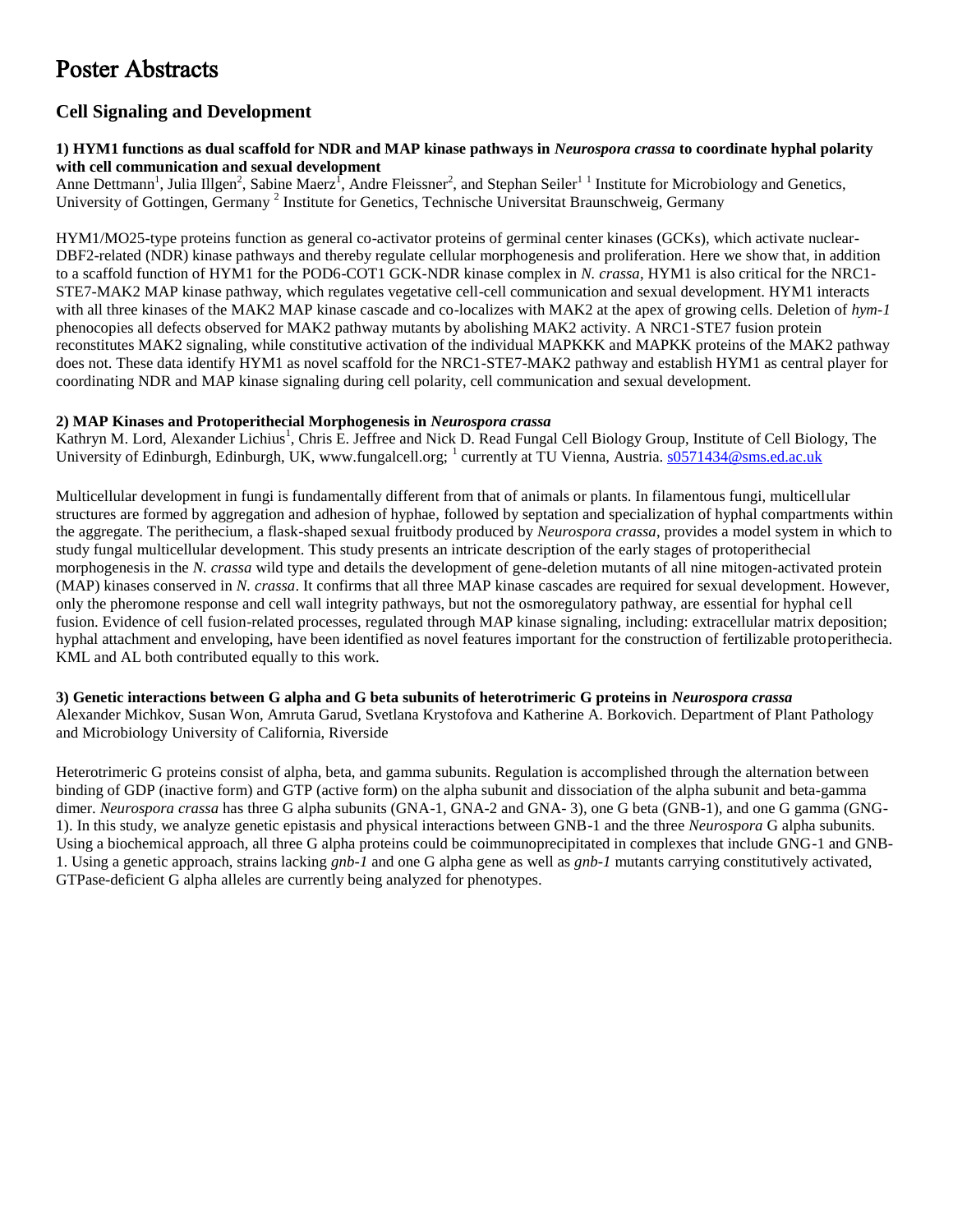#### **Cell Biology and Morphogenesis**

#### **4) Evidence for the impact of reactive oxygen species on branch density homeostasis in** *Neurospora crassa***.**  Jacob Yablownowski, Tayler Grashel, Alex Zapata & Michael Watters. Valparaiso University, Valparaiso Indiana

In preliminary screens, several functions, most notably, genes involved in the control of reactive oxygen species (ROS), were identified as playing a role in the process of growth rate compensation of branch density. The maintenance of branch density under growth at various temperatures was examined in a selection of mutants in genes known to be important in the control of ROS. In all ROS control mutants tested, growth was shown to branch tighter when grown at higher temperatures (which result in faster growth rates) and looser when grown at lower temperatures (which results in slower growth rates). This can be contrasted with wild-type Neurospora which branches at the same density under both conditions. We also tested the impact of environmental agents which lower the concentration of ROS on branching. In tests on wild type Neurospora, water soluble anti-oxidants (reducing agents), Ascorbic Acid and Glutathione produced unusual branching patterns. While normal branching shows a gamma distribution with a single peak, hypha exposed to Ascorbic Acid or Glutathione display a distribution of branching with two clear maxima. They show an increase in both very closely spaced branching as well as an increase in more distantly spaced branching.

#### **5) Regulation of the BUD3-BUD4 landmark complex during septum formation by the NDR kinases DBF2 and COT1** Yvonne Heilig, Anne Dettmann and Stephan Seiler. Institute for Microbiology and Genetics, University of Gottingen, Germany

Cytokinesis is essential for cell proliferation, yet the mechanisms for determining the cell division plane are only poorly understood. Our data indicate that the anillin BUD4 marks septum placement by organizing the RHO4-BUD3-BUD4 GTPase module and that this complex is controlled through two NDR kinase signaling cascades, the septation initiation network (SIN) and the morphogenesis network (MOR). By using a combination of live cell imaging, genetic and biochemical approaches, we show that COT1 and DBF2 localize to the constricting septum and are regulated by the two specific upstream germinal center (GC) kinases POD6 and NCU04096 that phosphorylate the respective NDR kinase at their C-terminal hydrobhobic motif. A third GC kinase, MST1, functions as generic regulator of both NDR kinases. *cot-1* and *dbf-2* mutants display opposite septation defects. Epistasis analysis of *sin, mor* and *bud* double mutants places the SIN upstream of the MOR, which in turn inhibits BUD function. We demonstrate that COT1, but not DBF2, binds to and phosphorylates BUD3 and BUD4. Mutational analysis of BUD3 identifies Ser798, located within an amphiphatic helix of BUD3 that seems phosphorylated by COT1. Localization of this amphiphatic helix at septa is only possible in its nonphosphorylated form. In summary, our data suggest a preliminary model, in which the MOR kinase COT1 phosphorylates BUD3 and BUD4 and that this phosphorylation inhibits cortical localization and function of the BUD complex.

#### **6) The** *Neurospora crassa* **RHO1 and RHO2 GTPase modules share partially overlapping functions in the regulation of cell wall integrity and hyphal polarity**

Matthias Enseleit<sup>1</sup>, Corinna Richthammer<sup>1</sup>, Eddy Sanchez-Leon<sup>2</sup>, Meritxell Riquelme<sup>2</sup>, and Stephan Seiler<sup>11</sup> Institute for Microbiology and Genetics, University of Goettingen, Germany <sup>2</sup> Center for Scientific Research and Higher Education CICESE, Ensenada, Mexico

Rho-type GTPases are key regulators that control cellular morphogenesis, but their functions during hyphal growth in filamentous fungi is only beginning to emerge. RHO1 is essential for viability. By generating conditional *rho-1* mutants, we have dissected the function of RHO1 in cell polarization and maintenance of cell wall integrity in *Neurospora crassa*. Moreover, we identified NCU00668/RGF1 as unique exchange factor for the activation of RHO1, whose activity seems controlled by an intra-molecular interaction of its DEP and GEF domains that blocks the activation of the GTPase. The RHO1-RGF1 module controls actin organization and the cell wall integrity MAK1 MAP kinase pathway through the direct interaction of active RHO1 with the formin BNI1 and PKC1, respectively, and functions as regulatory subunit of the glucan synthase. *N. crassa* possesses a second GTPase, RHO2, that is highly homologous to RH1. RHO2 is of minor importance for growth and viability and does not interact with BNI1. However, conditional *rho-1;rho-2* double mutants display strong synthetic growth and cell polarity defects. We show that RHO-2 does not affect glucan synthase activity, but interacts with PKC1 and regulates the activity of the MAK1 MAP kinase pathway.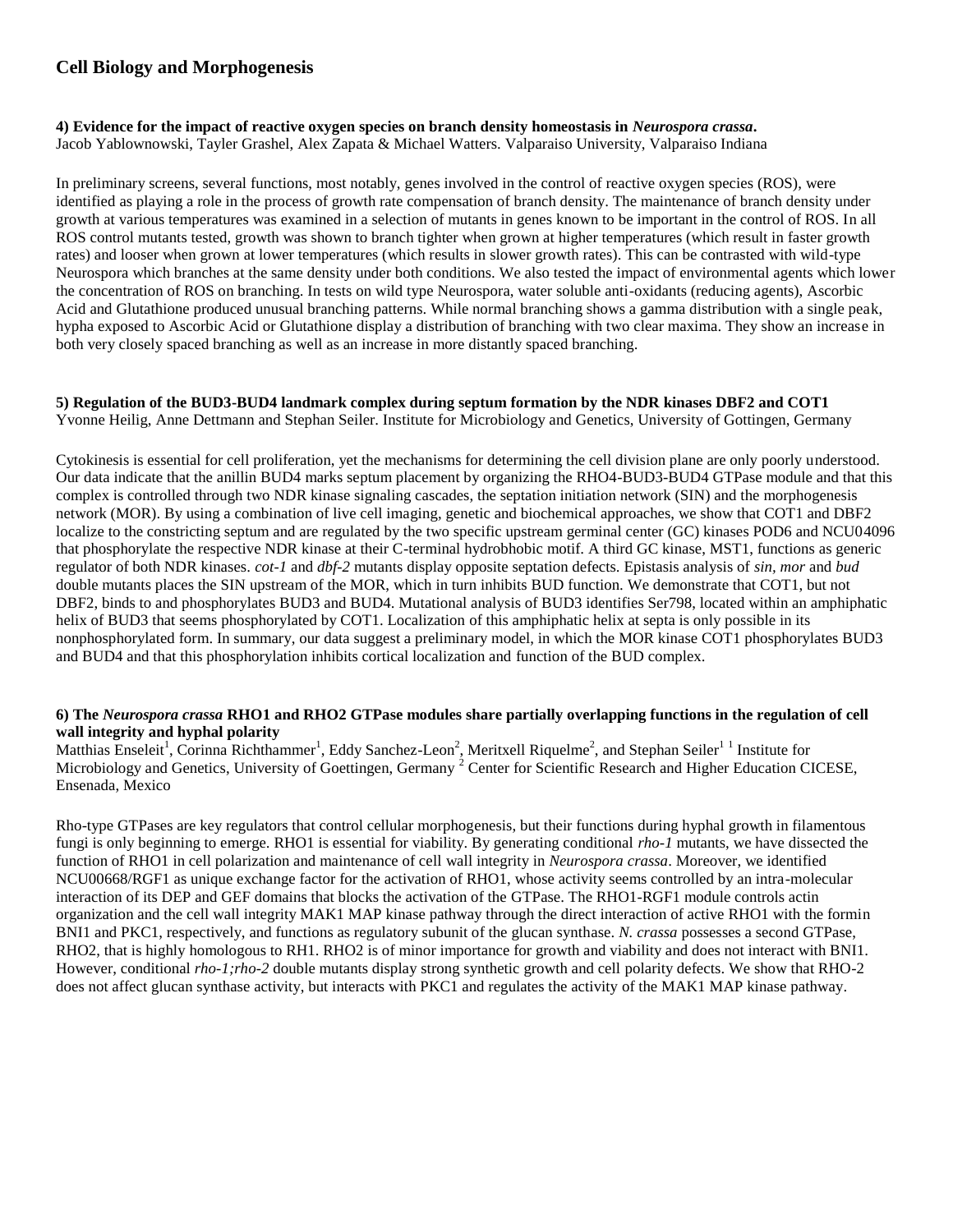#### **7) Functional characterization and cellular dynamics of the CDC-42 - RAC - CDC-24 module in** *Neurospora crassa*

Cynthia L. Araujo-Palomares<sup>1</sup>, Corinna Richthammer<sup>2</sup>, Stephan Seiler<sup>2</sup> and Ernestina Castro-Longoria<sup>1</sup> <sup>1</sup>Department of Microbiology, CICESE, Ensenada Baja California, Mexico. <sup>2</sup>Institut fur Mikrobiologie und Genetik, Universiatt Gottingen, Gottingen, Germany. Email: sseiler@gwdg.de; ecastro@cicese.mx

Rho-type GTPases are key regulators that control eukaryotic cell polarity, but their role in fungal morphogenesis is only beginning to emerge. *Neurospora crassa rac* and *cdc-42* deletion mutants generate highly compact colonies with severe morphological defects. Double mutants carrying conditional and loss of function alleles of *rac* and *cdc-42* are lethal, indicating that both GTPases share at least one common essential function. The defects of the GTPase mutants are phenocopied by deletion and conditional alleles of the guanine exchange factor (GEF) *cdc-24*, and *in vitro* GDP-GTP exchange assays identify CDC-24 as specific GEF for both CDC-42 and RAC. *In vivo* confocal microscopy shows that this module is organized as membrane-associated cap that covers the hyphal apex. However, the specific localization patterns of the three proteins are distinct, indicating different functions of RAC and CDC-42 within the hyphal tip. These localizations, together with the distinct cellular defects of *rac* and *cdc-42* mutants, suggest that CDC-42 is more important for polarity establishment, while the primary function of RAC may be maintaining polarity. In summary, this study identifies CDC-24 as essential regulator for RAC and CDC-42 that have common and distinct functions during polarity establishment and maintenance of cell polarity in *N. crassa*.

## **8) High-Throughput Evaluation of the Effect of Chitosan, Amphotericin B and Benomyl on** *Neurospora Crassa***.**

Federico Lopez Moya<sup>1, 2</sup>, M Francisca Colom Valiente <sup>2</sup> and Luis Vicente Lopez Llorca<sup>1</sup>. federico.lopez@ua.es <sup>1</sup>Laboratory of Plant Pathology, Multidisciplinary Institute for Environment Studies (MIES) Ramon Margalef. Alicante, Spain. <sup>2</sup>Laboratory of Mycology, Microbiology Division, Medicine School, Miguel Hernandez University, Alicante, Spain.

Chitosan is a natural polymer derived from chitin with fungicidal activity. This polymer permeabilises the fungal membrane in an energy dependent manner. The biological activity of chitosan is related with its molecular weight and deacetylation degree. We evaluated spectrophotometrically (in microtitter plates) the effect of chitosan, amphotericin B and benomyl in germination and growth of *Neurospora crassa* (#2489) (Nc). The method followed M-38A protocol for filamentous fungi (Clinical Laboratory Institute Standards). Using culture media of diverse nutrient content some precipitated chitosan and were discarded. We identified by OD (490, 595 nm) lag, exponential and stationary phases for Nc and established  $10^6$  conidia/ml as working inoculum for antifungal evaluation. OD readings correlated with biomass quantified by thermogravimetry (TG-DTA) and a microbalance. We have established an indirect method for detecting fungus growth validated by quantitative direct methods. Using this method with 70KDa chitosan we have established an IC<sub>50-70</sub> of ca. 0.01mg.ml<sup>-1</sup> for Nc 48h after inoculation. This method could be used in chemogenomics and massive sequencing studies to analyze the mode of action of chitosan and other antifungals.

**9) The** *Neurospora crassa* **mutant NcdeltaEgt-1 identifies an ergothioneine biosynthetic gene and demonstrates that ergothioneine enhances conidial survival and protects against peroxide toxicity during conidial germination.**  Lynn Epstein<sup>1</sup>, Marco H. Bello<sup>1</sup>, Viviana Barrera-Perez<sup>1</sup>, and Dexter Morin<sup>2</sup>. <sup>1</sup>Department of Plant Pathology and <sup>2</sup>, Department of Molecular Biosciences, University of California, Davis, CA 95616, USA. [lepstein@ucdavis.edu](mailto:lepstein@ucdavis.edu)

Ergothioneine (EGT) is a histidine derivative with sulfur on the imidazole ring and a trimethylated amine; it has been postulated to have an antioxidant function. We used the EGT monobromobimane derivative to identify EGT by LC/MS and for quantification. EGT concentrations are significantly  $(\alpha=0.05)$  higher  $(5X)$  in wild type conidia than in mycelia. The knockout in gene NCU04343 does not produce EGT. An *in silico* analysis suggests that 1) the gene, named NcEgt-1, was acquired early in the mycota lineage as a fusion of two adjacent prokaryotic genes, that was then lost in the Saccharomycotina, and that 2) NcEgt-1 catalyzes the first two steps of EGT biosynthesis from histidine to hercynine to hercynylcysteine sulfoxide. Comparisons of the wild type with the knock-out indicate that endogenous EGT 1) helps protect conidia during the quiescent period between conidiogenesis and germination, 2) has a role in conidial longevity, 3) quenches peroxide *in vivo* and 4) helps protect conidia during the germination process from peroxide but not from superoxide or  $Cu^{2+}$ . The data will be discussed in relation to the translocation of glutathione from vacuoles to the cytoplasm before germ tube emergence.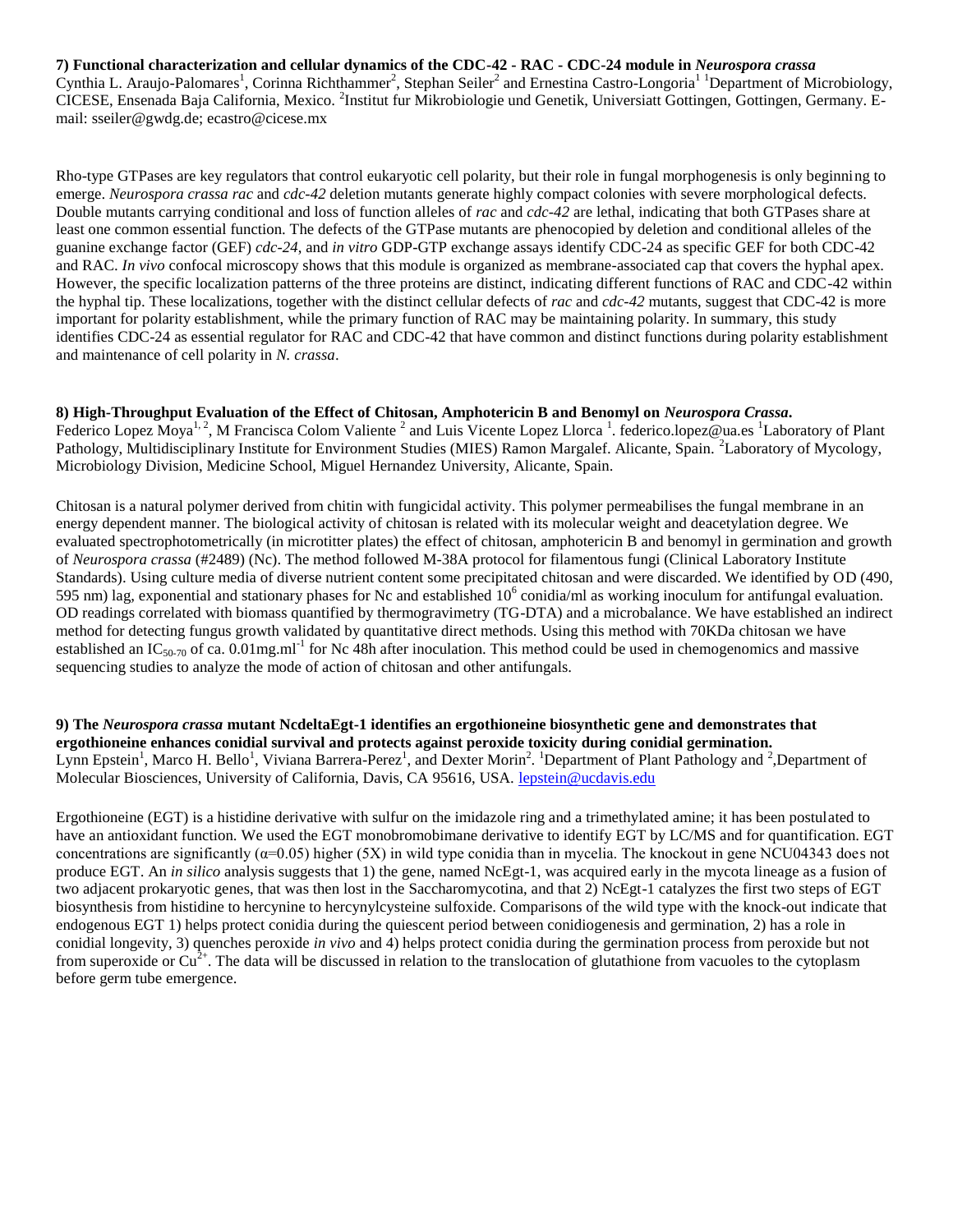**10) Localization of the β (1-3) endoglucanases EGLC-1 and EGLC-2 and their role in the morphogenesis of** *Neurospora crassa***.**  Martinez-Nunez, Leonora; Riquelme, Meritxell Centro de Investigacion Cientifica y Educacion Superior de Ensenada, Baja California, Mexico.

The unitary model of cell wall growth suggests that the polarized extension of hyphae in filamentous fungi is the combined result of the synthesis and discharge of new cell wall polymers, the action of hydrolytic enzymes that provide plasticity to the wall and turgor pressure to drive cell expansion. There is limited information on enzymes capable of hydrolyzing cell wall polymers and that could be contributing to plasticize the cell wall. EGLC-1 and EGLC-2 are putative β (1-3) endoglucanases in *Neurospora crassa*, with potential binding sites for a glucosyl phosphatidylinositol group (GPI), which would allow them to get anchored into the plasma membrane. Using fusion PCR and cloning plasmid, two recombinant vectors were constructed to tag each of the putative endoglucanases with GFP. In one vector, the gfp sequence was inserted within the eglc-1 encoding sequence, just after the signal peptide encoding sequence. For the eglc-2 sequence, the gfp sequence was inserted before the GPI-binding site. These plasmids were expressed in *N. crassa* strain FGSC # 9717 and prototrophic strains expressing EGLC-1-GFP or EGLC-2-GFP were analyzed by confocal laser scanning microscopy to monitor the location of the GFP-tagged proteins. Both proteins were localized in the hyphal apical plasma membrane and in septa. The fluorescence patterns observed at each of these sites were different for each protein. These results show that lytic activity of enzymes such as endoglucanases EGLC-1 and EGLC-2 in *N. crassa* are present in fungal morphogenesis, where they probably play a role in cell wall remodeling, as postulated by the unitary model of cell wall growth.

#### **11) Dynein heavy chain mutations cause multiple mislocalization phenotypes**

Robert Schnittker, Senthilkumar Sivaguraunathan, David Razafsky, Stephen King, and Michael Plamann School of Biological Sciences, University of Missouri-Kansas City, MO 64110 plamannm@umkc.edu

Cytoplasmic dynein transports cargoes that are crucial for a variety of cellular functions. We utilized the ascomycete fungus *Neurospora crass*a in a series of genetic, cell biological and biochemical analyses to study dynein function and regulation. Thirty-four dynein heavy chain mutations were isolated using a genetic screen and characterized by performing a series of localization studies. Our studies revealed that dynein can mislocalize as long linear tracks, comet tails, aggregates, and dispersed signals in mutant strains and can alter microtubule organization and nuclear distribution to varying degrees. Biochemical analyses of dynein from one of the mutant strains revealed a potential link between in vitro biochemical properties and intracellular function of dynein. We propose a model in which dynein normally cycles to the hyphal tip and from there to distal regions as it performs its transport functions. The multiple mislocalization phenotypes we observed may represent the entrapment of dynein at different stages of the dynein transport cycle.

#### **12) The pericentrin GRB during cell cycle in** *Neurospora crassa*

Mourino-Perez Rosa R.<sup>1</sup>, Rosa M. Ramirez Cota<sup>1</sup>, Pallavi A. Phatale<sup>2</sup>, Michael Freitag<sup>2</sup>. <sup>1</sup>Departamento de Microbiologia. Centro de Investigacion Cientifica y Educacion Superior de Ensenada. Mexico <sup>2</sup>Department of Biochemistry and Biophysics. OSU. USA. [rmourino@cicese.mx.](mailto:rmourino@cicese.mx)

Pericentrin proteins are responsible of the recruitment of the gamma-tubulin complex to the inner plate of the Spindle Pole Body (SPB), and are important to ensure the correct mitotic spindle assembly. The positioning of the gamma- tubulin complex on the outside of the SPB plate is carried out by other important proteins in the positioning of the nuclei in fungi. In this work we describe the localization and dynamics of GRB homolog of Pcp-1 of *Schizosaccharomyces pombe*, in the filamentous fungus *Neurospora crassa*. GRB was tagged with the fluorescent proteins GFP and mCHFP, and it was observed as bright spots on the nuclei surface and associated with gamma-tubulin at the SPBs, during all the stages of the life cycle of *N. crassa*. GRB is embedded in the nuclei membrane, and also associated with the cytoplasmic Mts and with the spindle during mitosis. GRB is sometimes found on two opposite ends of the nucleus before the spindle is formed. GRB is localized closed to the centromeric histone CenH3 during interphase. The mutation of *grb* gene showed this protein to be essential in *N. crassa* and it is part of the SPBs and the mitosis machinery.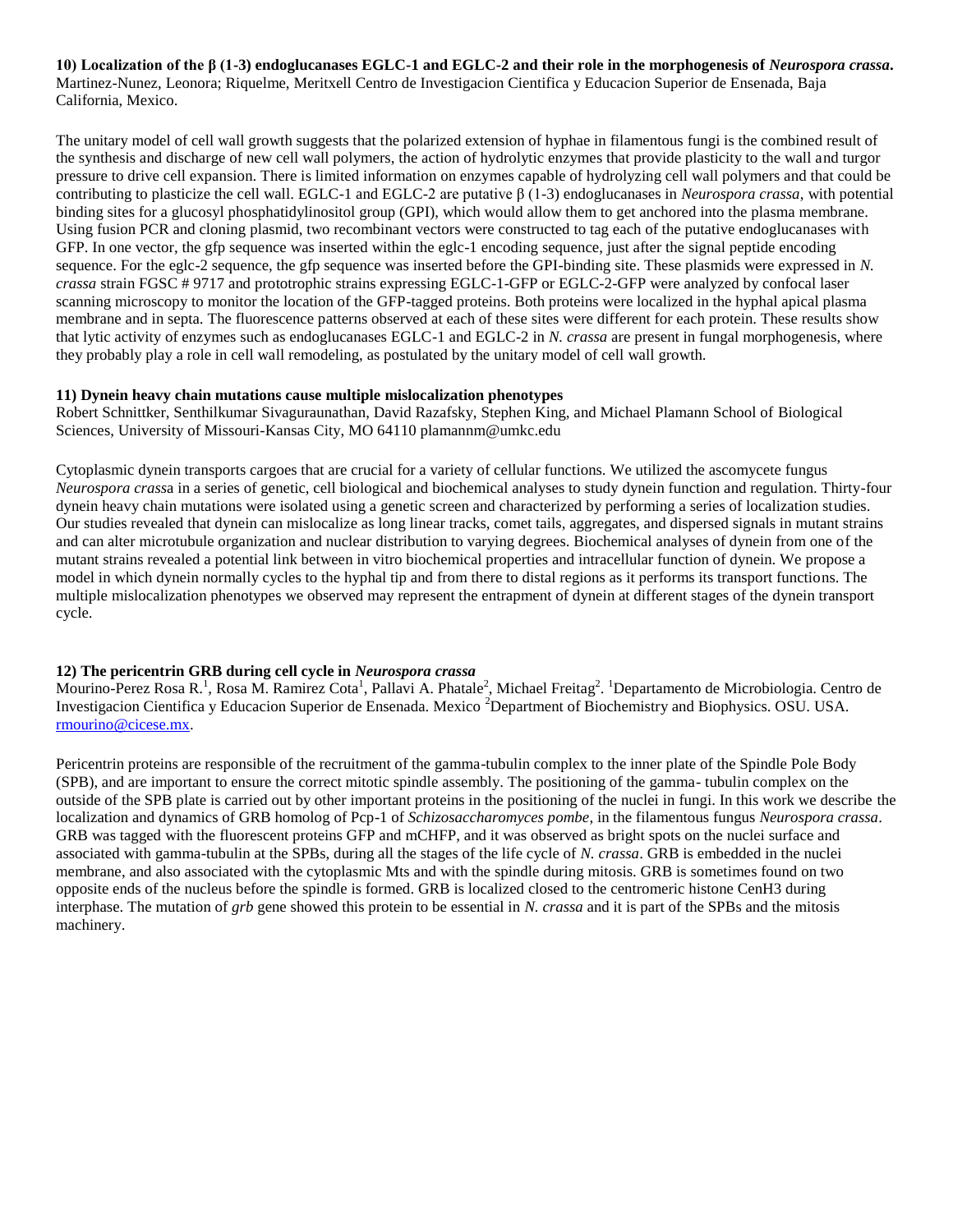#### **13) Timeline of proteins involved in septum formation in** *Neurospora crassa*

Delgado-Alvarez, Diego L.<sup>1</sup>, Olga A. Callejas-Negrete<sup>1</sup>, Arianne Ramirez-Del Villar<sup>1</sup>, Stefan Seiler<sup>2</sup>, Salomon Bartnicki-Garcia<sup>1</sup>, Rosa R. Mourino- Perez<sup>1 1</sup>Departamento de Microbiologia. CICESE, Mexico. <sup>2</sup>University of Gottingen, Germany.

The cellular machinery responsible for cytokinesis and septum formation is well conserved in the eukaryotes. These processes share three basic steps: selection of the division plane, assembly of an actin contractile ring (CAR) and the constriction of the CAR coupled with the invagination of plasma membrane at these sites. To maintain an orderly sequence of these steps, spatial cues and temporal controls must play a crucial role. To study temporal distribution, we performed live-cell imaging of *Neurospora crassa* strains carrying GFP fusions involved in different stages of septum formation. For site selection, we used the landmark protein Bud4. To monitor actin ring formation, we followed the starting Rho4 module (Rho4, Bud3 and Rgf3), responsible for the activation of formin (Bni), which in turn promotes actin polymerization. We imaged the actin cytoskeleton by means of five actin binding proteins: TPM, coronin, FIM, Arp3 and Lifeact. We measured the times at which the proteins appeared in relation to the internalization of plasma membrane labeled with FM4-64. We were able to construct a timeline of the proteins involved in septum formation. For the most part the sequence was the same as in other organisms. Surprisingly, we found that actin cables are formed at future septation sites much earlier than previously thought.

#### **14) Microtubules dynamics in the +Tip MTB-3 mutant of** *Neurospora crassa*

Lorena P. Linacre<sup>1</sup>, Robert W. Roberson<sup>2</sup> and Rosa R. Mourino-Perez<sup>11</sup> Departamento de Microbiologia. Centro de Investigacion Cientifica y Educacion Superior de Ensenada. Ensenada, B. C. Mexico. <sup>2</sup>School of Life Sciences. Arizona State University. Tempe, AZ. USA. [llinacre@cicese.mx.](mailto:llinacre@cicese.mx)

Microtubules (Mts) plus-end constitutes a platform for the accumulation of structurally and functionally diverse group of proteins, collectively called as MT plus-end tracking proteins (+TIPs). +TIPs control Mts dynamics and link Mts to various cellular structures. MTB-3 is the homolog of EB1, a member of highly conserved End-binding family of proteins. To address the effect of the lack of MTB-3 in *N. crassa* cells, we examined a deletion mutant of *mtb-3* gene and also tagged Mts with GFP to assess their dynamics and dynamic instability in the mutant compared with a wild type strain (WT). The elongation rate of the *mtb-3* mutant was 3.4 m min<sup>-1</sup> and the WT was 3.9 m min-1 , there was no strong phenotype of the *mtb-3* mutant, just an increase in the rate of the appearance of two lateral branches simultaneously. Microtubules in the *mtb-3* mutant were fewer and thinner than in the WT, less organized and also there were more short Mts fragments. In the apex, just a few Mts reached the apical dome. During Mts dynamic instability, polymerization and depolymerization rate were both significantly decreased in the *mtb-3* mutant by 21% and 28% respectively compared to the WT. Nuclear positioning and dynamics was also affected in the in the *mtb-3* mutant, nuclear exclusion zone was larger than the WT, and also nuclei shape and movement was disturb. In conclusion, the lack of MTB-3 slightly affects growth and phenotype of *N. crassa* hyphae, but it has a strong effect in Mts dynamics, dynamic instability and also in the function of Mts of transport and organelle positioning.

#### **15) Coronin, a modulator of endocytosis and tip morphogenesis in** *Neurospora crassa***.**

Ramon O. Echauri Espinosa,Olga A. Callejas-Negrete, Robert W. Roberson, Salomon Bartnicki-Garcia and Rosa R. Mourino-Perez

Filamentous fungi are ideal models to study molecular processes that determine polarized growth. Actin has been shown to play important roles in the regulation of polarized hyphal tip growth, including Spitzenkrper (Spk) functions. The actin binding protein coronin plays a major role in organizing the actin cytoskeleton in fungal cells. To determine the role of coronin in polarized tip growth and Spk function, we have studied a coronin gene deletion mutant (*Δcor-1*) in the filamentous model fungus *Neurospora crassa*. Disruption of *cor-1* resulted in delayed establishment of cell polarity during spore germination, reduced hyphal tip growth rates, distorted hyphal morphology, and a branching rate fivefold higher than in the WT strain. The Spk in *Δcor-1* hyphae was reduced in size, altered in its morphology and unstable in its structure, and exhibited meandering movement. Furthermore, uptake of FM4-64 dye was delayed in *Δcor-1* cells suggesting a disruption in endocytosis. In summary we found, that although *cor-1* is not an essential gene in *N. crassa* its deletion negatively influenced key cellular functions required for hyphal morphogenesis in general and the organization of the polarized tip growth apparatus in particular. These observations underpin the multiple roles of actin during cell polarity establishment and maintenance, and suggest that coronin is a key regulator of F-actin remodeling in *N. crassa*, including the turnover of actin patches during endocytosis.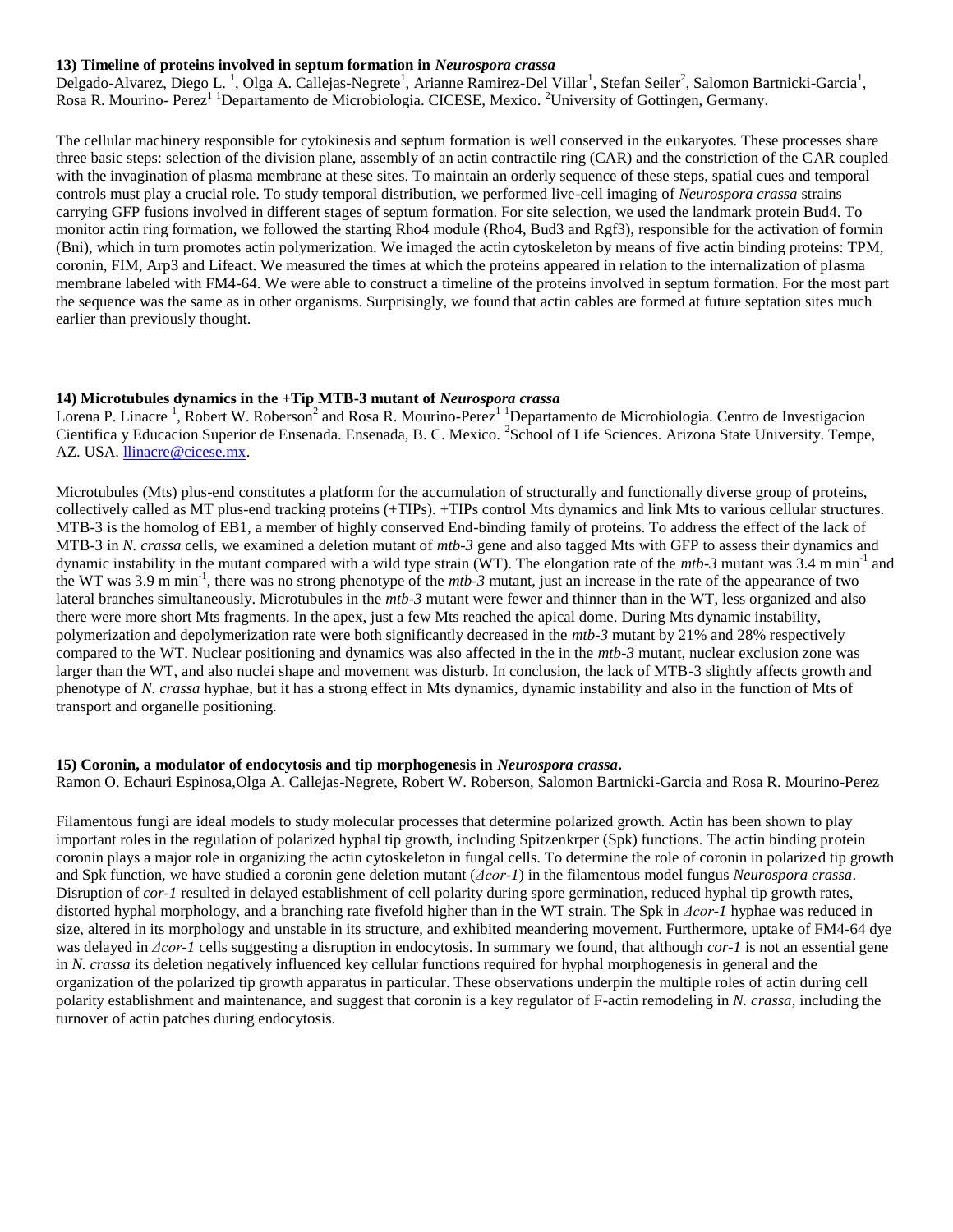#### **16) The Role of Chitin Synthases in Hyphal Morphogenesis of** *Neurospora crassa*

Rosa A Fajardo-Somera<sup>1</sup>, Robert Roberson<sup>2</sup>, Bastian Joenhk<sup>3</sup>, Ozgur Bayram<sup>3</sup>, Gerhard Braus<sup>3</sup>, and Meritxell Riquelme<sup>1</sup>. <sup>1</sup>Department of Microbiology, Center for Scientific Research and Higher Education of Ensenada, CICESE. Ensenada, Baja California, Mexico, <sup>2</sup>School of Life Sciences, Arizona State University, Tempe, Arizona, USA, <sup>3</sup>Molecular Microbiology and Genetics, Georg-August University, Goettingen, Germany.

The chitin is one of the mainly components of the cell wall in filamentous fungi and is synthesizing by chitin synthases(CHS). The filamentous fungus *Neurospora crassa* has one representative for each of the seven CHS classes described. Previous studies have shown that in *N. crassa*, CHS-1, CHS-3 and CHS-6, are concentrated at the core of the Spitzenkrper (Spk) and in forming septa. In this study we have endogenously tagged *chs-2*, *chs-4*, *chs-5* and *chs-7* with *gfp* to study their distribution in living hyphae of *N. crassa*. CHS-5 and CHS-7 both have a myosin motor like domain at their amino termini. All CHS-2, CHS-4, CHS-5 and CHS-7, were found in nascent septa. As the septum ring developed, CHS-2-GFP moved centripetally until it localized exclusively around the septal pore. CHS-5-GFP was localized also in the core of the Spk. We observed a partial colocalization of CHS-1-mCherry and CHS-5-GFP in the Spk. Total internal reflection fluorescence microscopy (TIRFM) analysis revealed putative chitosomes containing CHS-5-GFP moving along wavy tracks, presumably actin cables. Our results suggest that there are different populations of chitosomes, each containing a class of CHS. Mutants with single gene deletions of *chs-1*, *chs-3*, *chs-5*, *chs-6*, or *chs-7* grew slightly slower than the parental strain (FGSC#9718); only *Ächs-6* displayed a marked reduction in growth. In *Ächs-5*, *Ächs-7* and in a double mutant (*Ächs-1* x *Ächs-3*) strains produced less aerial hyphae and conidia but were more decreased in a double mutant. Currently, we are conducting Co-IP assays to identified putative proteins that are interacting with CHS.

### **Gene Regulation**

#### **17) Antisense transcription in the fungus** *Neurospora crassa.*

David Kowbel<sup>1</sup>, James Craig<sup>1</sup>, Charles Hall<sup>1</sup>, and N. Louise Glass<sup>1</sup>. <sup>1</sup>Department of Plant and Microbial Biology, University of California, Berkeley CA, 94720-3102 USA.

Antisense transcription is important for gene regulation in eukaryotes. We assessed the amount of sense and antisense transcription by sequencing the polyadenylated ends of mRNA isolated from the filamentous fungus *Neurospora crassa* and mapped to the *Neurospora crassa* genome. Sense and antisense transcripts orientation are resolved by visualization of the polyadenylated ends on the Integrative Genome Viewer ( IGV ) from the Broad Institute. Most of the antisense ends map to the 3'UTR and are due to expression from the overlapping 3'UTR of adjacent genes. Excluding these regions, antisense expression from over 200 genes accounted for approximately 2% of all mRNAs in the Neurospora genome. Multiple sites may also be utilized for each gene resulting in alternative transcript ends or partial transcripts. The inclusion of coverage files from RNAseq experiments and *Neurospora crassa* ESTS from NCBI mapped to the IGV revealed that antisense transcripts may also arise from non-coding RNA genes.

#### **18) Mapping the regulatory network of lignocellulose degradation using** *Neurospora crassa* **as a model organism.**  James Craig<sup>1</sup>, Sam Coradetti<sup>1</sup>, Yi Xiong<sup>1</sup>, and N. Louise Glass<sup>1</sup>. <sup>1</sup> Department of Plant and Microbial Biology, University of California, Berkeley CA, 94720-3102 USA.

We use *Neurospora crassa* as a model organism to further our understanding of transcriptional networks controlling the expression of lignocellulose degrading enzymes in filamentous fungi. Utilizing next generation RNA sequencing, a cellulose specific regulon was identified by comparing global expression profiles of *Neurospora* grown on cellulose versus no-carbon media. A phenotypic screen of the *Neurospora* transcription factor deletion collection uncovered two novel genes (provisionally named cellulose degradation regulator 1 (*cdr-1* and *cdr-2*) that had specific and severe growth defects on crystalline cellulose (avicel). RNAseq profiling of these mutants indicated that the transcription factors are required for expression of all the major cellulase genes in *N. crassa*. The regulons of *cdr-1* and *cdr-2* also show significant overlap with each other as well as the wild-type cellulose-specific regulon. The *cdr-1* and *cdr-2* regulons were subsequently verified and refined with ChIP-seq. Finally, both genes are well conserved across filamentous fungi and may play similar key roles in these species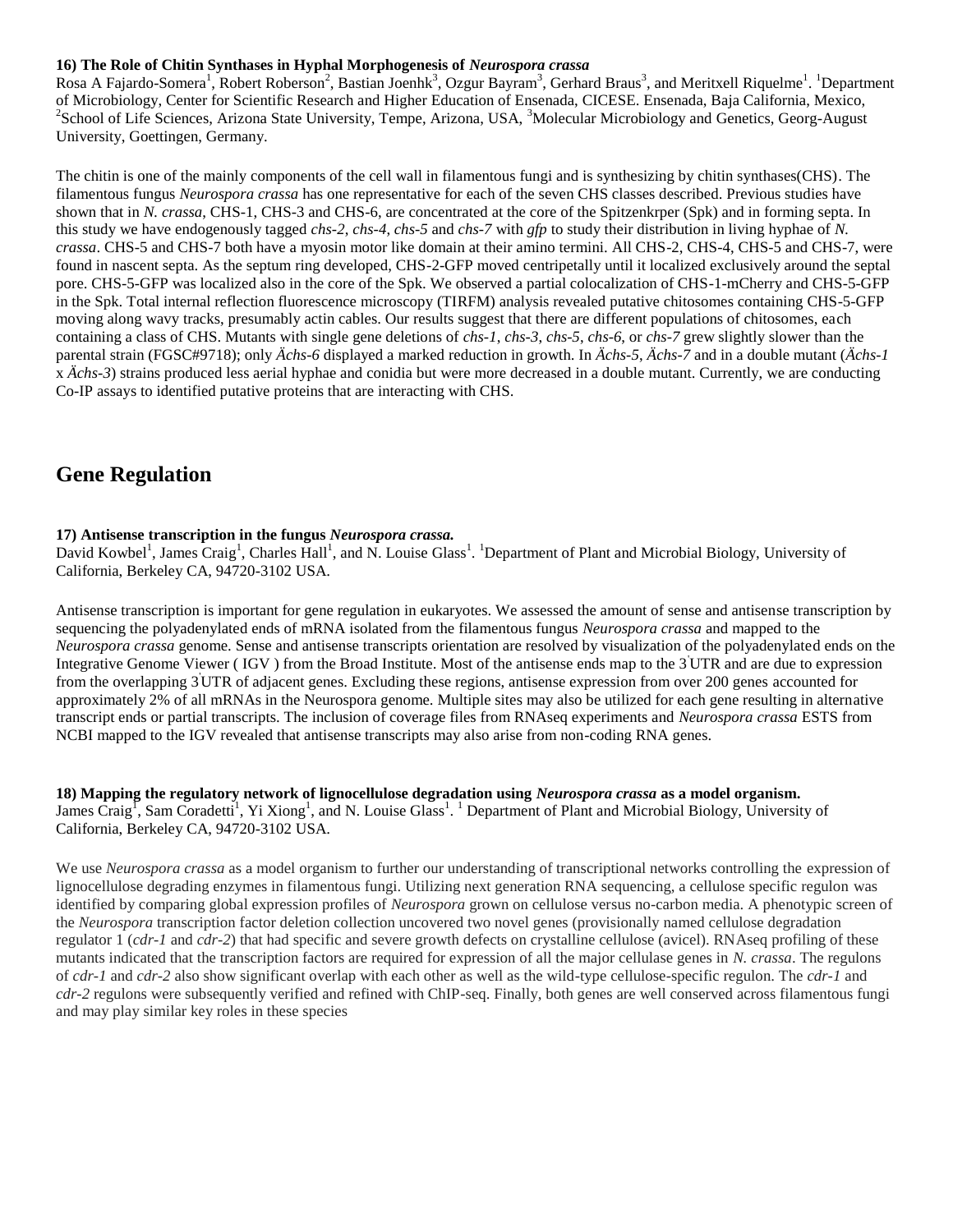#### **19) Functional and structural characterization of N. crassa proteins identified in DNA-protein complexes.**

<sup>1</sup>Fernanda Z Freitas, <sup>2</sup>Angelo J Magro, <sup>1</sup>Henrique C dePaoli, <sup>2</sup>Marcos RM Fontes, <sup>1</sup>Maria C Bertolini. <sup>1</sup>IQ-UNESP, Araraquara, SP, Brazil. <sup>2</sup>IB-UNESP, Botucatu, SP, Brazil

Eukaryotic gene expression is regulated by combining DNA-protein(s) interactions and simultaneous changes in chromatin structure. Attempts to identify protein(s) binding the *gsn* promoter STRE motif returned five transcriptional regulators candidates. Among them, the ORFs NCU03482 and NCU06679 products are noteworthy. Analysis of their polypeptide sequences revealed protein domains involved in transcription regulation. The NCU03482 product (RUVBL1-like helicase) belongs to the AAA/Tip49 family involved with chromatin remodeling and transcription regulation. The NCU06679 product (HAT type-B-subunit-2), features five WD-40 domains and comprise a family of eukaryotic proteins implicated in transcription regulation. Their three-dimensional structures were determined based on the protein structures of, respectively, human RUVBL1 (PDB 2C9O) and *Drosophila* Nurf55 (PDB 2XYI). Both have NLS but no DNA-binding sites. The recombinant RUVBL1-like was able to form a DNA-protein complex with the STRE *gsn* promoter fragment suggesting that it might oligomerize to exert its activity. Our search also reveals that *N. crassa* RUVBL1 and Nurf55, together with the other candidates, have orthologues in MLL1/MLL, BAF53, Sin3A,and NuA4 chromatin modification complexes, thus forming a multiprotein-complex that might modulate the chromatin dynamics at the *gsn* locus controlling *gsn* transcript levels.

#### **20) A dynamin-like protein affects both RIP and premeiotic recombination**

Kyle R. Pomraning<sup>1</sup>, Ann Kobsa<sup>2</sup>, Eric U. Selker<sup>2</sup> and Michael Freitag<sup>11</sup> Program for Molecular and Cellular Biology and Department of Biochemistry & Biophysics, Oregon State University, Corvallis, OR, USA; <sup>2</sup>Institute of Molecular Biology, University of Oregon, Eugene, OR, USA.

Repeat-induced point mutation (RIP) and premeiotic recombination affect gene-sized duplications in many filamentous fungi. RIP causes G:C to T:A transition mutations while premeiotic recombination can result in loss of repeated DNA segments [1]. Both processes occur after fertilization but prior to meiosis and can be very efficient, in some cases mutating and/or deleting the duplication in essentially every nucleus. At least in *Neurospora crassa*, RIP has countered the expansion of gene and transposon families [2], suggesting that genome streamlining and protection from transposition events may yield long-term benefits to Neurospora populations. We employ genetic approaches to elucidate the mechanism of premeiotic recombination and RIP. Here we report the successful identification of semi-dominant mutations that affect both of these processes by using UV mutagenesis, followed by a screen for reduced RIP of linked duplications of *hph* and *pan-2*. Classical genetic mapping and complementation tests revealed that a mutation in the histone H3 gene,  $h\dot{H}3^{dim-4}$ , is responsible for greatly reduced RIP of one mutant. We identified two additional mutations by bulk segregant analysis and high-throughput Illumina sequencing. Single point mutations were found in the same gene, encoding a novel dynamin-like long GTPase, albeit in different conserved domains. Both premeiotic recombination and RIP frequencies are affected, supporting the idea that these processes are mechanistically linked. To investigate this further, we are screening the Neurospora single gene deletion collection for mutants that show RIP defects, starting with deletion mutants that are known or expected to affect recombination pathways. [1] Galagan, J., and Selker, E.U. (2004). Trends in Genetics 20, 417-423. [2] Selker, E.U. (1990). Annu. Rev. Genet. 24, 579-613.

**21) The centromere-specific H3, CenH3, has multiple domains required for centromere localization and retention** Pallavi Phatale<sup>1</sup>, Kristina M. Smith<sup>2</sup>, Sarah Ferrer<sup>2</sup> and Michael Freitag<sup>1,2,3</sup> <sup>1</sup>Department of Botany and Plant Pathology, <sup>2</sup>Department of Biochemistry and Biophysics, <sup>3</sup>Center for Genome Research and Biocomputing, Oregon State University, Corvallis, OR, USA.

Centromere and kinetochore assembly and inheritance are dependent on signature proteins whose functions appear highly conserved between most eukaryotes. Comparison of available sequence data reveals that certain domains of these proteins can be highly divergent, even between different strains within one taxon. These observations predict the existence of both conserved and divergent protein interactions during centromere and kinetochore assembly. The "centromere identifier", the centromere-specific histone H3 (CenH3) forms the platform for centromere assembly and is one such bipartite protein, as it contains a hypervariable N-terminal region and a highly conserved histone fold domain (HFD). We showed that C-terminally tagged *Podospora anserine* CenH3 (PaCenH3-GFP) substitutes for Neurospora CenH3 (NcCenH3) in mitosis and meiosis. Replacement of NcCenH3 with *Fusarium graminearum* CenH3 (FgCenH3) supported only mitosis in Neurospora, and tagging at the C-terminus resulted in defects in meiosis. Domain swapping experiments of the N-terminus of FgCenH3 with the HFD of PaCenH3 allows mitosis and meiosis, but chimeras with N-terminal NcCenH3 or PaCenH3 combined with the HFD domain of FgCenH3 were infertile or barren. Results from domainswapping experiments suggest that only a few amino acids within the HFD are crucial during meiosis. We propose that these differences play an important role during the assembly and inheritance of regional centromeres, and we will report results of further dissection of CenH3 from four different filamentous fungi.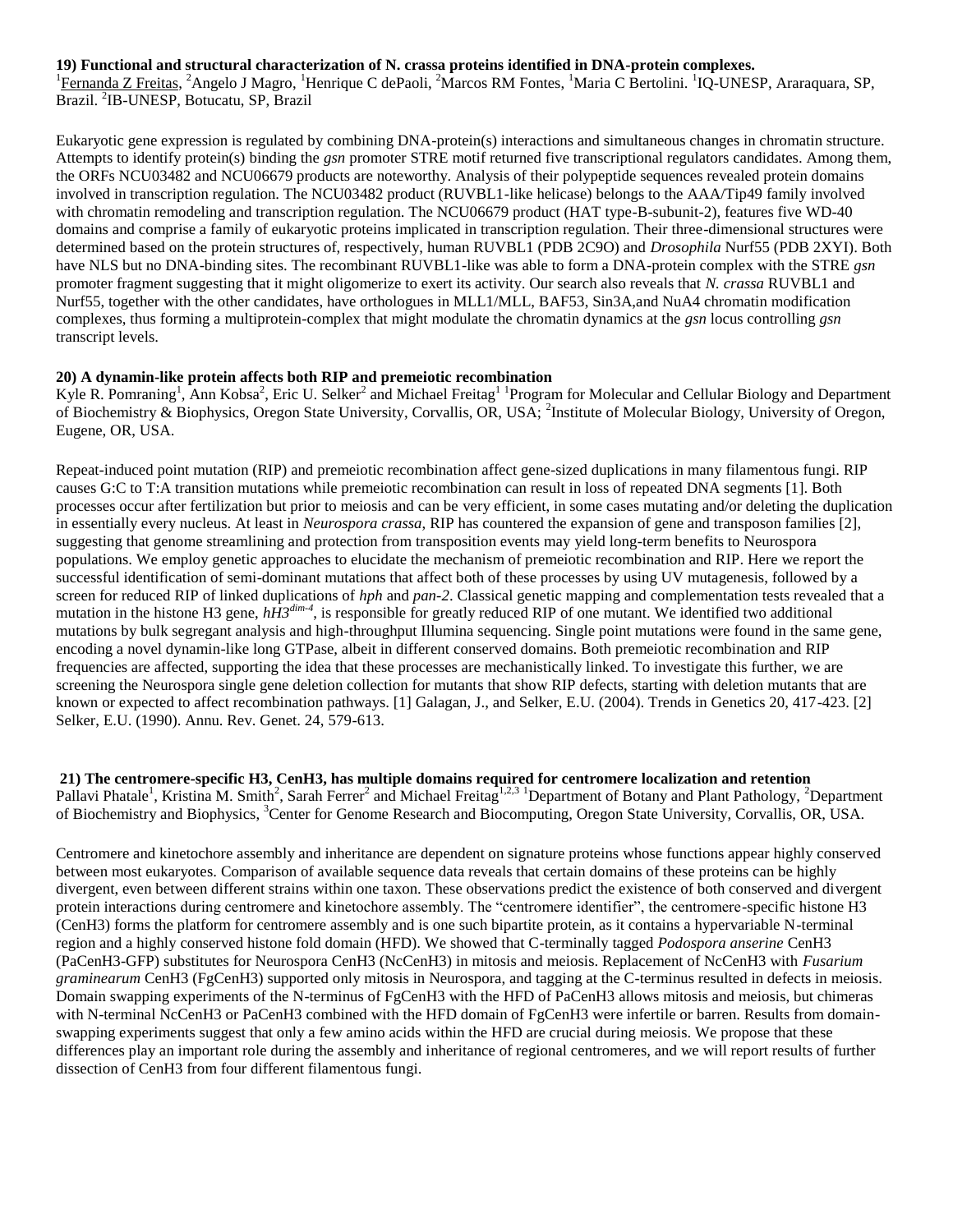#### **22) Characterization of two Fatty Acid Regulator transcription factors in** *Neurospora crassa*

Erin L. Bredeweg<sup>1</sup>, Fei Yang<sup>2</sup>, Kristina M. Smith<sup>1</sup>, Rigzin Dekhang<sup>2</sup>, Jillian M. Emerson<sup>3</sup>, Jay C. Dunlap<sup>3</sup>, Deborah Bell-Pedersen<sup>2</sup>, Matthew S. Sachs<sup>2</sup> and Michael Freitag<sup>11</sup> Program for Molecular and Cellular Biology, Department of Biochemistry and Biophysics, and Center for Genome Research and Biocomputing, Oregon State University, Corvallis, OR, USA; <sup>2</sup>Department of Biology and Program for the Biology of Filamentous Fungi, Texas A&M University, College Station, TX, USA; <sup>3</sup>Department of Genetics, Dartmouth Medical School, Hanover, NH, USA.

Two transcription factors, Fatty Acid Regulator FAR-1 (NCU08000) and FAR-2 (NCU03643) have been identified as homologues of *Nectria haematococca* "cutinase transcription factors alpha and beta", and *Aspergillus nidulans* FarA and FarB, respectively. Genomewide analyses of binding sites obtained by ChIP-Seq and phenotyping reveal FAR-1 as an important regulator of beta-oxidation enzymes when Neurospora is grown on media with long-chain fatty acids, or is subjected to oxidative stress. FAR-2, which shows better conservation amongst *Pezizomycotina*, regulates the metabolism of short-chain fatty acids. Though FAR-1 and FAR-2 exhibit a number of overlapping target binding sites by ChIP-seq, and bind to similar consensus binding sites thus supporting the shared function of these transcription factors, phenotyping highlights their distinct characteristics. Such differences in regulation by FAR-1 and FAR-2 are reflected by different linear growth rates on various carbon sources, e.g. oleate, where *Δfar-1* grows slowly, and butyrate, where *Δfar-2* grows slowly. A *Δfar-1* strain also exhibits growth and conidiation defects on hydrogen peroxide, defects not observed in *Δfar-2* strains, but amplified by growth on oleate. Further characterization of these transcription factors and how they regulate their target genes will better define how Neurospora responds to different environmental carbon sources.

#### **Light and Circadian Clock**

#### **23) Temperature compensation of circadian entrainment in Neurospora and human cells**

Martha Merrow, Margien Raven, Sanne Roessingh, Annaleen Hulshof, Serge Daan and Maria Olmedo The University of Groningen, Groningen, The Netherlands [m.merrow@rug.nl](mailto:m.merrow@rug.nl)

Temperature compensation is one of several properties that are shared by all circadian clocks. It generally refers to the robustness of the free running period despite substantial changes in temperature. However, systems can be over or under compensated, and although they change less than might be expected based on test tube reactions, they do change substantially as the temperature moves higher or lower. Furthermore, we know that small changes in period can lead to large changes in entrained phase. We therefore systematically investigated entrainment over a broad range of temperatures for cellular clocks derived from poikilotherms (Neurospora) and homeotherms (human tissue culture cells).

#### **24) Light inducible system for tunable protein expression in** *Neurospora crassa*

Jennifer M Hurley<sup>1</sup>, Chen-Hui Chen<sup>1</sup>, Jennifer J Loros<sup>2</sup>, and Jay C Dunlap<sup>1</sup>. <sup>1</sup>Department of Genetics <sup>2</sup>Department of Biochemistry Dartmouth Medical School, Hanover, NH 03755, USA

Fungi are able to perform extensive post-translational modification needed in the complex world of eukaryotic organisms, which makes them excellent tools to study a variety of eukaryotic processes as well as good candidates for protein production systems for hard to express proteins from more complex organisms. While there are several fungal protein expression systems in place, more could be done to exploit *Neurospora crassa*. Though some expression promoters in *Neurospora* have been studied, such as *ccg-1* and *qa-2*, these promoters are either leaky or do not induce protein expression at high levels. In order to create an *in vivo* protein expression in *Neurospora* with high expression and tightly regulation, we have harnessed the *vvd* promoter. By following the expression of genes under the regulation of the *vvd* promoter, we were able to demonstrate that, compared to a wild type *Neurospora* strain; there is a 1 to 2-fold higher level of expression of mRNA driven by the *vvd* promoter in a *vvd* knockout strain. Up to three fold more protein is expressed when driven by the *vvd* promoter than when driven by the *ccg-1* promoter. When exposed to measured amounts of light, mRNA expression shows a graded response under the *vvd* promoter and rapidly returns to basal levels when returned to the dark, demonstrating that the *vvd* promoter is a highly tunable and regulatable system for protein expression in *Neurospora crassa*. This work was supported by grants from the National Institutes of Health to J.M.H. (Grant F32 GM096574), J.J.L. (Grant R01 GM08336) and J.C.D (Grants GM34985 and P01GM68087)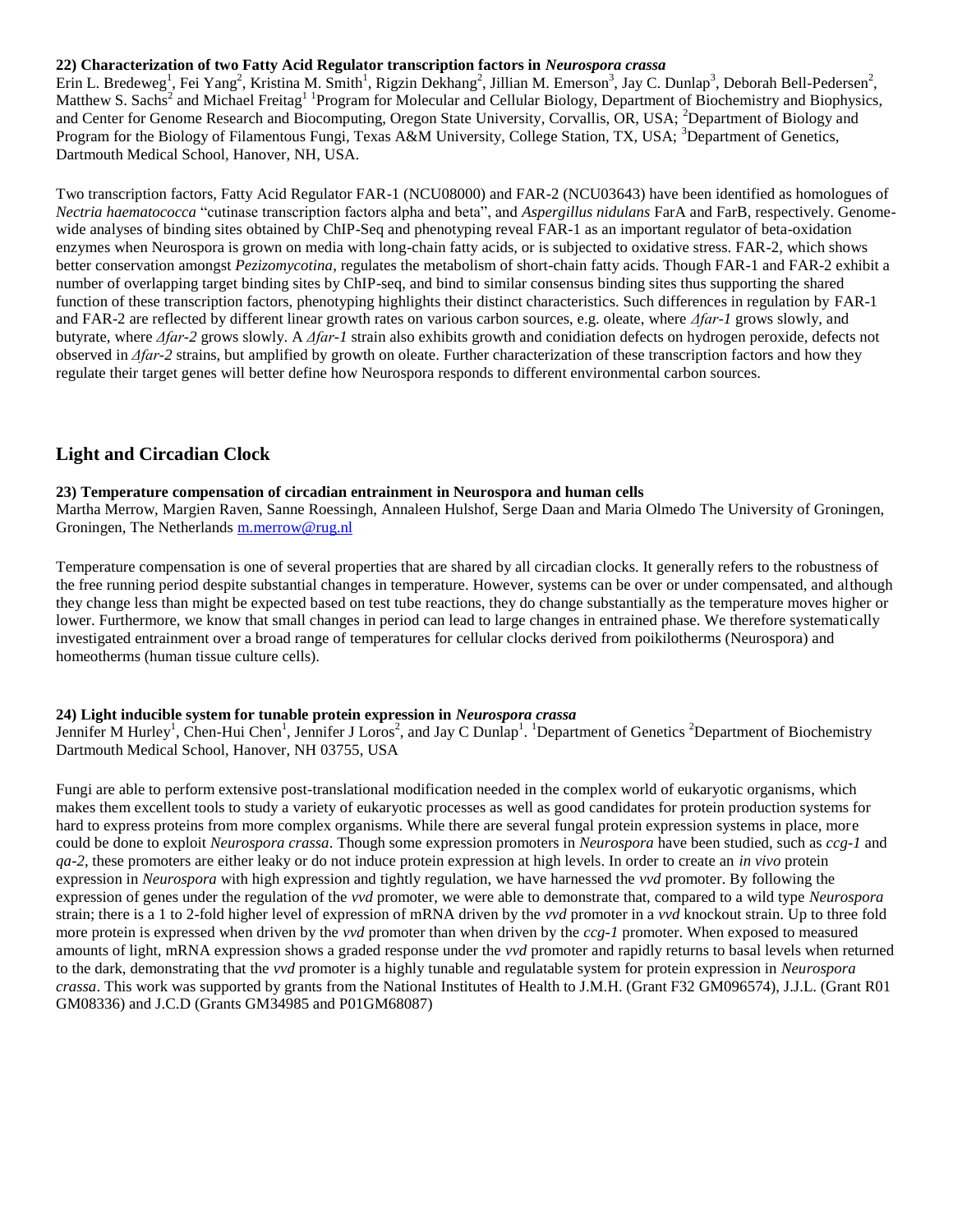**25) Photosensing in Neurospora by a non-oscillatory feedback module of the circadian clock: a mathematical model.** Elan Gin<sup>1</sup>, Axel Diernfellner<sup>2</sup>, Michael Brunner<sup>2</sup>, Thomas Hoefer<sup>1</sup>.<sup>1</sup> Division of Theoretical Systems Biology, German Cancer Research Center, Heidelberg, Germany. <sup>2</sup> University of Heidelberg, Biochemistry Center, Heidelberg, Germany.

In *Neurospora crassa*, the blue-light photoreceptors, WHITE COLLAR-1 and WHITE COLLAR-2 proteins, are central to light sensing. Light activates rhw WHITE COLLAR (WCC) complex, inducing transcription of light-induced genes. In the presence of continuous light, Neurospora's light responses are transient and light-regulated processes such as gene expression, are down-regulated, a phenomenon called photoadaptation. The molecular mechanisms of photoadaptation are not well understood, but it is known that the interconnected feedback loops by the transcription factors WHITE COLLAR-1 and WHITE COLLAR-2 and their negative regulators FREQUENCY (FRQ) and VIVID (VVD) are important to the photoadaptation response. Through a combination of experimental work and mathematical modelling, we developed a mathematical model of the interaction between the WCC and VVD using timeresolved experiments. While VVD is known to play a role in adaptation of light responses, we show that VVD, through heterodimerization with the WCC, is also involved in masking the effects of lower light intensities and in maintaining sensitivity to light. Our results suggest that the replenishment of the light-activatable pool of the WCC directly via the heterodimerization path is responsible for the subsequent light responses.

#### **26) Frequency demultiplication unravels a robust circadian clock undergoing entrainment.**

Christian Hong<sup>1</sup>, Antonio Pregueiro<sup>2</sup>, Luis Larrondo<sup>3</sup>, Jennifer Loros<sup>2</sup>, and Jay Dunlap<sup>21</sup> University of Cincinnati College of Medicine, Cincinnati, OH USA. <sup>2</sup> Dartmouth Medical School, Hanover, NH, USA. <sup>3</sup> Pontificia Universidad Catolica de Chile, Santiago, Chile.

Entrainment to environmental cycles is a defining property of circadian rhythms, and entrainment of these rhythms by cycles that repeat twice or more often per day is also a characteristic of circadian rhythms. Although first reported nearly a century ago, this property of subharmonic entrainment, known as frequency demultiplication, has not been intensively studied and is poorly understood in molecular terms. To better understand this phenomenon, we employed a simple three variable mathematical model to simulate molecular profiles of core clock components under high frequency external cues, and tested predictions using the well-understood circadian system that controls developmental patterning in *N. crassa*. In a core feedback loop of this circadian oscillator, the protein product of the *frq* gene (FRQ) feeds back to depress the activity of its activator, WCC. In addition to this self-regulation, expression of *frq* and FRQ is known to increase with temperature. Simulations predict sustained bimodal oscillations of *frq* mRNA and FRQ under 12-h temperature cycles. We validated this prediction with bioluminescence assay tracking *frq* gene expressions under 12-h temperature cycles of 22˚C:27˚C, and indicate robustness of the circadian clock.

#### **27) Conservation and divergence of the circadian clock in the** *Neurospora discreta* **species complex**

Craig Wager, Katarina Slobodenko, Joseph Kawash, and Kwangwon Lee. Department of Biology, Rutgers University, Camden, NJ 08102

The 24-hour biological rhythm (circadian rhythm) has been attributed as a fitness trait in multiple organisms. To address the ecological significance of the circadian rhythm in fungi, we studied species within the *Neurospora discreta* species complex. Sequence comparisons of the coding regions of the core clock homologs of the sequenced *N. discreta* strain revealed high sequence similarity with *N. crassa*. In the type species of the clade, *N. discreta sensu stricto* exhibits a robust circadian rhythm with a temperature compensated free-running period of about 21 hours. In contrast, the North American population of the globally distributed strains assigned to the *N. discreta phylogenetic species 4 subgroup b* (PS4b) have diverged from this robust overt rhythmicity. Under the standard entrainment regime, North American PS4b strains are not fully entrained; 1) exhibit substantially decreased amplitude in the entrained and free-running overt rhythm, 2) the rhythm of PS4b was suppressed under circumstances where rhythmicity was observed in *N. crassa*, and 3) respond differently to temperature and light-dark entrainment regimens. To understand the molecular variation of the oscillator underlying these divergent behaviors of the overt rhythm, we analyzed the expression of the key clock protein FREQUENCY and found lower abundance under constant light and lower free-running amplitude in *N. discreta* PS4b strains. Together, these data suggest that the observed diversion overt rhythms among *N. discreta* species reflect the variations within the circadian oscillators. Based on our findings, we concluded that the divergent circadian behaviors identified in PS4b are the result of local adaptation.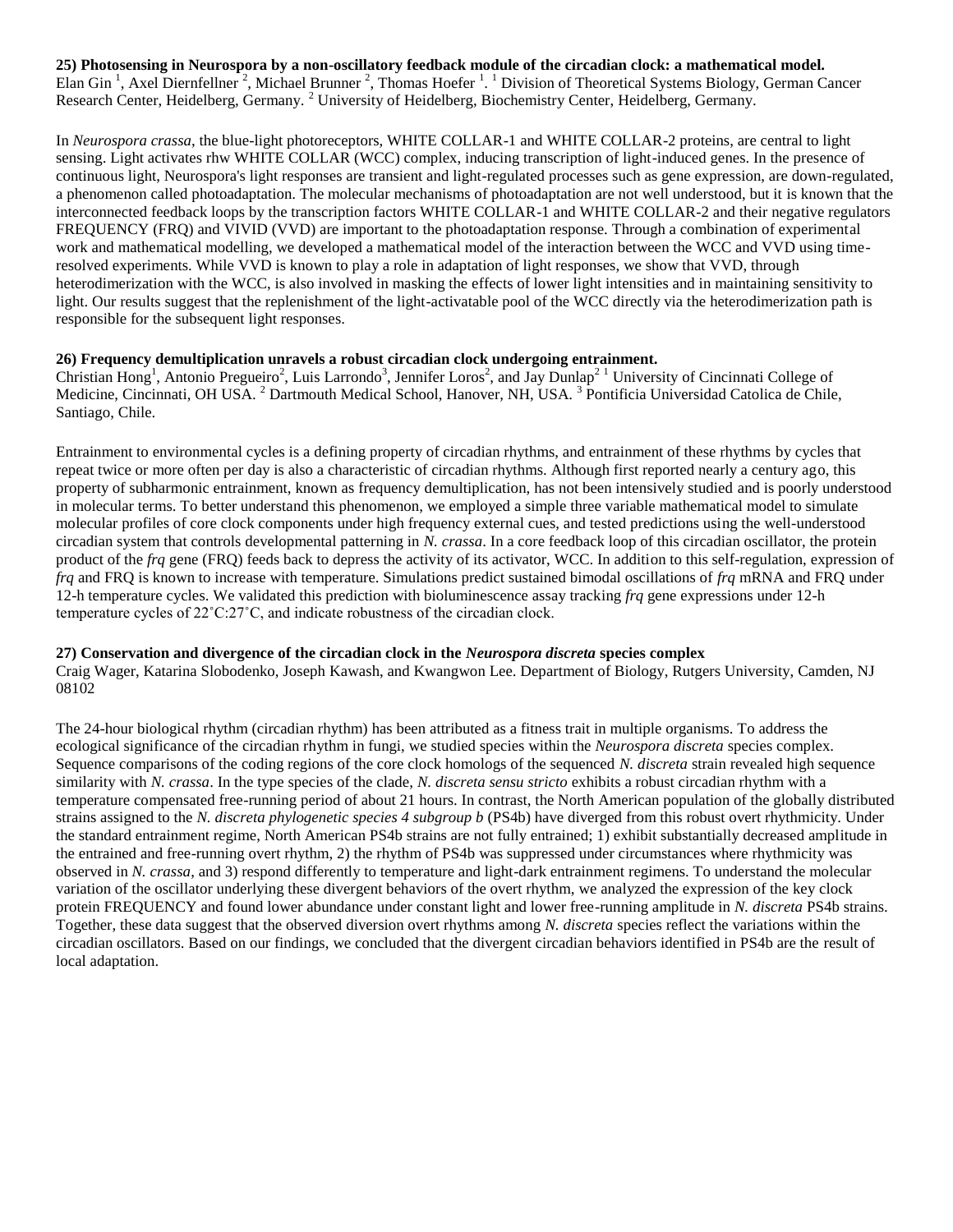#### **28) Transcriptional regulators and time-of-day-specific gene expression in the Neurospora circadian system: a spatiotemporal approach.**

Montenegro-Montero, A.<sup>1</sup>, Goity, A.<sup>1</sup>, Stevens-Lagos, A.<sup>1</sup>, Weirauch, M. T.<sup>2</sup>, Yang, A.<sup>2</sup>, Hughes, T. R.<sup>2</sup> and Larrondo, L. F.<sup>1</sup> <sup>1</sup>Dpto. Genetica Molecular y Microbiologea, FCB, Pontificia Universidad Catolica de Chile. llarrond@bio.puc.cl <sup>2</sup>Banting and Best Department of Medical Research,University of Toronto

It has been suggested that ~20% of the Neurospora-transcriptome may be under circadian control. Although a major mechanism relaying this temporal information from the circadian oscillator through the output-pathways might be at the transcriptional level, there is scarce information regarding the elements that could be exerting such a control. We are using several codon-optimized luciferase transcriptional and translational reporters to monitor time-of-day-specific gene expression and to identify key elements mediating this process. Thus, we have identified transcription factors - such as SUB-1- that affect the expression of known and novel *ccgs*, some of which also seem to be transcriptional regulators providing, therefore, access to a group of third-tier *ccgs*. In addition, we are characterizing several bZIP-coding genes -that exhibit rhythmic expression- as potential nodes of circadian control. These studies are being complemented with a Protein-Binding Microarray approach, in order to explore the networks and transcriptional cascades that could be involved in the control of the circadian output pathways. Finally, we are exploring the spatial differences observed in the temporal control of gene expression. Funding: FONDECYT1090513

#### **29) 1H NMR Metabolite Analysis of Light Inducible Genes in** *Neurospora crassa*

Nathan M. Richardson<sup>1</sup>, Nicole Knabe<sup>2</sup>, Jay C. Dunlap<sup>2</sup>, Jennifer J. Loros<sup>2</sup>, Scott E. Baker<sup>3</sup> and Kathleen McAteer<sup>4</sup>. 1. Washington State University, WA. 2.Department of Genetics, Dartmouth Medical School, NH. 3.Pacific Northwest National Laboratory, WA. 4.Washington State University Tri-Cities, WA

Nuclear magnetic resonance spectroscopy (NMR) is a valuable tool used to identify and quantify metabolites in complex chemical mixtures. Using the model fungal organism, *Neurospora crassa*, metabolites were analyzed from a wild type strain to evaluate biosynthetic products over the time-course of a light induction experiment. The organism was isolated from light for a period of 48 hours and then exposed to light for the following 2 hours. Samples were generated from time points of 0, 15, 30, 60, 120, and 240 minutes following light induction. Intracellular aqueous and lipid fractions were generated. Each of these samples was analyzed by NMR spectroscopy to determine how light induction influences levels of different metabolites over time. We are working to correlate levels of metabolites from our 1H NMR experiment with previously published transcriptome data (Chen *et al.,* The EMBO Journal (2009) 28:1029 - 1042). Our comparative analysis lays the foundation for future research related to light influenced metabolite synthesis.

#### **Evolution and Genomics**

#### **30) The development of genetics and genomics for analysis of complex traits in the model filamentous fungus,** *Neurospora crassa***.**

Charles Hall\*, Christopher E. Ellison\*, David Kowbel\*, Juliet Welch\*, Rachel B. Brem\*\*, John W. Taylor\*, N. Louise Glass\*. Departments of \*Plant & Microbial Biology and \*\*Molecular and Cell Biology, University of California, Berkeley, CA 94720-3102, USA.

We have developed a set of strains and tools that will facilitate the rapid identification of genes and regulatory networks contributing to quantifiable traits in the filamentous ascomycete *Neurospora crassa*. In all organisms combinations of genes acting at multiple sites in the genome control many traits. Previous studies that map genes by linkage to phenotype have suffered from poor resolution. RNAseq from wild *N. crassa* isolates gives us both sequence and expression data. RNA-sequencing on 112 wild isolates from a Louisiana (LA) population of *N. crassa* has been completed. Relative expression levels have been determined for genes from each isolate and each isolate has been genotyped at approximately 74,000 high-frequency SNP positions. Within the LA population a whole-genome association study has been conducted to associate transcripts with SNPs affecting their expression both in cis and in trans. SNPs that are potential master regulators of transcription have been identified within the LA population. Several statistically significant transcript sets with common putative regulators that fall into defined functional categories have been identified. Current work is ongoing to test for linkage between SNPs and several phenotypes of interest including germling communication and hyphal architecture.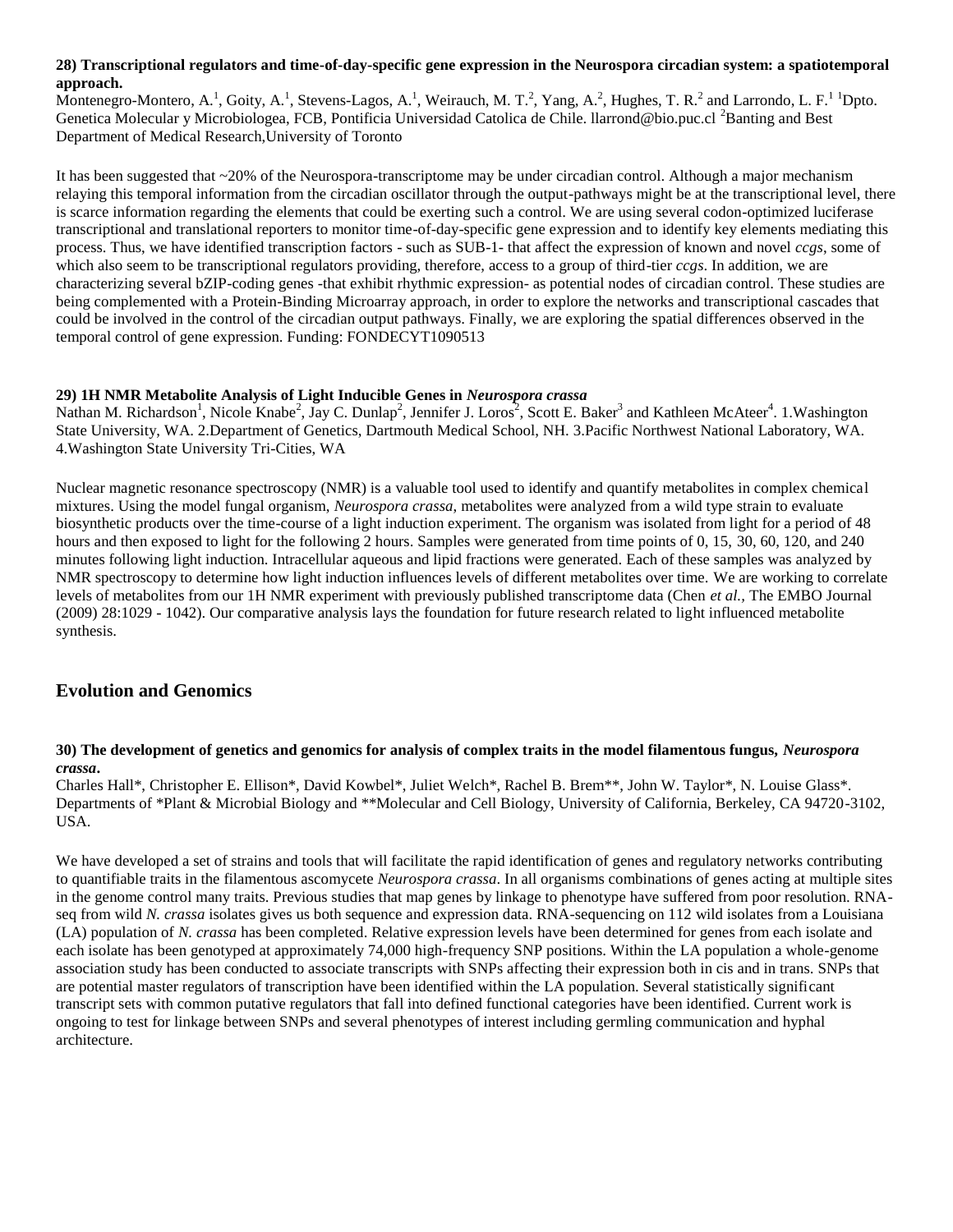#### **31) Genome-scale reconstruction and validation of** *Neurospora crassa* **metabolism.**

Jeremy Zucker <sup>1,2</sup>, Jonathan Dreyfuss<sup>2</sup>, Heather Hood<sup>4</sup>, Matthew Sachs<sup>3</sup>, Joseph Sturino<sup>3</sup>, James Galagan<sup>2 1</sup>Broad Institute of MIT and Harvard. <sup>2</sup>Boston University. <sup>3</sup>Texas A & M University <sup>4</sup>Oregon Health & Sciences University

Despite *Neurospora crassa*s rich history as a model organism, systematic efforts to computationally predict its phenotypes have so far been lacking. Here, we present the first genome-scale metabolic model of N. crassa. This model is based on the integration of an extensively curated *Neurospora*-specific knowledge base (*NeurosporaCyc*) and a novel optimization-based method called Fast Automated Reconstruction of Metabolism (FARM). To assess the model accuracy, we first performed an in silico knockout of each gene in the model and predicted growth/nogrowth on Vogels media using the technique of Flux Balance Analysis (FBA). We then attempted to rescue the essential genes by adding supplemental nutrients to the in silico media. Our gene essentiality predictions are highly consistent with experiment on 285 gene knockouts (sensitivity=100%, specificity=96%) and 43 supplemental rescue phenotypes (93% accuracy). To expand the range of phenotypes the model is capable of predicting, we also measured the ability of wild-type Neurospora to grow on 384 different carbon, nitrogen, sulfur, and phosphorous sources using Biolog phenotype arrays. Our model, phenotype data, and the supporting *NeurosporaCyc* website should provide a valuable resource for the Neurospora scientific community.

#### **32) New ways of looking at meiotic recombination in Neurospora.**

Fred Bowring<sup>1</sup>, Jane Yeadon<sup>1</sup>, Kyle R. Pomraning<sup>2</sup>, Kristina M. Smith<sup>2</sup>, Michael Freitag<sup>2</sup> and David Catcheside<sup>1</sup>. <sup>1</sup>School of Biological Sciences, Flinders University, Adelaide, Australia; <sup>2</sup>Department of Biochemistry and Biophysics, Oregon State University, Corvallis, OR, USA.

The methods routinely used to study Neurospora recombination have some limitations. Firstly, while they are relatively easily obtained, chromatid data can be ambiguous. Secondly, although it is a simple matter to determine if a particular mutation alters the frequency of recombination, identifying any effect on the timing of recombination is problematic. Finally, it has not been practicable to study recombination at more than a few loci in a given cross. Here we report the results from a fluorescence-based recombination reporter system and full octad sequencing that together remove these limitations. High quality recombination data from ordered octads can be obtained by simply scanning rosettes from a cross heterozygous for different GFP alleles. Furthermore, a cross between two mutant GFP alleles can be used to determine the timing of recombination. In this type of cross recombination can yield a wild]type GFP so it is possible to ascertain at what stage in the developmental sequence nuclei first fluoresce. In order to do a genome-wide audit of recombination we are currently sequencing the genomes of ordered octads from wild-type and from a mutant in which the heteroduplex DNA generated during recombination is preserved.

#### **33) Insight from whole genome and gene specific sequence in classical mutant strains.**

Aric E. Wiest, Alex J. McCarthy, Rob R. Schnittker, Scott E. Baker\* and Kevin McCluskey. Fungal Genetics Stock Center, University of Missouri- Kansas City, School of Biological Sciences. \*US DOE Pacific Northwest National Laboratory, Richland Washington.

While whole genome sequencing has proven to be useful for the identification of individual mutations, the insight provided by comparisons between the reference genome and novel genomes provides unique information in a variety of areas. For example, the number and characteristics of insertions and deletions reveals presumably neutral variation among different laboratory strains. The ability of strains to tolerate the numerous nuclear and mitochondrial frameshift mutations caused by indels is surprising, as is the number of nonsense mutations in some strains. Additional analysis includes the distribution of a newly discovered 4-base repeat that is manifest as an insertion or deletion with regard to the reference genome. Similarly, characterization of known and genetically mapped mutations reinforces our understanding of the limits of genetic mapping. Ongoing work continues the themes of gene and mutation characterization.

#### **Other Topics**

#### **34) The use of filamentous fungi to convert solid waste into consumable products.**

Alex Zapata, Elizabeth Phillippi, Blair Mitchell, Jacob Yablonowski, Jonathan Schoer & Michael Watters. Valparaiso University, Valparaiso Indiana.

Here we report on the use of Neurospora to reduce human solid waste while converting it into fungal biomass which has the potential to be used as a dietary supplement. Although this project was proposed to address problems inherent to long-term space flight: food storage & waste management, it holds potential benefit in diverse situations including livestock confinement operations. Typically portrayed as an environmental hazard and source of undesirable odor, solid waste represents an untapped resource. Filamentous fungi are natural decomposers with the ability to use this resource and reduce its environmental impact. We examined fungal growth and composition to determine the conditions which maximize the rate of conversion of waste into fungal biomass. We compared the effect of the length of incubation, method of aeration, available surface area, and presence of supplemental salts on fungal growth and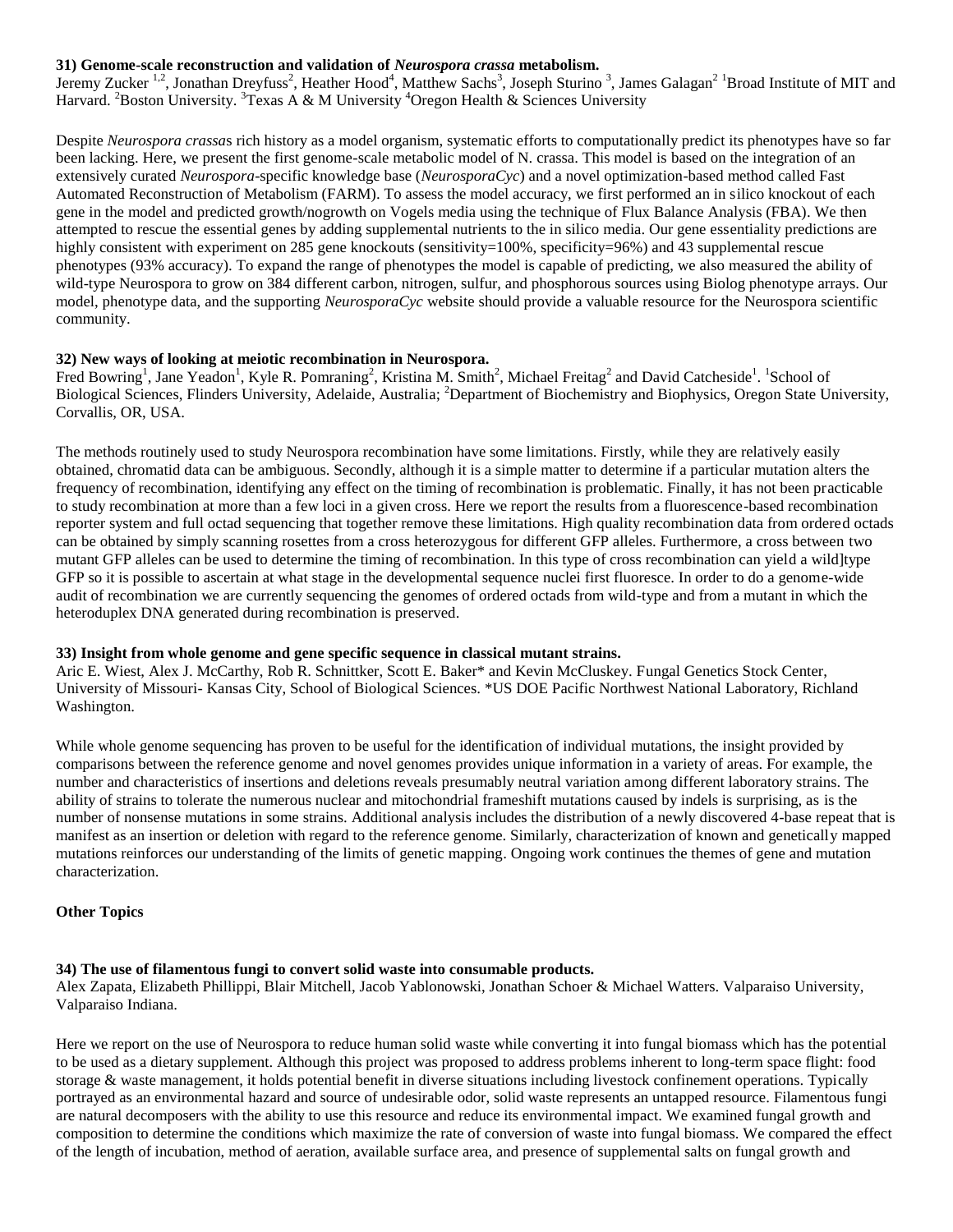nutritional composition. Rates of conversion and nutritional content were highly variable, however rates as high as 75% (3.75g of fungus produced from 5g of solid waste), with fungal protein content up to 50%, were obtained. Additionally fungal growth reduced the characteristic odor of the media. Some of the primary chemicals responsible for the odor of solid waste are indole & a range of short chain fatty acids. We present data that the fungal mass is consuming these chemicals from the media to fuel its own metabolism and thus acting to eliminate the normally associated odor.

#### **35) Induction of lignocellulose degrading enzymes in** *Neurospora crassa* **by cellodextrins.**

Elizabeth A. Znameroski, Samuel Coradetti, Christine Roche, Jordan Tsai, Anthony Iavarone, N. Louise Glass and Jamie H. D. Cate. Energy Biosciences Institute, University of California, Berkeley, CA.

*N. crassa* colonizes burnt grasslands and metabolizes both cellulose and hemicellulose. When switched from a favored carbon source to cellulose, *N. crassa* dramatically upregulates expression and secretion of a wide variety of genes encoding lignocellulolytic enzymes. The means by which *N. crassa* and other filamentous fungi sense the presence of cellulose in the environment remains unclear. Here, we show that a *N. crassa* mutant carrying deletions of two genes encoding extracellular beta-glucosidase enzymes and one intracellular beta-glucosidase enzyme (d3BG) lacks beta‐glucosidase activity, but efficiently induces cellulase gene expression and cellulolytic activity in the presence of cellobiose. These data indicate that cellobiose, or a modified cellobiose, functions as an inducer of lignocellulolytic gene expression and activity in *N. crassa*. We have also identified two cellodextrin transporters involved in sensing cellulose. A *N. crassa* mutant carrying deletions for both transporters is unable to induce cellulase gene expression in response to crystalline cellulose. Furthermore, a mutant lacking beta-glucosidase enzymes and transporters (d3BGdT) does not induce cellulase gene expression in response to cellobiose. We are currently characterizing the transport kinetics of each transporter in the d3BG background with the goal of understanding how transport of cellodextrins influences cellulose sensing and induction of cellulase expression.

**36) Biochemical properties of NcRVT protein encoded by a reverse transcriptase-like gene from** *Neurospora crassa* Eugene Gladyshev (1), Irina Arkhipova (2), Nancy Kleckner (1) (1) Molecular and Cellular Biology, Harvard University, Cambridge, MA 02138 and (2) Josephine Bay Paul Center, Marine Biological Laboratory, Woods Hole, MA 02543

NcRVT belongs to a recently discovered class of reverse transcriptase-related cellular genes of fungi, animals, plants and bacteria. NcRVT protein can be purified from vegetative mycelia of wild-type Neurospora strains grown in the presence of 0.1 ug/ml blasticidin, an antibiotic that blocks protein synthesis. An optional ammonium fractionation step may be used to concentrate NcRVT protein prior to centrifugation in a sucrose density gradient. Further purification is achieved by ion-exchange chromatography on DEAE Sepharose, where the protein can be eluted in a nearly pure form. In the presence of manganese, purified NcRVT protein has a potent terminal transferase activity with a pronounced preference for ribo- over deoxyribonucleoside triphosphates. Site-directed mutagenesis of a catalytic aspartate residue confirmed its essential role in this activity, ruling out the presence of any other co-purified polymerases. NcRVT cannot initiate polymerization de novo, instead it extends 12-14 nt RNAs that appear to be non- covalently associated with the protein. NcRVT does not readily accept exogenous primers or common primer-template combinations, however extension of co-purified tRNA, ribosomal RNA, and small nucleolar RNA fragments has been observed. Experiments are currently in progress to determine the nature of the associated RNAs as well as of NcRVT extension products in vivo.

#### **37) Vectorial supply of vesicles directs thigmotropism of Neurospora**

Karen Stephenson<sup>1</sup>, Fordyce A. Davidson<sup>2</sup>, Neil A. R. Gow<sup>3</sup> and Geoffrey M. Gadd<sup>1</sup>. <sup>1</sup>Division of Molecular Microbiology, University of Dundee, Dundee, UK k.stephenson@dundee.ac.uk; [g.m.gadd@dundee.ac.uk.](mailto:g.m.gadd@dundee.ac.uk) <sup>2</sup>Division of Mathematics, University of Dundee, Dundee, UK *fdavidson@maths.dundee.ac.uk.* <sup>3</sup>Institute of Medical Sciences, University of Aberdeen, Aberdeen, UK n.gow@abdn.ac.uk

Thigmotropism is the ability of an organism to exhibit an orientation response to a mechanical stimulus. We have quantified this thigmotropic response of *Neurospora crassa* to microfabricated slides with ridges of defined height and topography. We show that mutants that lack the formin Bni1 and the Rho-GTPase Cdc42, (activator of Bni1), have an attenuated thigmotropic response. In contrast, null mutants that lacked cell end-marker protein, Tea1, and KipA, the kinesin responsible for its localisation, had significantly increased thigmotropism. These results indicate that vesicle delivery to the hyphal tip via the actin cytoskeleton is critical for thigmotropism. Disruption of actin in the region of the hyphal tip which contacts obstacles such as ridges on microfabricated slides may lead to a bias in vesicle delivery to one area of the tip and therefore a change in hyphal growth orientation. This mechanism may differ to that reported in *Candida albicans* in so far as it does not seem to be dependent on the mechanosensitive calcium channel protein Mid1. The *N. crassa Δ-mid1* mutant was not affected in its thigmotropic response. Our findings suggest that thigmotropism in *C. albicans* and *N. crassa* are similar in being dependent on the regulation of the vectorial supply of secretory vesicles, but different in the extent to which this process is dependent on local calcium-ion gradients.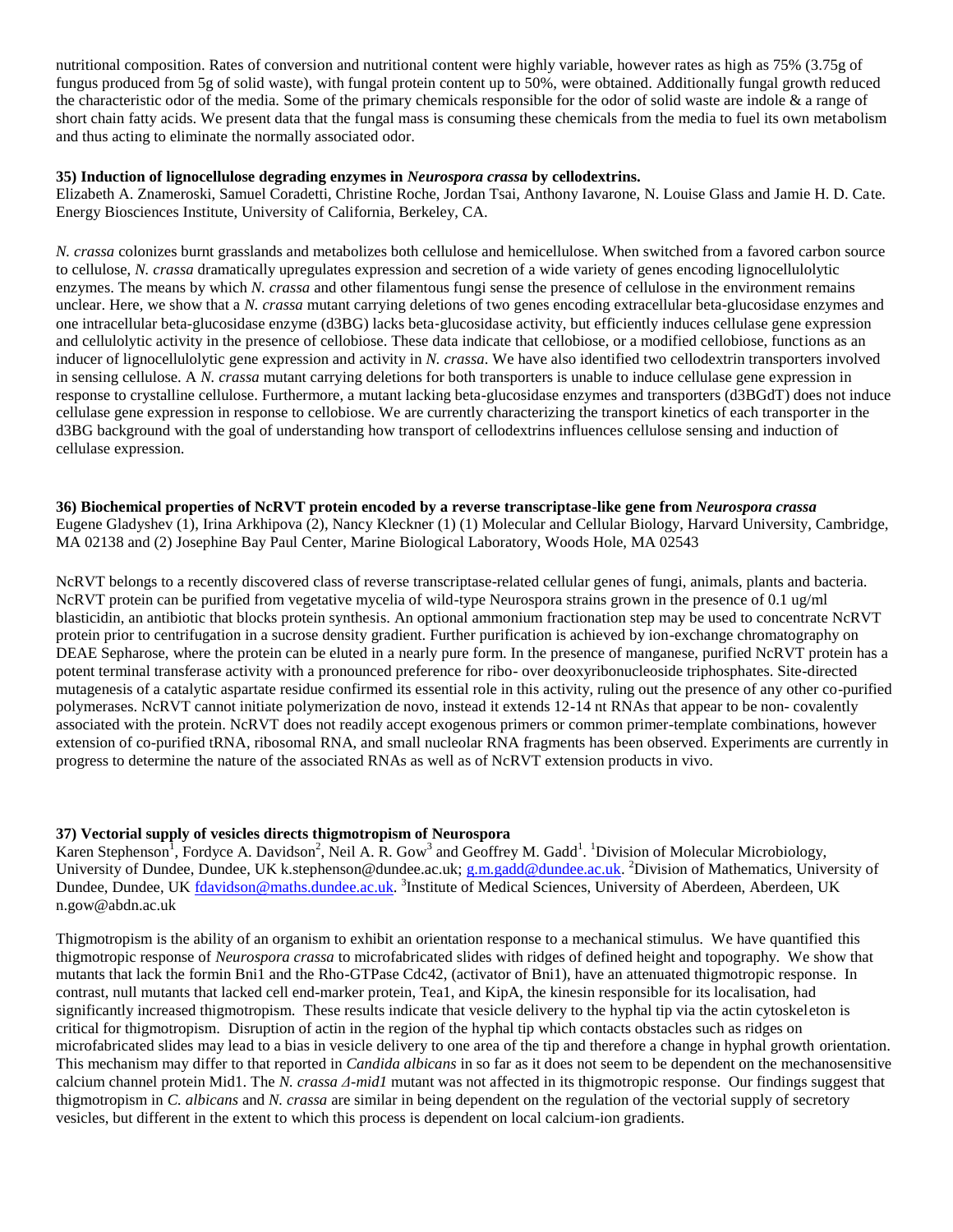#### **List of Participants**

Allen, Kenneth E. Genetics, Yale University kenneth.allen@yale.edu

Baker, Scott Chemical and Biological Process, Pacific Northwest National Development Laboratory scott.baker@pnl.gov

Bartnicki-Garcia, Salomon Microbiology, CICESE bart@ucr.edu

Bell-Pedersen, Deborah Biology, Texas AM University dpedersen@bio.tamu.edu

Bertolini, Maria Celia Biochemistry, Institute of Chemistry mcbertol@iq.unesp.br

Boku, KUKU Kakuaku, UCGT birgo@mail.com

Borkovich, Katherine Plant Pathology and Microbiology, University of California katherine.borkovich@ucr.edu

Bowman, Emma Jean MCD Biology, University of California Santa Cruz ebowman@ucsc.edu

Bowman, Barry MCD Biology, University of California Santa Cruz bbowman@ucsc.edu

Bredeweg, Erin Biochemistry and Biophysics, Oregon State University erin.bredeweg@gmail.com

Brody, Stuart Biology, UCSD sbrody@ucsd.edu

Brunner, Michael Biochemistry, Heidelberg University michael.brunner@bzh.uni-heidelberg.de

Cambareri, Ed Industrial Products Division, Intrexon Corporation ecambareri@intrexon.com

Campbell, Asharie Plant Pathology and Microbiology, University of California, Riverside ashariej@ucr.edu

Catcheside, David School of Biological Sciences, Flinders University David.Catcheside@flinders.edu.au

Collins, Rick Dept Molecular Genetics, University of Toronto rick.collins@utoronto.ca

Corrochano, Luis Department of Genetics, University of Seville corrochano@us.es

Craig, James Plant and Microbial Biology, UC Berkeley jimcraig134@gmail.com

Delgado-Álvarez, Diego L. Microbiology, CICESE ddelgado@cicese.edu.mx

Diernfellner, Axel BZH axel.diernfellner@bzh.uni-heidelberg.de

Dreyfuss, Jonathan Bioinformatics, Boston University jdreyf@gmail.com

Dunlap, Jay Genetics, Dartmouth Med School jay.c.dunlap@dartmouth.edu

Echauri-Espinosa, Ramon Microbiology, CICESE godturer@cicese.mx

Epstein, Lynn Plant Pathology, University of California lepstein@ucdavis.edu

Fleissner, Andre Genetics, TU Braunschweig a.fleissner@gmx.de

Free, Stephen Biological Sciences, SUNY at Buffalo free@buffalo.edu

Freitag, Michael Biochemistry and Biophysics, Oregon State University freitagm@onid.orst.edu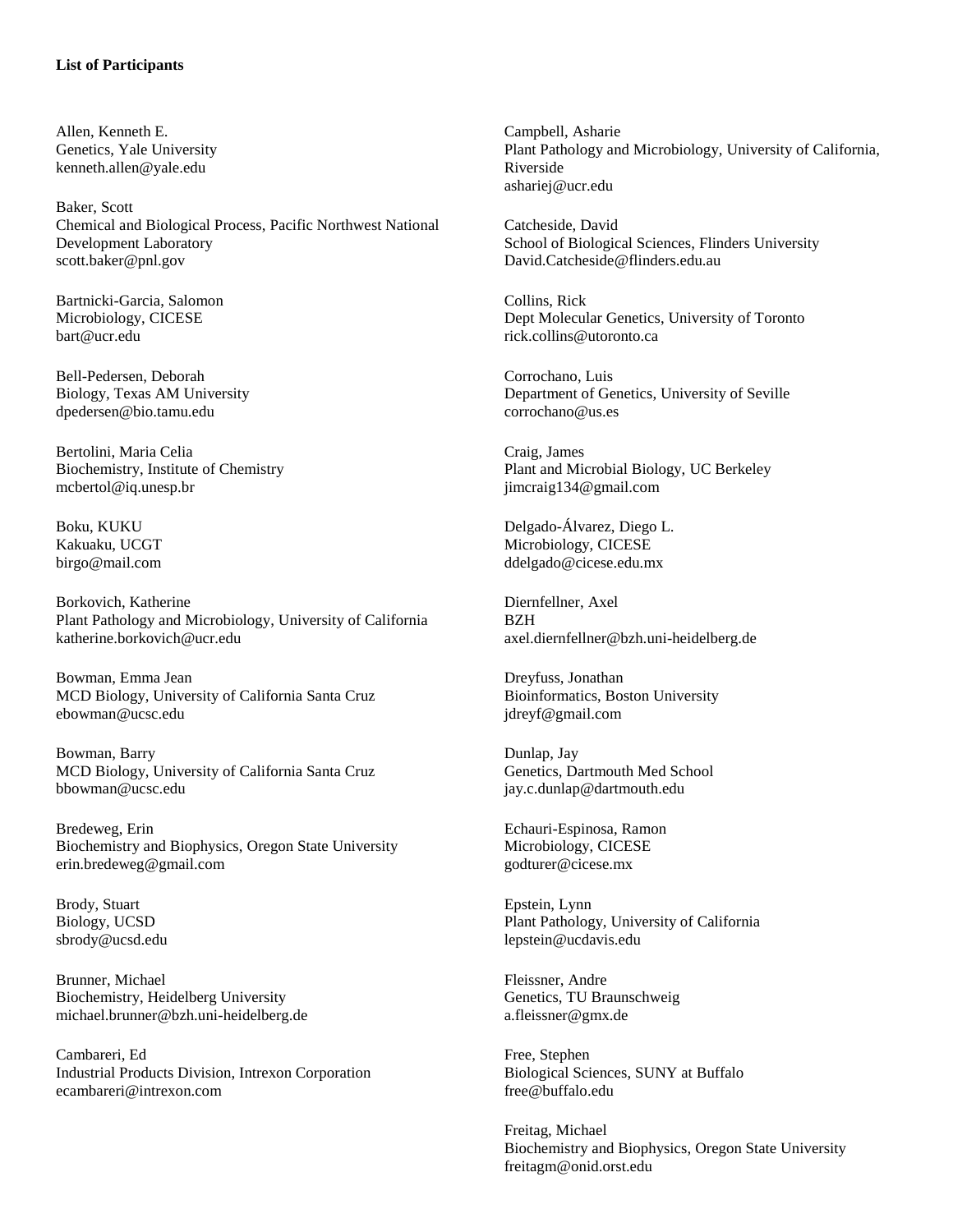Freitas, Fernanda Z Bioquimica e Tecnologia Quimica, Instituto de Quimica - UNESP fernanda.zanolli@gmail.com fzfreitas@iq.unesp.br

Galagan, James Biomedical Engineering, Boston University jgalag@broadinstitute.org

Galazka, Jonathan Biochemistry and Biophysics, Oregon State University jongalazka@gmail.com

Garud, Amruta Plant Pathology and Microbiology, University of California, Riverside agaru001@student.ucr.edu

Gin, Elan Division Of Biological Systems Biology, German Cancer Research Center e.gin@dkfz-heidelberg.de

Gladyshev, Eugene Molecular and Cellular Biology, Harvard University gladysh@fas.harvard.edu

Glass, N. Louise Plant and Microbial Biology, University of California Lglass@berkeley.edu

Hall, Charles Plant and Microbial Biology, University of California, Berkeley charleshall@berkeley.edu

Hong, Christian Molecular and Cellular Physiology, University of Cincinnati College of Medicine christian.hong@uc.edu

Hurley, Jennifer Department of Genetics, Dartmouth Medical School jennifer.hurley@dartmouth.edu

Jedd, Gregory Temasek Life Sciences Laboratory, National University of Singapore gregory@tll.org.sg

Kowbel, David Plant and Microbial Biology, djkowbel@berkeley.edu

Lakin-Thomas, Patricia Biology, York University plakin@yorku.ca

Larrondo, Luis Genética Molecular y Microbiología, Pontificia Universidad Católica de Chile llarrond@bio.puc.cl

Lee, Kwangwon Biology, Rutgers University kwangwon.lee@rutgers.edu

Lewis, Zachary Microbiology, University of Georgia zlewis@uga.edu

Linacre, Lorena Microbiology, CICESE llinacre@cicese.mx

Liu, Yi Physiology, UT Southwestern Medical Center yi.liu@utsouthwestern.edu

Lopez-Llorca, Luis V. Marine Sci and Appl. Biology, University of Alicante lv.lopez@ua.es

Lopez-Moya, Federico C.Mar y Biol. Appl., University of Alicante federicolopezmoya@gmail.com

Loros, Jennifer Biochemistry, Dartmouth Med School jennifer.loros@dartmouth.edu

Mallappa, Chandrashekara Genetics, Dartmouth Medical School chandrashekara.mallappa@dartmouth.edu

Martinez, Leonora Microbiology, CICESE mnunez@cicese.edu,mx

Merrow, Martha Molecular and Genetic Chronobiology, University of Groningen m.merrow@rug.nl

Michkov, Alexander Plant Pathology and Microbiology, University of California, Riverside alexander.michkov@email.ucr.edu

Mouriño-Pérez, Rosa Microbiology, CICESE rmourino@cicese.mx

Nargang, Frank Biological Sciences, University of Alberta frank.nargang@ualberta.ca